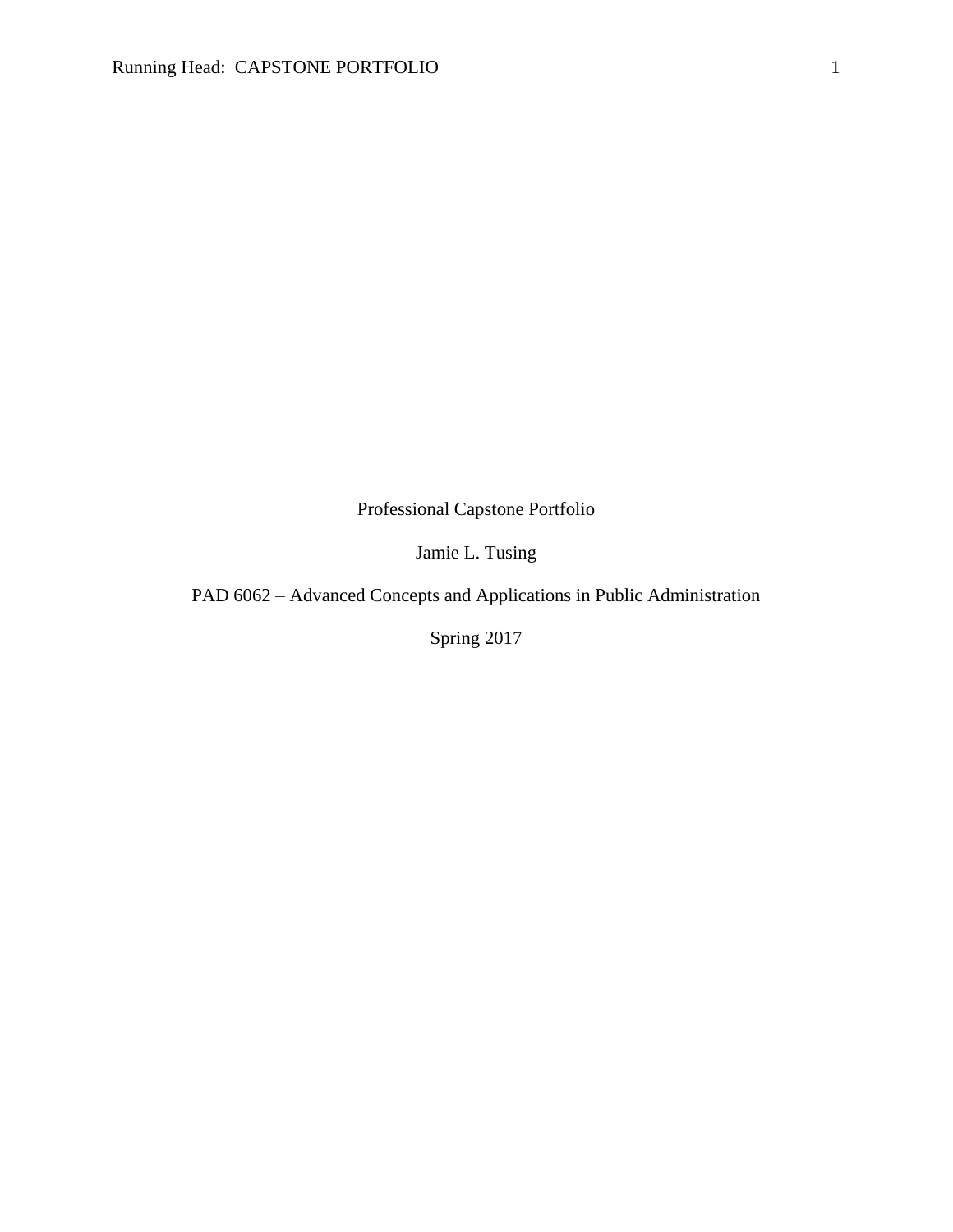| NASPAA Universal Competency 1 "Ability to lead and manage in public governance" with                                                                                       |  |
|----------------------------------------------------------------------------------------------------------------------------------------------------------------------------|--|
|                                                                                                                                                                            |  |
|                                                                                                                                                                            |  |
| NASPAA Universal Competency 2 "Ability to participate in and contribute to policy process"                                                                                 |  |
|                                                                                                                                                                            |  |
|                                                                                                                                                                            |  |
| NASPAA Competency 3 "Ability to analyze synthesize, think critically, solve problems and                                                                                   |  |
|                                                                                                                                                                            |  |
|                                                                                                                                                                            |  |
| NASPAA Competency 4 "Ability to articulate and apply a public service perspective" with                                                                                    |  |
|                                                                                                                                                                            |  |
|                                                                                                                                                                            |  |
| NASPAA Competency 5 "Ability to communicate and interact productively with a diverse and<br>changing workforce and citizenry" with UCF MPA Program Learning Objectives  43 |  |
|                                                                                                                                                                            |  |
|                                                                                                                                                                            |  |
|                                                                                                                                                                            |  |
|                                                                                                                                                                            |  |
|                                                                                                                                                                            |  |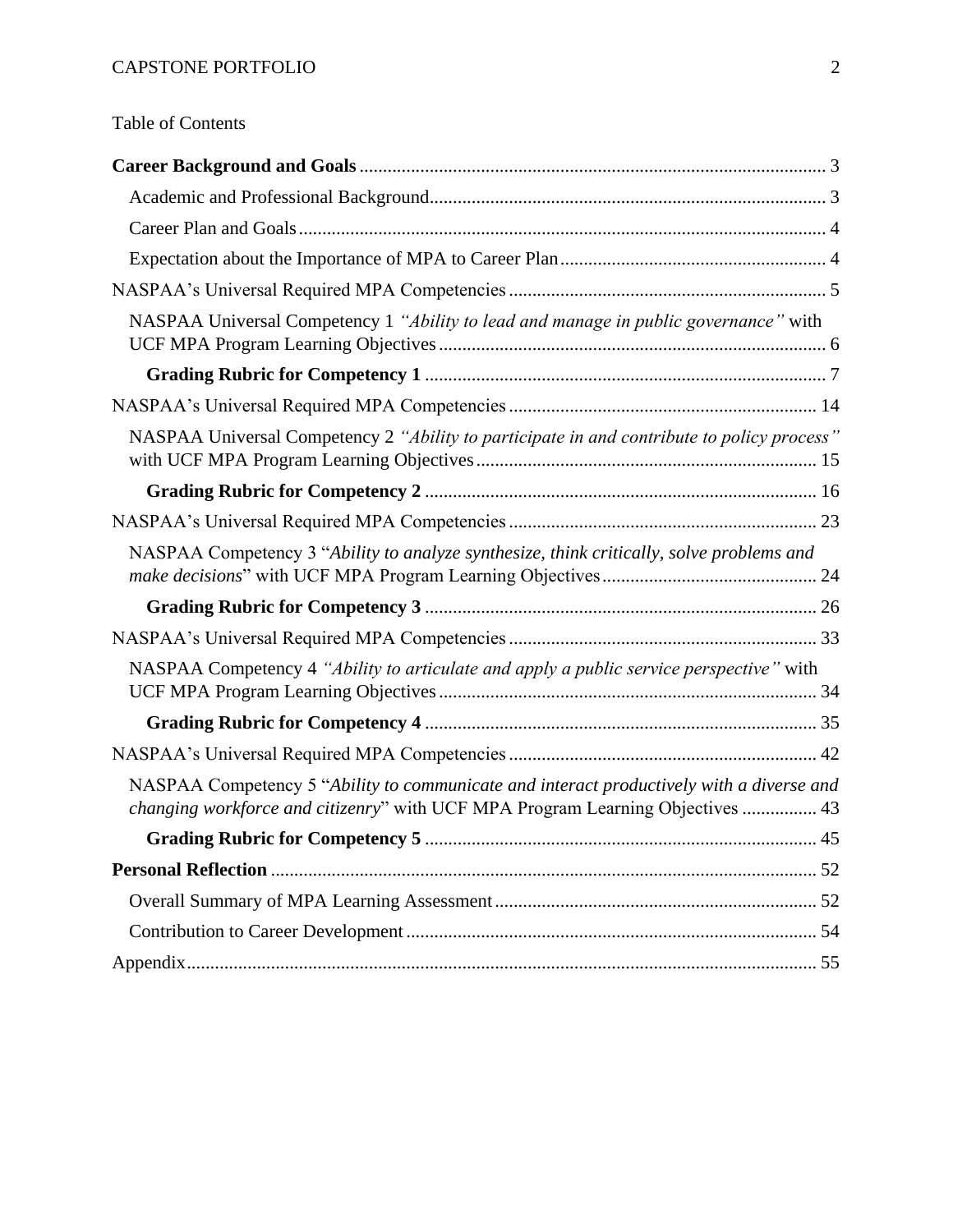#### **Career Background and Goals**

<span id="page-2-1"></span><span id="page-2-0"></span>Academic and Professional Background

After graduating from high school in 2004 with a full academic scholarship, I decided to attend the local university where I lived in South Georgia at the time. In August of 2008, I graduated from Valdosta State University with a Bachelor's Degree in Business Administration with a major in Marketing. Two days after graduating from college, I moved to Memphis, Tennessee and accepted a position performing outside sales and eventually was promoted to Human Resources (HR) Manager. Five years later, this company relocated to Tampa, Florida but then closed its doors nine months later and thus I became unemployed.

I moved to central Florida where the majority of my family lives and I began seeking employment again. I felt a strong desire to work in the public sector and was lucky enough to discover an opening posted for a HR Technician with the City of Eustis, Florida. After testing and interviewing, I was offered the position and began working January 2, 2013. While working in a professional environment with experienced coworkers, I quickly realized that I would need higher education if I ever wanted to get promoted into a higher role, such as a HR Director. My supervisor was very supportive of me for desiring to continue my education. After exploring my options for graduate school, I decided the Masters of Public Administration (MPA) Program at the University of Central Florida (UCF) was the right program for me. I began the program Spring semester 2014 and I will graduate Spring 2017.

My position as a HR Technician for the City of Eustis is administrative in nature but an extremely responsible position nonetheless. One of 13 departments in the city, the HR Department is highly productive with only three employees. The City of Eustis has approximately 210 full-time employees, 40 part-time employees, 20 volunteers, and five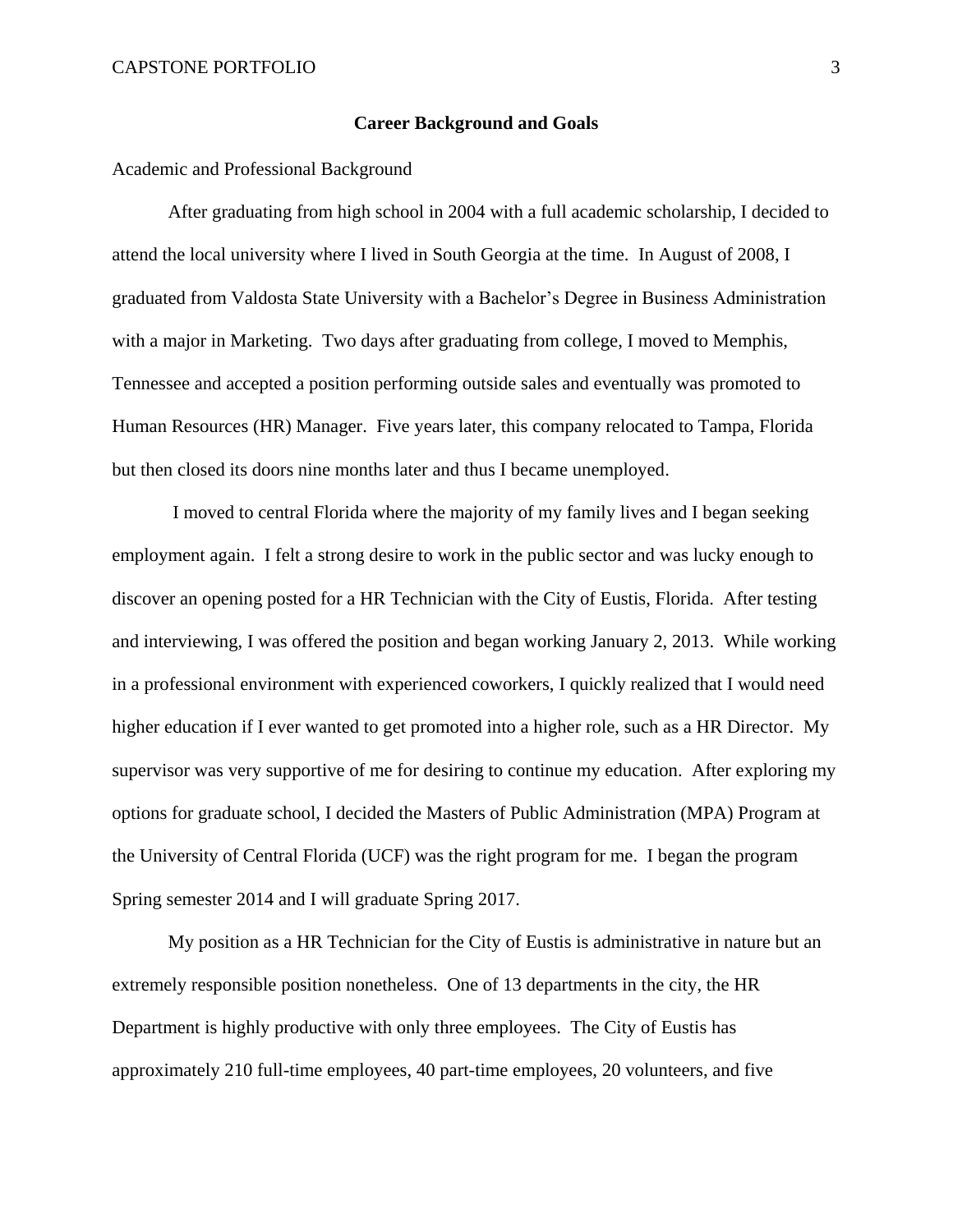commissioners. Among many other things, I serve as primary contact for all applicants and new/current employees.

### <span id="page-3-0"></span>Career Plan and Goals

I intend to continue my career path in the field of HR in the public sector. Further, I also plan to pursue a higher position within HR either in local or county government. Due to the size of my current department, there is not much room for advancement. I plan to continue growing as an HR professional and using the acquired skills, knowledge, and abilities I have obtained to assist me in achieving my long-term goal of promotion to an HR Director position. Further, I also plan on developing professional relationships to enhance and grow my network. I will also attend any relevant professional development conferences and workshops.

# <span id="page-3-1"></span>Expectation about the Importance of MPA to Career Plan

Throughout graduate school, I feel I have grown immensely as a professional. Due to being employed in the public sector while attending graduate school, I have been able to take the skills I have learned and apply them instantly. Therefore, I am certain that the MPA degree will have better prepared me for the challenges of working in the dynamic field of HR. After all the knowledge I have received, I expect to be equipped with the tools necessary to be successful in my profession as well as future positions. I foresee that the core competencies taught in the MPA program will provide me with a baseline of knowledge for how to conduct myself in the public sector. For instance, the competency of being able to lead and manage in public agencies will assist me in my pursuit of an HR Director position. Further, this program has improved my confidence level by building my communication skills which seem to be necessary to interact effectively with a diverse and evolving workforce as described in the NASPAA core competencies.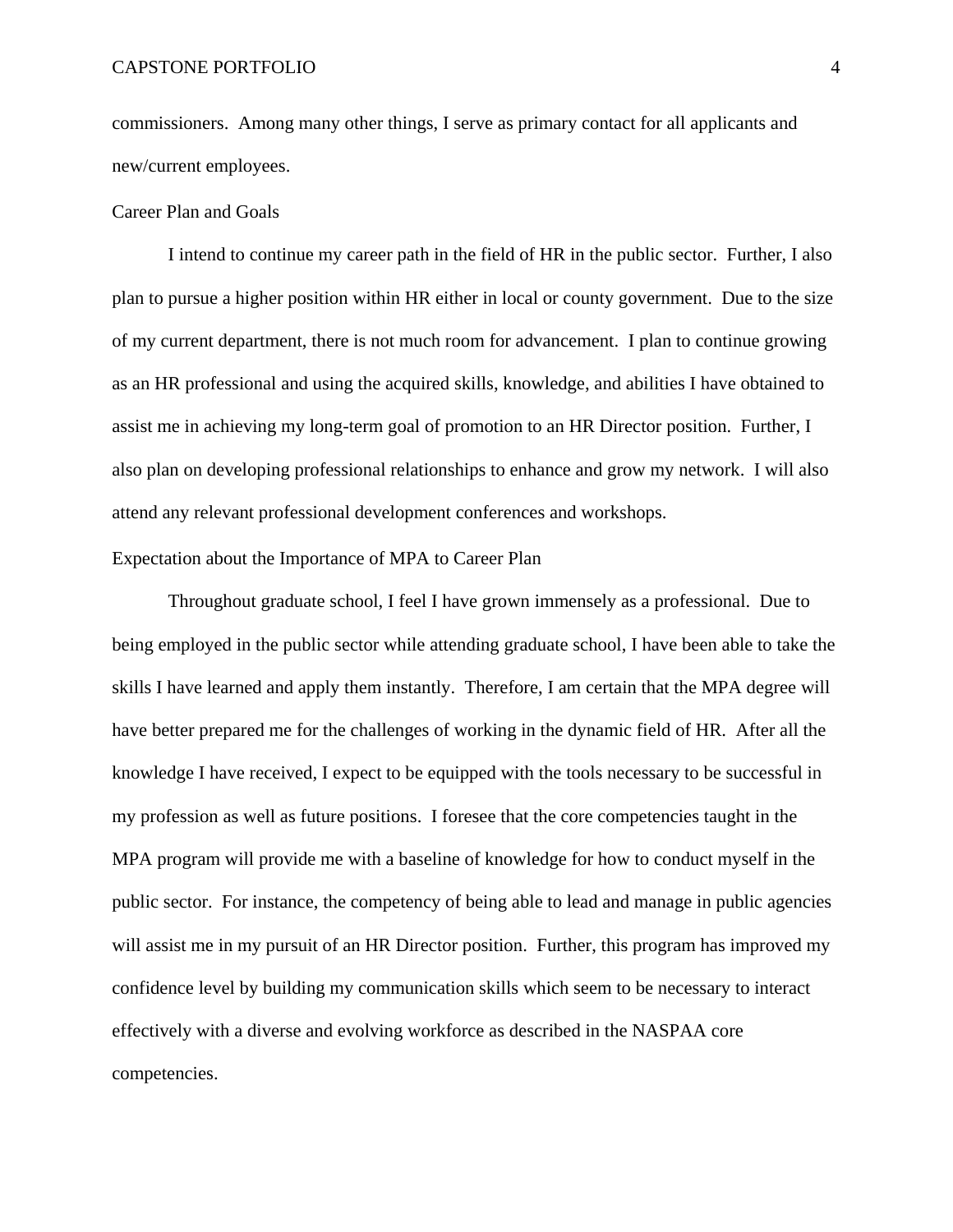# CAPSTONE PORTFOLIO 5

# <span id="page-4-0"></span>NASPAA's Universal Required MPA Competencies

|                                                                         | 1. Ability to lead and manage in<br>public governance | 2. Ability to participate in and<br>contribute to policy process | think critically, solve problems and<br>3. Ability to analyze, synthesize,<br>make decisions | ß<br>4. Ability to articulate and apply<br>public service perspective | interact productively with a diverse<br>5. Ability to communicate and<br>and changing workforce and<br>citizenry |
|-------------------------------------------------------------------------|-------------------------------------------------------|------------------------------------------------------------------|----------------------------------------------------------------------------------------------|-----------------------------------------------------------------------|------------------------------------------------------------------------------------------------------------------|
| PAD 6053 Public Administrators in the                                   | $\mathbf I$                                           | $\mathbf I$                                                      | $\mathbf R$                                                                                  | $\mathbf I$                                                           | $\mathbf R$                                                                                                      |
| <b>Governance Process</b>                                               |                                                       |                                                                  |                                                                                              |                                                                       |                                                                                                                  |
| PAD 6035 Public Administration in the Policy<br>Process                 | M                                                     | M                                                                | M                                                                                            | $\mathbf R$                                                           | $\mathbf R$                                                                                                      |
| PAD 6700 Research Methods in Public<br>Administration                   |                                                       | $\mathbf R$                                                      | M                                                                                            |                                                                       | $\mathbf R$                                                                                                      |
| PAD 6037 Public Organization Management                                 | M                                                     | $\mathbf R$                                                      | $\mathbb{R}$                                                                                 | I                                                                     | $\mathbf R$                                                                                                      |
| PAD 6701 Analytic Techniques for Public<br>Administration               |                                                       | $\mathbf R$                                                      | M                                                                                            |                                                                       | $\mathbf R$                                                                                                      |
| PAD 6227 Public Budgeting                                               | M                                                     |                                                                  | M                                                                                            |                                                                       |                                                                                                                  |
| PAD 6207 Public Financial Management                                    |                                                       | $\mathbf R$                                                      | M                                                                                            |                                                                       | $\mathbf R$                                                                                                      |
| PAD 6417 Human Resource Management                                      |                                                       |                                                                  | M                                                                                            | $\mathbf R$                                                           | M                                                                                                                |
| PAD 6335 Strategic Planning and Management                              | M                                                     | $\mathbf R$                                                      | M                                                                                            | $\mathbf R$                                                           | M                                                                                                                |
| PAD 6062 Advanced Concepts and<br>Applications in Public Administration | M                                                     | M                                                                | M                                                                                            | M                                                                     | M                                                                                                                |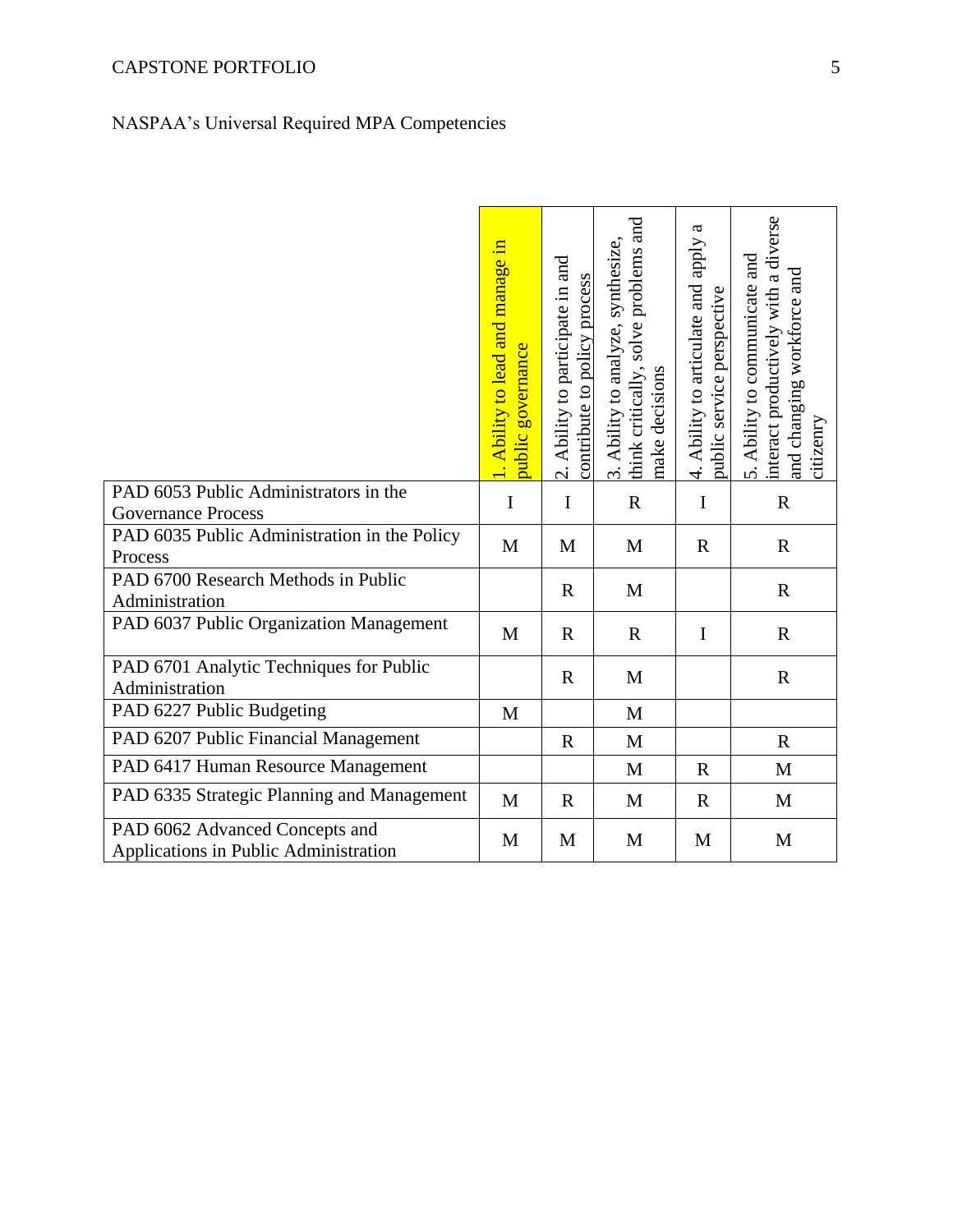<span id="page-5-0"></span>NASPAA Universal Competency 1 *"Ability to lead and manage in public governance"* with UCF MPA Program Learning Objectives

|                                                                         | 1. Ability to lead and manage in public<br>governance | 1a. Develop expertise on local government | <b>b.</b> Develop an ability to lead and manage<br>within multiple networks of stakeholders | Ic. Reinforce democratic principles and<br>oractice | 1d. Produce consensus or consent among<br>diverse stakeholder | eadership (including transformational,<br>ransactional, and servant) and utilize<br>e. Model the skills and power of<br>principles of public management |
|-------------------------------------------------------------------------|-------------------------------------------------------|-------------------------------------------|---------------------------------------------------------------------------------------------|-----------------------------------------------------|---------------------------------------------------------------|---------------------------------------------------------------------------------------------------------------------------------------------------------|
| PAD 6053 Public Administrators in the<br><b>Governance Process</b>      | $\mathbf I$                                           |                                           | I                                                                                           | $\mathbf I$                                         | $\bf I$                                                       | $\mathbf I$                                                                                                                                             |
| PAD 6035 Public Administration in the<br><b>Policy Process</b>          | M                                                     | $\mathbf I$                               |                                                                                             | $\mathbf R$                                         | M                                                             |                                                                                                                                                         |
| PAD 6700 Research Methods for Public<br>Administration                  |                                                       |                                           |                                                                                             |                                                     |                                                               |                                                                                                                                                         |
| PAD 6037 Public Organization<br>Management                              | M                                                     | $\mathbb{R}$                              | M                                                                                           | $\mathbf I$                                         | $\mathbf R$                                                   | M                                                                                                                                                       |
| PAD 6701 Analytic Techniques for<br><b>Public Administration</b>        |                                                       |                                           |                                                                                             |                                                     |                                                               |                                                                                                                                                         |
| PAD 6227 Public Budgeting                                               | M                                                     | M                                         | I                                                                                           |                                                     | I                                                             |                                                                                                                                                         |
| PAD 6207 Public Financial                                               |                                                       |                                           |                                                                                             |                                                     |                                                               |                                                                                                                                                         |
| Management                                                              |                                                       |                                           |                                                                                             |                                                     |                                                               |                                                                                                                                                         |
| PAD 6417 Human Resource                                                 |                                                       |                                           |                                                                                             |                                                     |                                                               |                                                                                                                                                         |
| Management                                                              |                                                       |                                           |                                                                                             |                                                     |                                                               |                                                                                                                                                         |
| PAD 6335 Strategic Planning and                                         | M                                                     | M                                         | $\mathbf R$                                                                                 | $\mathbf R$                                         | M                                                             | $\mathbf R$                                                                                                                                             |
| Management                                                              |                                                       |                                           |                                                                                             |                                                     |                                                               |                                                                                                                                                         |
| PAD 6062 Advanced Concepts and<br>Applications in Public Administration | M                                                     |                                           | M                                                                                           | $\mathbf R$                                         | M                                                             | M                                                                                                                                                       |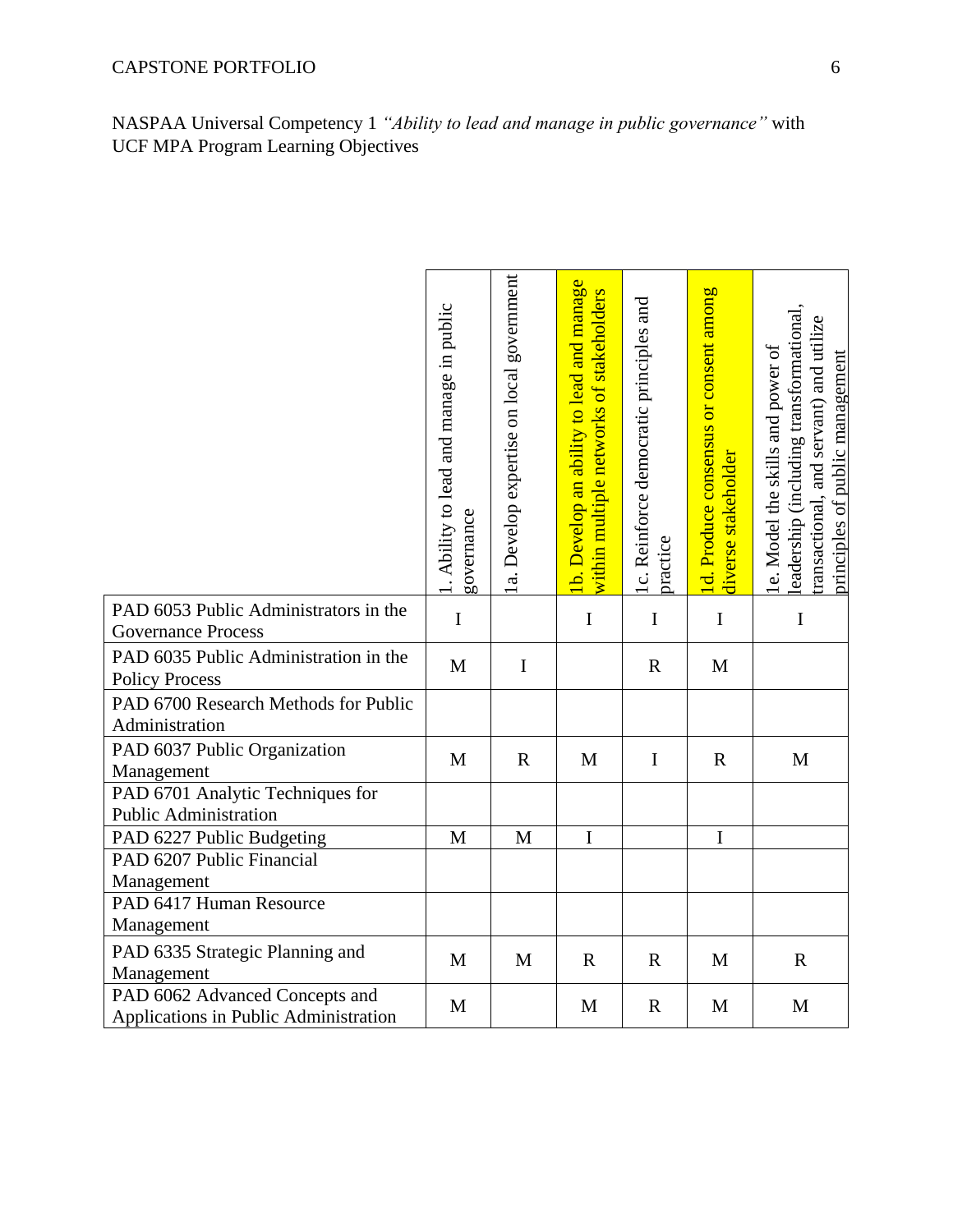# **Grading Rubric for Competency 1**

<span id="page-6-0"></span>

|                | <b>Ability to lead and</b><br>manage in public<br>governance                                                                                              | (1) Novice                                                                                                                                                                                             | (2) Developing                                                                                                                                                                           | (3) Proficient                                                                                                                                                                                                                                                                                 | (4) Accomplished                                                                                                                                                                                                                                  |
|----------------|-----------------------------------------------------------------------------------------------------------------------------------------------------------|--------------------------------------------------------------------------------------------------------------------------------------------------------------------------------------------------------|------------------------------------------------------------------------------------------------------------------------------------------------------------------------------------------|------------------------------------------------------------------------------------------------------------------------------------------------------------------------------------------------------------------------------------------------------------------------------------------------|---------------------------------------------------------------------------------------------------------------------------------------------------------------------------------------------------------------------------------------------------|
| 1a             | Develop expertise on local<br>government                                                                                                                  | Does possess limited capacity in<br>understanding local government<br>operations. Does not demonstrate<br>a clear understanding of what<br>distinguishes government from<br>businesses and nonprofits. | Can provide a basic<br>articulation of how different<br>social sectors are governed;<br>Can explain in basic terms what<br>governance is and why it is<br>important to local government. | Can illustrate how governance<br>dynamics as they unfold within<br>specific social sectors and across<br>social sectors play a role in the<br>execution of public policies in<br>particular cases and local<br>government contexts.                                                            | Is able to evaluate the trade-offs<br>and synergies that persist within<br>sectors and across sectors; Can<br>make recommendation for the<br>design of new governance<br>arrangements for local<br>government.                                    |
| 1 <sub>b</sub> | Develop an ability to lead and<br>manage within multiple networks<br>of stakeholders                                                                      | Does not understand the basic<br>operations of systems and<br>networks; Cannot explain why<br>understanding PA cases and<br>contexts in terms of networks is<br>important.                             | Can provide a basic overview of<br>what network structures are and<br>illustrate how they are evident in<br>particular cases and contexts.                                               | Is able to undertake an analysis<br>of a complex public<br>administration issue, problem or<br>context using basic network<br>frameworks.                                                                                                                                                      | Can apply network frameworks<br>to existing cases and contexts to<br>derive working solutions or<br>feasible alternatives to pressing<br>administrative and policy<br>problems.                                                                   |
| 1c             | Reinforce democratic principles<br>and practices                                                                                                          | Does not demonstrate an<br>understanding of the relationship<br>between democratic principles in<br>Public Administration.                                                                             | Is able to explain in simple terms<br>why accountability in public<br>administration is important to<br>democratic systems.                                                              | Can illustrate how accountability<br>in public administration in a<br>democratic society persists<br>within particular cases and<br>contexts.                                                                                                                                                  | Is able to critique the extent to<br>which a robust accountability<br>framework in public<br>administration is evident in<br>particular cases and contexts.                                                                                       |
| 1 <sub>d</sub> | Produce consensus or consent<br>among diverse stakeholders                                                                                                | Cannot provide explanations for<br>why and how collaboration and<br>conflict persists within<br>individual organizations and<br>between organizations in public<br>service settings.                   | Is able to provide a set of<br>examples of where collaboration<br>and conflict persist within single<br>organizations and between<br>organizations.                                      | Can illustrate how collaboration<br>and conflicts arises within<br>organizations and between<br>organizations, ascertaining how<br>they come about and what may<br>be done to improve the<br>effectiveness of collaborations<br>and/or overcome conflicts in<br>particular cases and contexts. | Cannot only illustrate the drivers<br>of collaboration or conflict in<br>specific contexts and cases, but<br>can also prescribe solutions for<br>conflict and/or avenues to foster<br>deeper collaboration by using<br>negotiations, for example. |
| 1e             | Model the skills and power of<br>leadership (including<br>transformational, transactional,<br>and servant) and utilize<br>principles of public management | Cannot distinguish between<br>command and control structures<br>from horizontally arranged<br>administrative structures; Cannot<br>generalize why one form of<br>leadership is better than another.    | Can distinguish between<br>types of leadership and surmise,<br>which<br>types of authority is working<br>in particular cases and contexts.                                               | Can illustrate how leadership<br>persists within specific cases and<br>contexts and level critiques as to<br>the efficacy of particular<br>administrative arrangements.                                                                                                                        | Cannot only illustrative how<br>leadership plays itself out in<br>specific cases and contexts, but<br>can offer alternatives to those<br>arrangements perceived to be<br>less effective or efficient.                                             |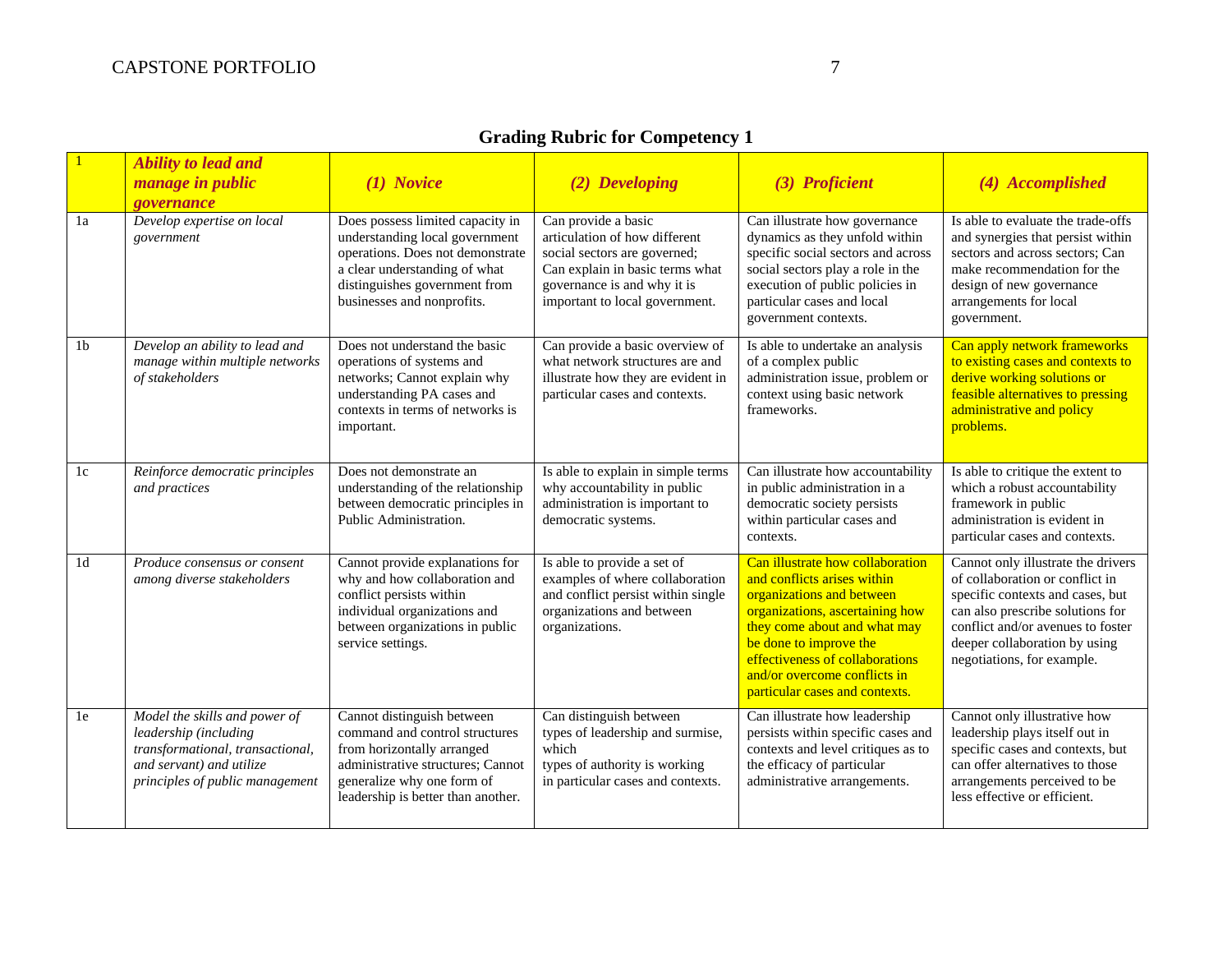Name:

Jamie L. Tusing

Title/Label of Evidence:

Building Resilient Communities: A Study of Leadership Competencies (Research Paper)

Type of Evidence:

Course assignment:

PAD 6439 Leadership in Public Service

Competency/Capacity addressed:

*1b. Develop an ability to lead and manage within multiple networks of stakeholders*

Self-Assessment:

Score:  $\frac{4 - \text{Accomplished}}{}$ 

Criteria you have met:

Can apply network frameworks to existing cases and contexts to derive working solutions or feasible alternatives to pressing administrative and policy problems.

Instructor Assessment:

Score: \_\_\_\_\_\_\_\_\_\_\_

Check list:

- o Written assessment follows completed rubric
- o Evidence is located in Appendix 2, Competency 1, Evidence 1.1, Page 55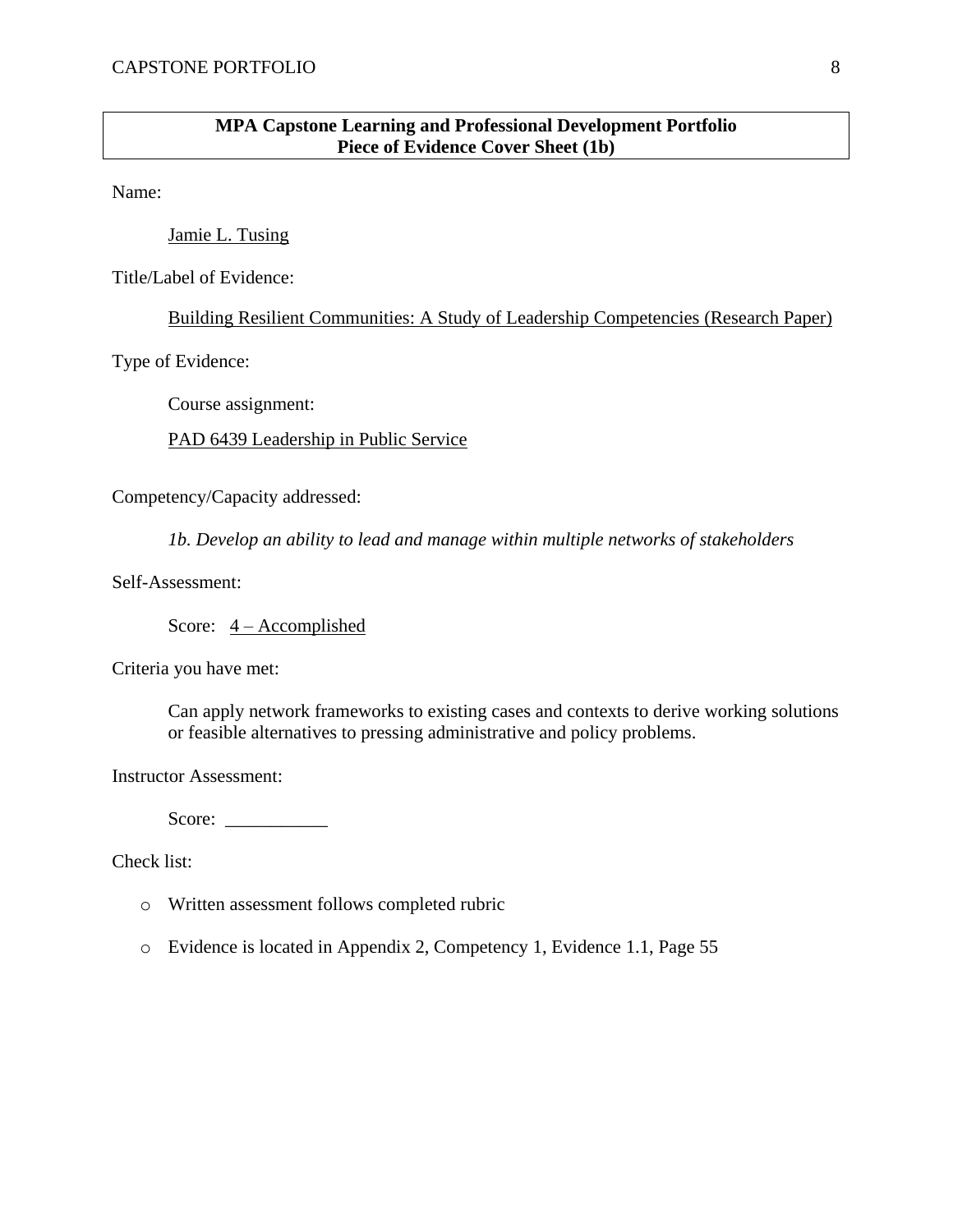#### **Written Self-Assessment**

# **Summary of Paper**

The evidence supporting an accomplished ability to develop an ability to lead and manage within multiple networks of stakeholders is a research paper which studied the effectiveness of the leadership involved in Orlando during the Pulse Nightclub Shooting, which occurred in June 2016. Throughout this paper, we examined many elements including: effective crisis leadership, collaborative leadership, and community resilience. We discovered that effective crisis leadership is recognized in the literature and by emergency management practitioners as an integral component of successful emergency management. Further, we looked at two dimensions of effective crisis leadership for resilient community building, traits, and behaviors. Building on existing crisis leadership literature, through research and interviews with community leaders from the public and nonprofit sectors in the wake of the Pulse Nightclub Shooting, we identified key leadership competencies and explore the role of collaborative crisis leadership. Our findings indicated that resilient communities depend on how well organizations collaborate with others and how well leaders use key competencies and apply those in crisis situations. Further, our findings suggested that community resilience strategies need to begin prior to crisis and continue well into the recovery phase of crisis. This study emphasizes how important it is to build and maintain favorable cross-sectoral relationships in an effort to share information and resources to better prepare for tragedy and to rebuild and support communities in the event that a crisis occurs. This study also highlights the crucial role collaborative leadership plays in rebuilding communities.

### **Relationship to Measures**

This research paper demonstrates my ability to critically analyze an existing case which involved leadership within multiple networks of stakeholders. Among others, one of the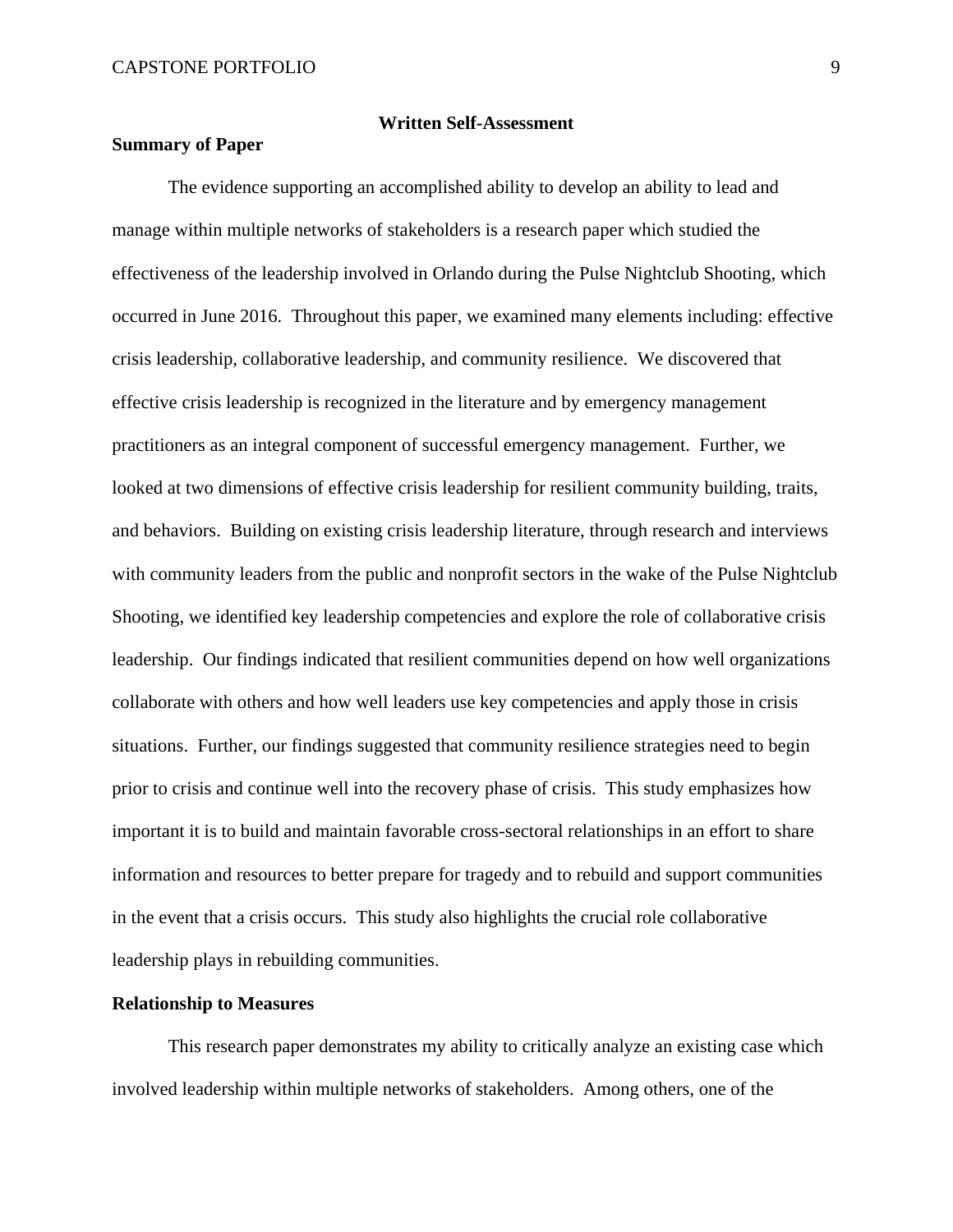purposes of the research was to examine whether collaborative leadership before, during, and after a crisis occurs will lead to a more resilient community. One aspect of our research consisted of interviews with public leaders in vital emergency manager roles and non-profit managers who were all involved in the case. Another aspect of our research was to discover and interpret existing frameworks on the topics as well as developing our own. A community resilience factors framework was created to simply show the relationship between effective crisis leadership, leadership competencies, collaborative leadership, and resilient communities. In other words, we hypothesized that the utilization of key leadership competences and collaborative leadership will maximize the probability of resilient communities as an outcome of crisis. All of these elements align perfectly with the measure selected.

#### **Suggestions for Improvement**

Overall, this paper/evidence was a great research paper. However, considering the time constraints of the semester, this paper/evidence could be enhanced by having structured, face-toface interviews with the stakeholders. Many of the interviews needed to be conducted via email in order to meet the deadlines of the course. Therefore, if I could rewrite this paper, meeting with stakeholders face-to-face or via Skype would be a better option because it would foster the environment for a two-way conversation versus only answering the few questions asked. I think this would strengthen the paper tremendously and may even help change the existing qualitative data or even create new hypotheses.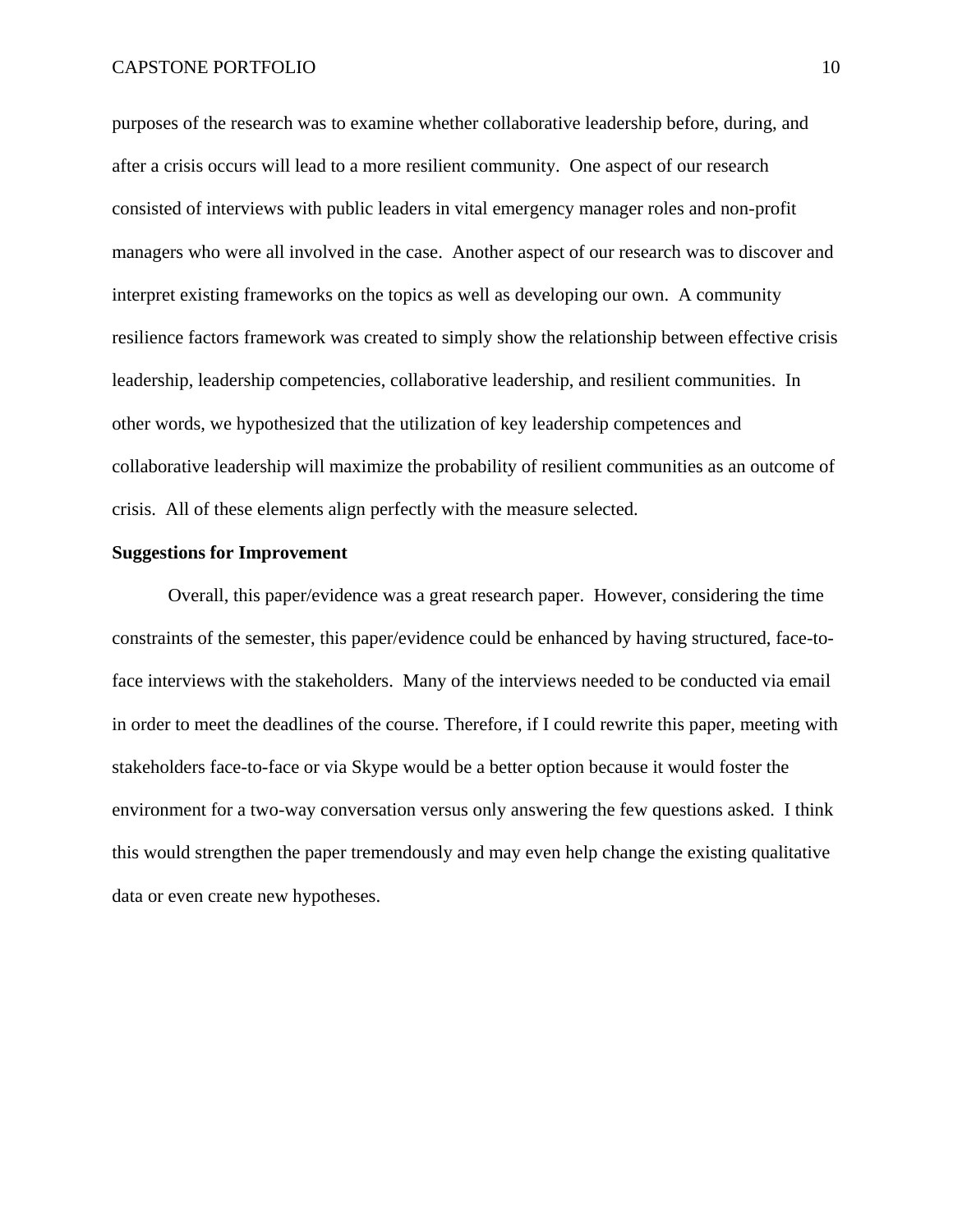Name:

Jamie L. Tusing

Title/Label of Evidence:

# Reading Brief 3 (Summary of 6 articles)

Type of Evidence:

Course assignment:

# PAD 6825 Cross-Sectoral Governance

Competency/Capacity addressed:

*1d. Produce consensus or consent among diverse stakeholders*

Self-Assessment:

Score: 3 – Proficient

Criteria you have met:

Can illustrate how collaboration and conflicts arises within organizations and between organizations, ascertaining how they come about and what may be done to improve the effectiveness of collaborations and/or overcome conflicts in particular cases and contexts.

Instructor Assessment:

Score:

Check list:

- o Written assessment follows completed rubric
- o Evidence is located in Appendix 2, Competency 1, Evidence 1.2, Page 85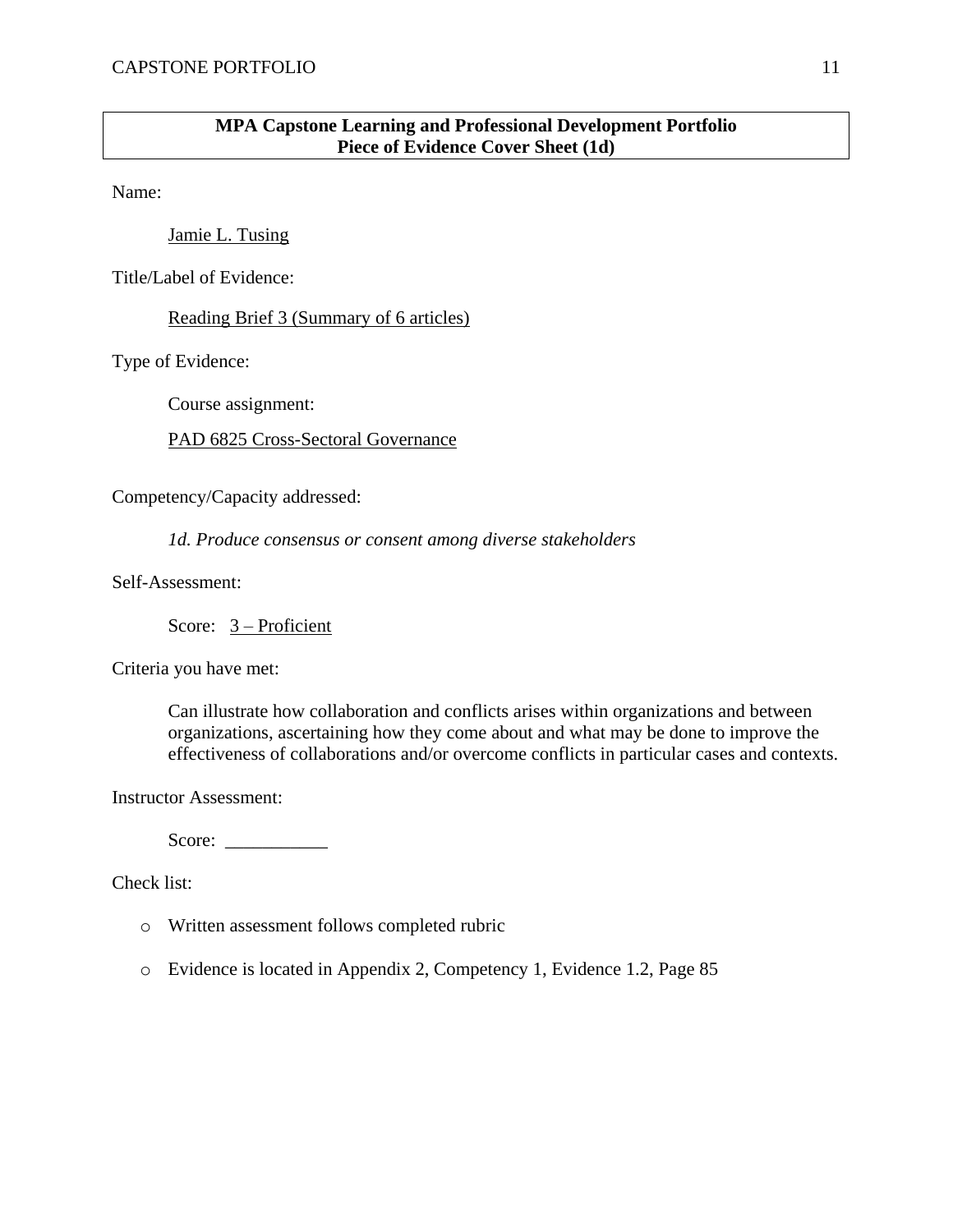#### **Written Self-Assessment**

## **Summary of Paper**

The evidence supporting a proficient ability to produce consensus or consent among diverse stakeholders is a reading brief about the relationships between community governance and faith-based organizations. Although the actual assignment itself was brief, the amount of knowledge I gained while reading the over eighty pages of content for the brief was vast. During this assignment, we were tasked with finding any possible crosscutting themes recognized, make a determination on whether or not I agreed with the conclusions drawn by the authors, and list any remaining questions I still have about the topics discussed. The articles reviewed seemed to all relate and build upon each other.

There were several crosscutting themes I recognized throughout the readings. First, faithbased organizations generally offer services that can help people to transform their lives which makes them powerful community partners to a government entity. Many of the articles discussed the relationships between faith-based organizations and "secular" agencies. Further, one article in particular described the impact faith-based organizations have on involving the disenfranchised groups within the emerging neighborhood council system. Particularly, throughout the paper, I described how I noticed throughout all of the readings that it seems adding faith-based organizations to the equation seems to only complicate the situation of helping to provide social services to people because of the religion factor. However, working together seems to be necessary to accomplish success. In fact, one study found that one-fifth of the faith-based organizations that have social service programs collaborate in some fashion with a government agency.

# **Relationship to Measures**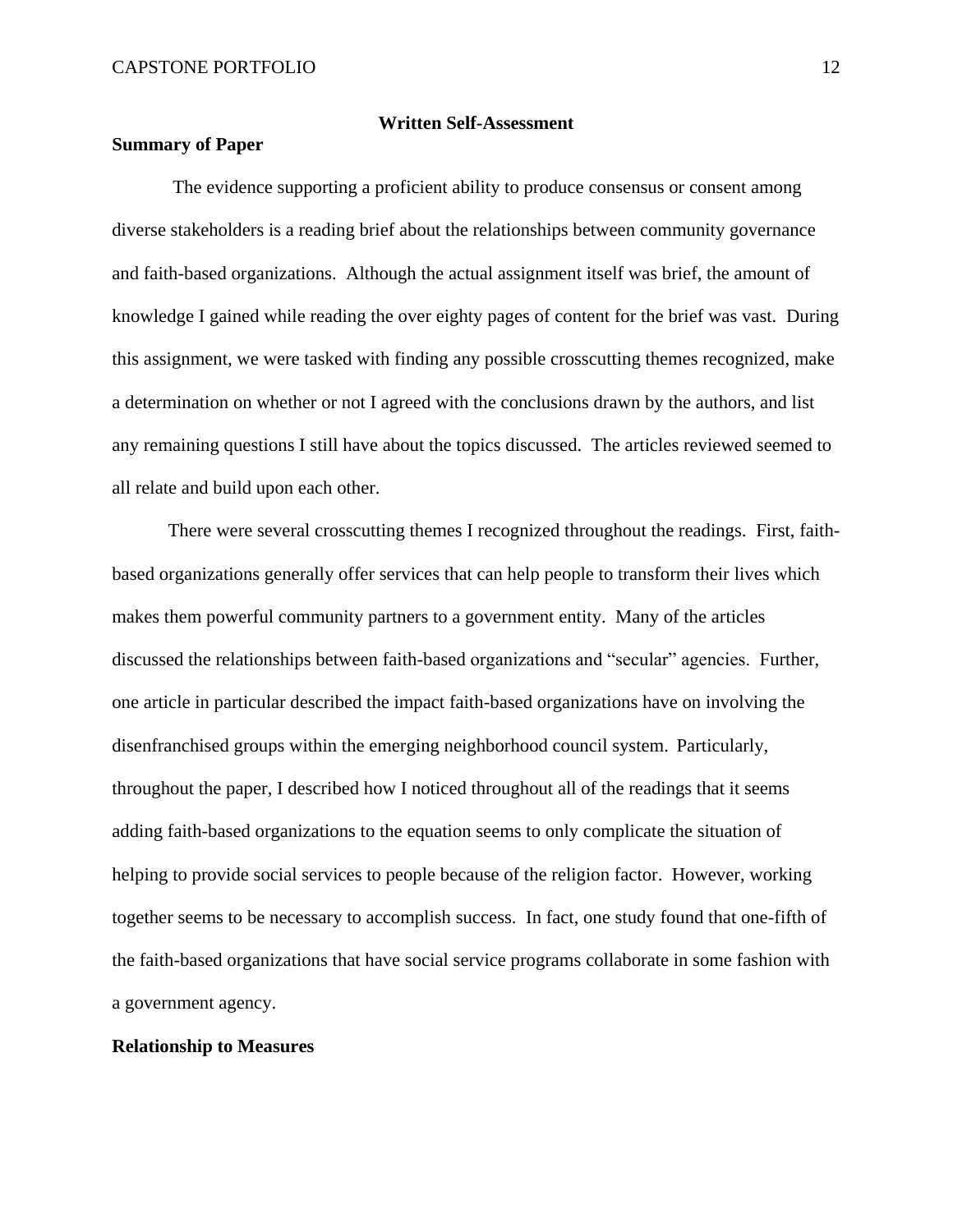This reading brief demonstrates my ability illustrate how collaboration and conflicts arises within organizations and between organizations, ascertaining how they come about and what may be done to improve the effectiveness of collaborations and/or overcome conflicts in particular cases and contexts. Further, this assignment is directly related to the measure selected because it allowed me to examine two different organizations collaborating together on how to provide social services to the public. The government entity wants the services to reach the public and the faith-based organization wants to provide those services to the public. The reason conflict arises is because of the different missions of the two organizations.

#### **Suggestions for Improvement**

Overall, this reading brief was good. Due to the brevity of the assignment, it was not possible to fully explore all outcomes of how these organizations actually overcome these conflicts in the real world. These assigned articles were introductory in the sense that they only introduced the concept that conflict exists between different organizations sectors. This information would be useful for completing the discussion on this topic. Although, it was apparent that collaboration among the sectors is necessary to achieve a common goal. Reading this paper again, I do not feel I was able to get into a good discussion on the topic of relationships between community governance and faith-based organizations. After reading all the articles, it was pretty challenging to condense all the material into just one page or less. Further, I incorporated a lot of what I learned in a prior course (PAD 6439 – Leadership in Public Service) into this reading brief as well. Therefore, I was not able to really learn anything new.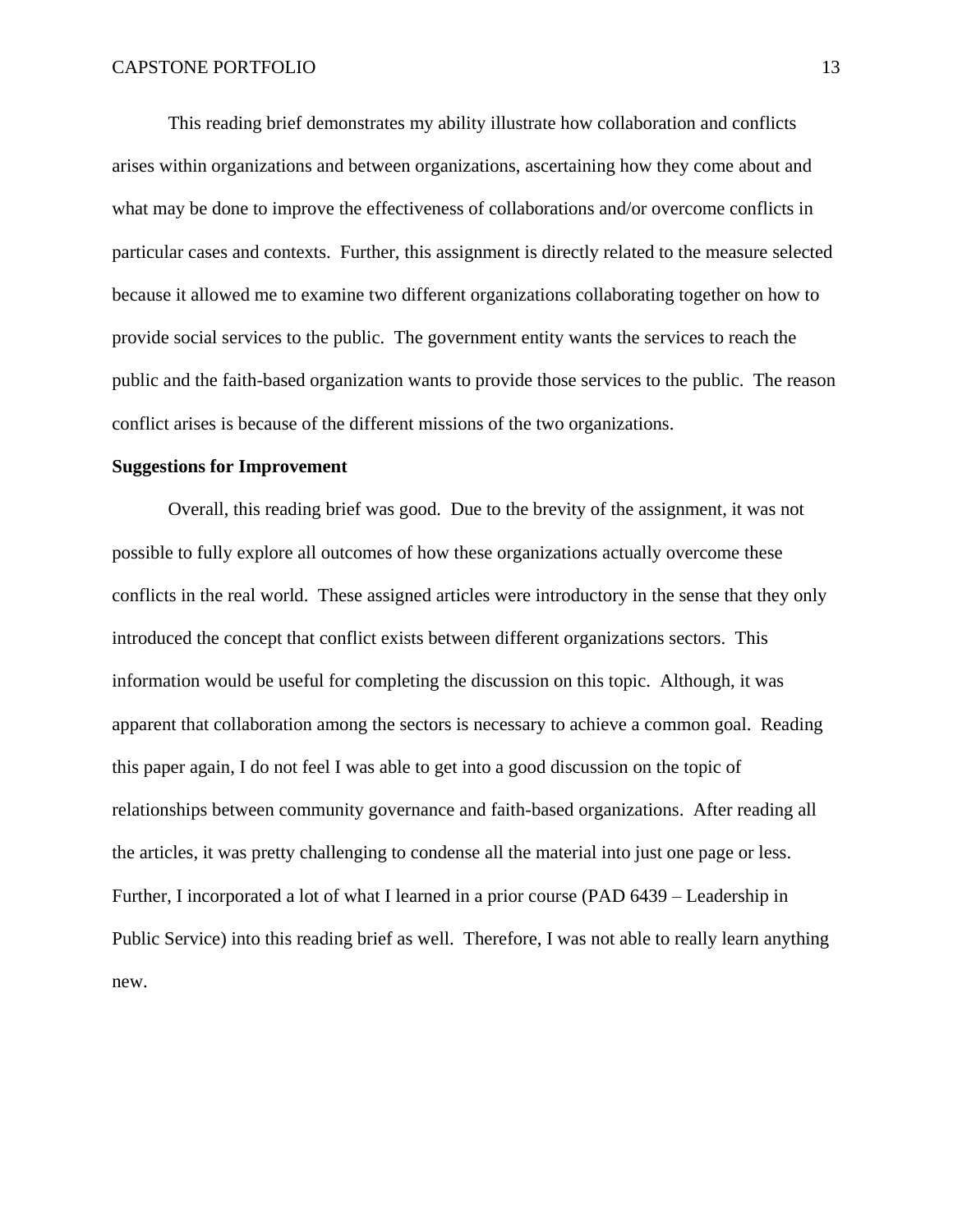# CAPSTONE PORTFOLIO 14

# <span id="page-13-0"></span>NASPAA's Universal Required MPA Competencies

|                                                                         | 1. Ability to lead and manage in<br>public governance | 2. Ability to participate in and<br>contribute to policy process | think critically, solve problems and<br>3. Ability to analyze, synthesize,<br>make decisions | ß<br>4. Ability to articulate and apply<br>public service perspective | interact productively with a diverse<br>5. Ability to communicate and<br>and changing workforce and<br>citizenry |
|-------------------------------------------------------------------------|-------------------------------------------------------|------------------------------------------------------------------|----------------------------------------------------------------------------------------------|-----------------------------------------------------------------------|------------------------------------------------------------------------------------------------------------------|
| PAD 6053 Public Administrators in the                                   | $\mathbf I$                                           | $\mathbf I$                                                      | $\mathbf R$                                                                                  | $\mathbf I$                                                           | $\mathbf R$                                                                                                      |
| <b>Governance Process</b>                                               |                                                       |                                                                  |                                                                                              |                                                                       |                                                                                                                  |
| PAD 6035 Public Administration in the Policy<br>Process                 | M                                                     | M                                                                | M                                                                                            | $\mathbb{R}$                                                          | $\mathbf R$                                                                                                      |
| PAD 6700 Research Methods in Public<br>Administration                   |                                                       | $\mathbf R$                                                      | M                                                                                            |                                                                       | $\mathbf R$                                                                                                      |
| PAD 6037 Public Organization Management                                 | M                                                     | $\mathbf R$                                                      | $\mathbf R$                                                                                  | I                                                                     | $\mathbf R$                                                                                                      |
| PAD 6701 Analytic Techniques for Public<br>Administration               |                                                       | $\mathbf R$                                                      | M                                                                                            |                                                                       | $\mathbf R$                                                                                                      |
| PAD 6227 Public Budgeting                                               | M                                                     |                                                                  | M                                                                                            |                                                                       |                                                                                                                  |
| PAD 6207 Public Financial Management                                    |                                                       | $\mathbf R$                                                      | M                                                                                            |                                                                       | $\mathbf R$                                                                                                      |
| PAD 6417 Human Resource Management                                      |                                                       |                                                                  | M                                                                                            | $\mathbf R$                                                           | M                                                                                                                |
| PAD 6335 Strategic Planning and Management                              | M                                                     | $\mathbf R$                                                      | M                                                                                            | $\mathbf R$                                                           | M                                                                                                                |
| PAD 6062 Advanced Concepts and<br>Applications in Public Administration | M                                                     | M                                                                | M                                                                                            | M                                                                     | M                                                                                                                |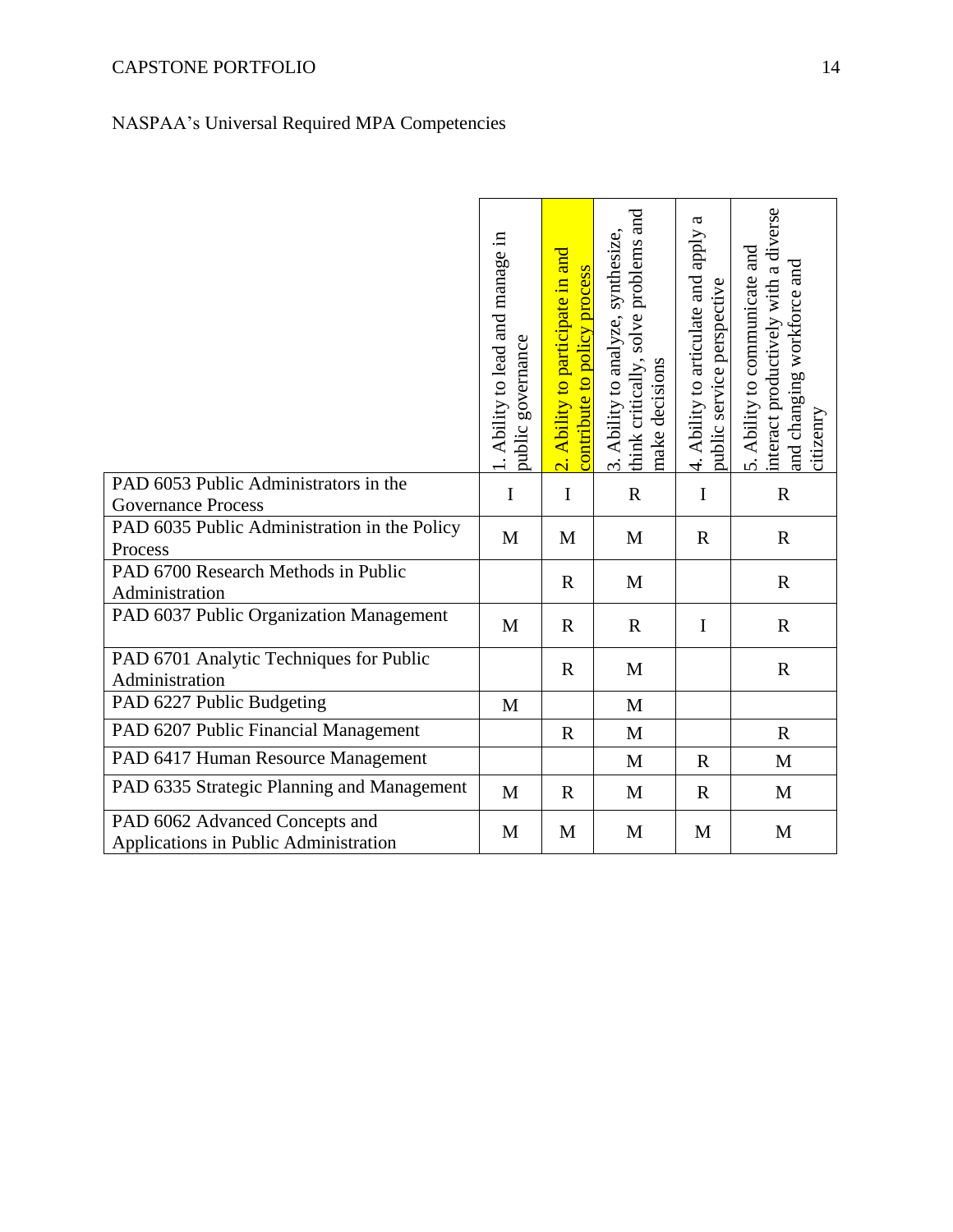<span id="page-14-0"></span>NASPAA Universal Competency 2 *"Ability to participate in and contribute to policy process"* with UCF MPA Program Learning Objectives

|                                                             | 2. Ability to participate in and contribute to policy process | 2a. Develop capacity to analyze political theory, policy<br>process, and implementation | 2b. Analyze policy issues/problems using different<br>methodologies. | information as a foundation for collaborative negotiations with<br>2c. Identify and evaluate interests from multiple stakeholders<br>in policy formation, and communicate evidence-based policy<br>diverse stakeholders. | models, techniques, formulation, implementation, evaluation,<br>the policy process (including concepts, theories, approaches,<br>social environment and operation of public administration in<br>2d. Assess the political, legal, economic, institutional, and<br>and institutions) | engage with public sector employees and citizens to develop<br>2e. Design policy implementation methodology and actively<br>goals and strategies |
|-------------------------------------------------------------|---------------------------------------------------------------|-----------------------------------------------------------------------------------------|----------------------------------------------------------------------|--------------------------------------------------------------------------------------------------------------------------------------------------------------------------------------------------------------------------|-------------------------------------------------------------------------------------------------------------------------------------------------------------------------------------------------------------------------------------------------------------------------------------|--------------------------------------------------------------------------------------------------------------------------------------------------|
| PAD 6053 Public Administrators in<br>the Governance Process | $\bf I$                                                       | I                                                                                       |                                                                      | $\mathbf I$                                                                                                                                                                                                              | I                                                                                                                                                                                                                                                                                   | I                                                                                                                                                |
| PAD 6035 Public Administration in                           |                                                               |                                                                                         |                                                                      |                                                                                                                                                                                                                          |                                                                                                                                                                                                                                                                                     |                                                                                                                                                  |
| the Policy Process                                          | M                                                             | $\mathbf R$                                                                             | I                                                                    | $\mathbf R$                                                                                                                                                                                                              | M                                                                                                                                                                                                                                                                                   | I                                                                                                                                                |
| PAD 6700 Research Methods for                               |                                                               |                                                                                         |                                                                      |                                                                                                                                                                                                                          |                                                                                                                                                                                                                                                                                     |                                                                                                                                                  |
| Public Administration                                       | $\mathbf R$                                                   | $\mathbb{R}$                                                                            | $\bf I$                                                              | $\mathbf I$                                                                                                                                                                                                              | $\bf I$                                                                                                                                                                                                                                                                             | I                                                                                                                                                |
| PAD 6037 Public Organization<br>Management                  | $\mathbf R$                                                   |                                                                                         |                                                                      | $\mathbf R$                                                                                                                                                                                                              | $\mathbf R$                                                                                                                                                                                                                                                                         |                                                                                                                                                  |
| PAD 6701 Analytic Techniques for                            |                                                               |                                                                                         |                                                                      |                                                                                                                                                                                                                          |                                                                                                                                                                                                                                                                                     |                                                                                                                                                  |
| <b>Public Administration</b>                                | $\mathbf R$                                                   | $\mathbf R$                                                                             | ${\bf R}$                                                            | $\mathbf R$                                                                                                                                                                                                              | $\mathbf R$                                                                                                                                                                                                                                                                         | $\mathbf R$                                                                                                                                      |
|                                                             |                                                               |                                                                                         |                                                                      |                                                                                                                                                                                                                          |                                                                                                                                                                                                                                                                                     |                                                                                                                                                  |
| PAD 6227 Public Budgeting                                   |                                                               |                                                                                         |                                                                      |                                                                                                                                                                                                                          |                                                                                                                                                                                                                                                                                     |                                                                                                                                                  |
| PAD 6207 Public Financial                                   |                                                               |                                                                                         |                                                                      |                                                                                                                                                                                                                          |                                                                                                                                                                                                                                                                                     |                                                                                                                                                  |
| Management                                                  | $\mathbf R$                                                   |                                                                                         | $\mathbb{R}$                                                         | $\mathbf R$                                                                                                                                                                                                              | $\mathbf{R}$                                                                                                                                                                                                                                                                        |                                                                                                                                                  |
| PAD 6417 Human Resource                                     |                                                               |                                                                                         |                                                                      |                                                                                                                                                                                                                          |                                                                                                                                                                                                                                                                                     |                                                                                                                                                  |
| Management                                                  |                                                               |                                                                                         |                                                                      |                                                                                                                                                                                                                          |                                                                                                                                                                                                                                                                                     |                                                                                                                                                  |
| PAD 6335 Strategic Planning and                             |                                                               |                                                                                         |                                                                      |                                                                                                                                                                                                                          |                                                                                                                                                                                                                                                                                     |                                                                                                                                                  |
| Management<br>PAD 6062 Advanced Concepts and                | $\mathbf R$                                                   |                                                                                         | $\mathbf R$                                                          | $\mathbf R$                                                                                                                                                                                                              | $\mathbb{R}$                                                                                                                                                                                                                                                                        | $\mathbf{R}$                                                                                                                                     |
| Applications in Public Administration                       | M                                                             | $\mathbf R$                                                                             | $\mathbf R$                                                          | M                                                                                                                                                                                                                        | $\mathbf R$                                                                                                                                                                                                                                                                         | $\mathbf R$                                                                                                                                      |
|                                                             |                                                               |                                                                                         |                                                                      |                                                                                                                                                                                                                          |                                                                                                                                                                                                                                                                                     |                                                                                                                                                  |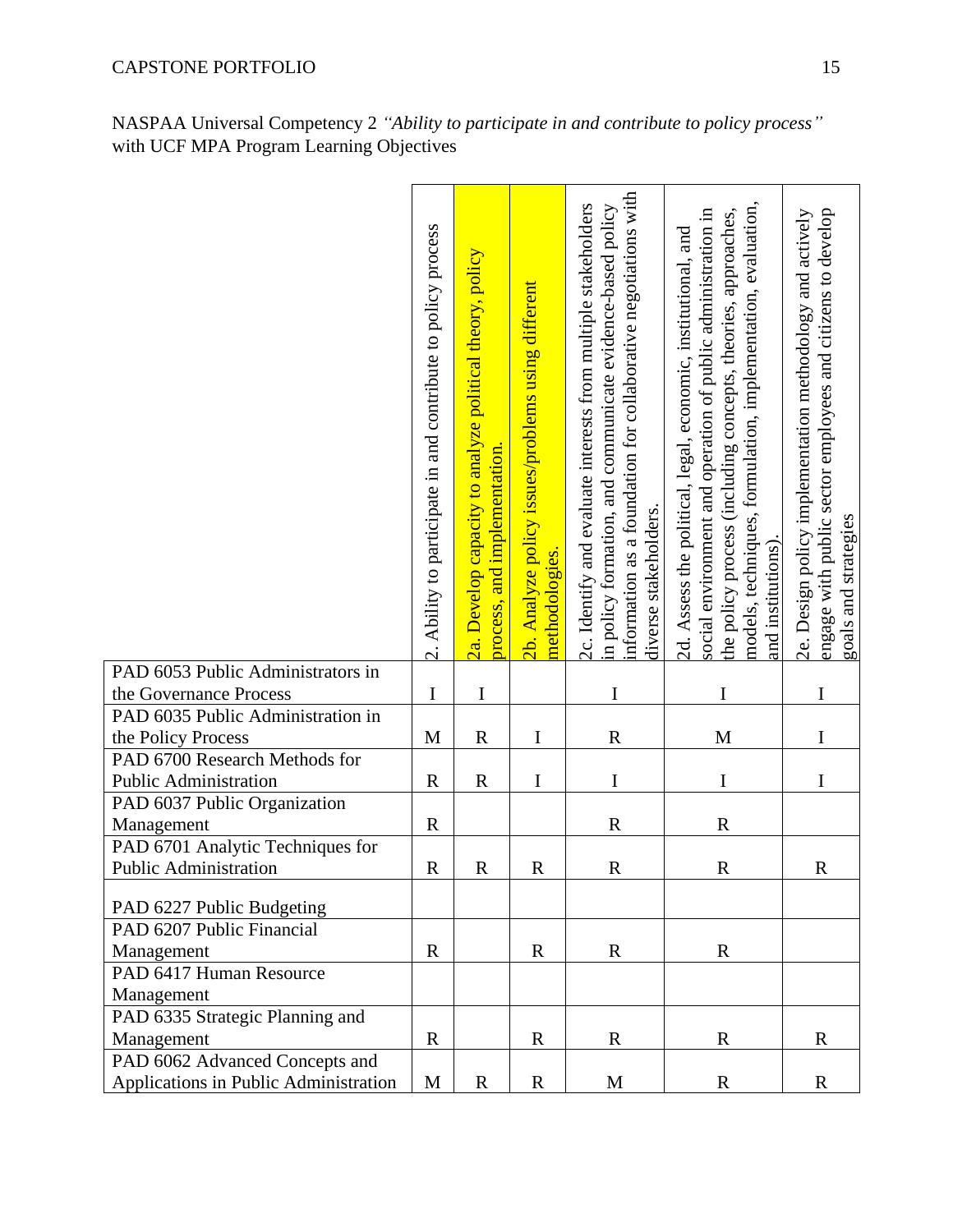# **Grading Rubric for Competency 2**

<span id="page-15-0"></span>

| $\overline{2}$ | To participate in and<br>contribute to the policy<br><i>process</i>                                                                                                                                                                                                                                    | (1) Novice                                                                                                                                                                                                        | (2) Developing                                                                                                                                                                                              | (3) Proficient                                                                                                                                                                                                              | (4) Accomplished                                                                                                                                                                                                                                                                                                   |
|----------------|--------------------------------------------------------------------------------------------------------------------------------------------------------------------------------------------------------------------------------------------------------------------------------------------------------|-------------------------------------------------------------------------------------------------------------------------------------------------------------------------------------------------------------------|-------------------------------------------------------------------------------------------------------------------------------------------------------------------------------------------------------------|-----------------------------------------------------------------------------------------------------------------------------------------------------------------------------------------------------------------------------|--------------------------------------------------------------------------------------------------------------------------------------------------------------------------------------------------------------------------------------------------------------------------------------------------------------------|
| 2a             | Develop capacity to analyze<br>political theory, policy process,<br>and implementation                                                                                                                                                                                                                 | Possesses limited capacity to<br>utilize any political theory,<br>policy process, implementation<br>and/or practice to explain<br>observed phenomena.                                                             | Possesses some capacity to<br>utilize any political theory,<br>policy process, implementation<br>and/or practice to describe<br>observed phenomena.                                                         | Employs political theory, policy<br>process, implementation and past<br>experiences to describe and<br>evaluate observed phenomena.<br>Employs this analysis to seek<br>solutions.                                          | Can demonstrate a mastery over<br>more than one political theory,<br>policy process, implementation<br>or political experience and it<br>capable of applying these<br>frameworks to study and/or<br>transform an existing situation.                                                                               |
| 2 <sub>b</sub> | Analyze policy issues/problems<br>using different methodologies                                                                                                                                                                                                                                        | Possesses limited capacity to<br>systematically evaluate the<br>effectiveness of specific policy<br>tools or interventions.                                                                                       | Have some exposure to carrying<br>out policy analysis/evaluation,<br>employing simple evaluation<br>methods and approaches.                                                                                 | Can undertake an independent<br>piece of policy analysis,<br>successfully rendering new<br>insights and applicable findings<br>for policy makers.                                                                           | Can employ sophisticated<br>analytical techniques to render a<br>policy analysis or evaluation that<br>provides new insights and<br>actionable items for policy<br>makers.                                                                                                                                         |
| 2c             | Identify and evaluate interests<br>from multiple stakeholders in<br>policy formation, and<br>communicate evidence-based<br>policy information as a<br>foundation for collaborative<br>negotiations with diverse<br>stakeholders                                                                        | Can isolate simple problems<br>from solutions, but has<br>difficultly identifying ill<br>structured problems.                                                                                                     | Possesses some capacity to<br>define how problems are framed<br>by different policy actors.                                                                                                                 | Can demonstrate how problems<br>are defined within specific policy<br>contexts by multiple<br>stakeholders and deconstruct the<br>relationship between problem<br>definitions and solutions.                                | Can articulate how conflicts over<br>problem definition contribute to<br>complex/wicked policy problems<br>and their solutions in a<br>networked environment.                                                                                                                                                      |
| 2d             | Assess the political, legal,<br>economic, institutional, and<br>social environment and<br>operation of public<br>administration in the policy<br>process (including concepts,<br>theories, approaches, models,<br>techniques, formulation,<br>implementation, evaluation, and<br><i>institutions</i> ) | Possesses limited capacity to<br>utilize any political theory and/or<br>practice to describe observed<br>phenomena.<br>Possesses limited capacity to<br>utilize policy process to describe<br>observed phenomena. | Possesses some capacity to<br>utilize any political theory and/or<br>practice to describe observed<br>phenomena.<br>Possesses some capacity to<br>utilize policy process to describe<br>observed phenomena. | Employs political theory and<br>past experiences to describe and<br>evaluate observed phenomena.<br>Employs this analysis to seek<br>solutions. Employs a policy<br>process approach to the study of<br>observed phenomena. | Can demonstrate a mastery over<br>more than one political theory or<br>political experience and it<br>capable of applying these<br>frameworks to study and/or<br>transform an existing situation.<br>Employs a policy process<br>approach to the diagnoses of a<br>problem raised in real life policy<br>dilemmas. |
| 2e             | Design policy implementation<br>methodology and actively<br>engage with public sector<br>employees and citizens to<br>develop goals and strategies                                                                                                                                                     | Possesses limited capacity to<br>distinguish between policy<br>creation and policy<br>implementation phases of the<br>policy cycle.                                                                               | Possesses a rudimentary<br>understanding of policy<br>implementation processes within<br>specific contexts.                                                                                                 | Can undertake a detailed<br>assessment of policy<br>implementation within specific<br>contexts.                                                                                                                             | Is capable of comparing policy<br>implementation processes across<br>different policy domains, and<br>decipher challenges to effective<br>policy implementation processes.                                                                                                                                         |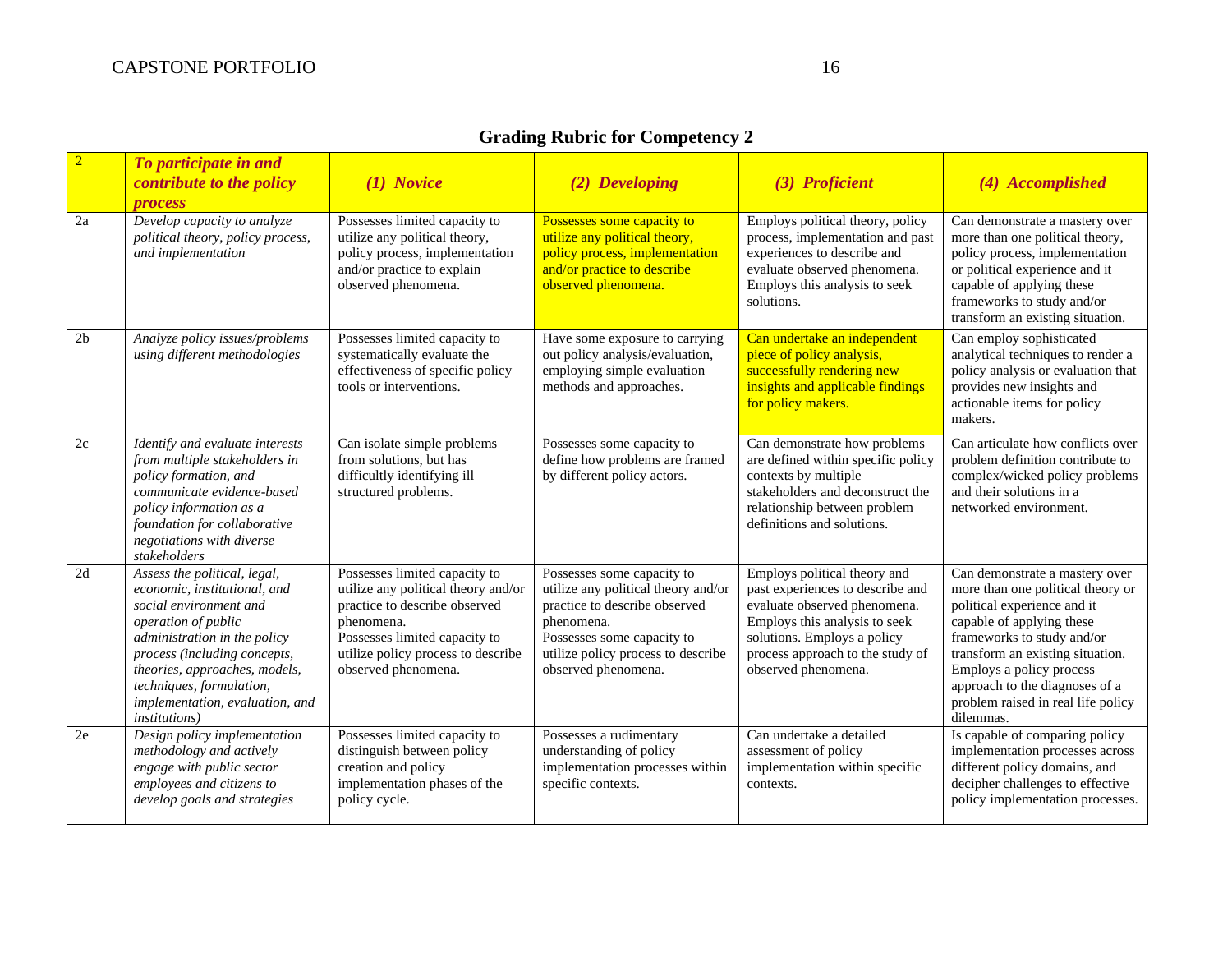Name:

Jamie L. Tusing

Title/Label of Evidence:

# Policy Issue: Long-Term Effects Contact Sports have on the Brain (Module Posting)

Type of Evidence:

Course assignment:

# PAD 6035 Public Administration in the Policy Process

# Competency/Capacity addressed:

*2a. Develop capacity to analyze political theory, policy process, and implementation*

Self-Assessment:

Score: 2 – Developing

Criteria you have met:

Possesses some capacity to utilize any political theory, policy process, implementation and/or practice to describe observed phenomena.

Instructor Assessment:

Score: \_\_\_\_\_\_\_\_\_\_\_

Check list:

- o Written assessment follows completed rubric
- o Evidence is located in Appendix 3, Competency 2, Evidence 2.1, Page 87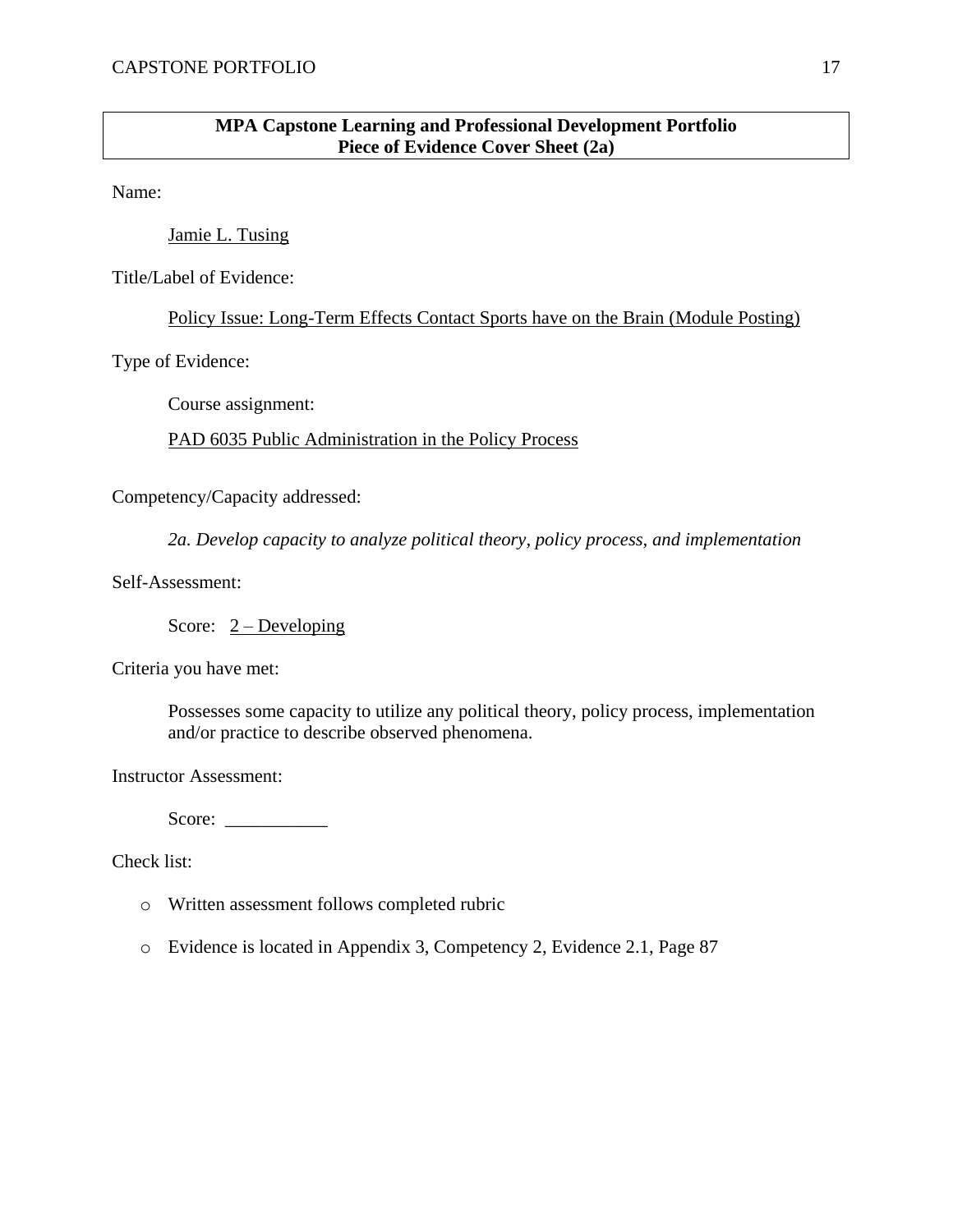#### **Written Self-Assessment**

## **Summary of Paper**

The evidence supporting a developing ability to possess some capacity to utilize any political theory, policy process, implementation and/or practice to describe observed phenomena is a module posting which described and analyzed the policy issue of long-term effects that contact sports have on the human brain. We were tasked with discussing any public policy that we believed needed action (local, state, or federal), but for which no action is being taken, either because there is no political support or because the legislative process is gridlocked. My approach to this module posting was to critically analyze available research and studies that have been conducted on the topic. During my research, I was unable to find any evidence supporting the Federal Government's regulatory involvement for any of the U.S. national sports leagues. However, several states had enacted laws to help protect youth players from head injuries caused by the contact during the sport. The major issue is the repeated injuries.

One study conducted by researchers from Boston University and the Department of Veterans Affairs discussed in the posting studied the effects of concussion on the brain by examining brains of deceased National Football League (NFL) players. Out of the 91 former NFL players examined, 87 of them (96%) had Chronic Traumatic Encephalopathy, a degenerative brain disease. During the posting, I used this study and other facts to explain why I felt government intervention was necessary for this issue. Further, I explained how it will be challenging to make any headway on this issue due to American's obsession with the sport and the revenue it generates. Children grow up idolizing these NFL players and want to be just like them when they grow up. The NFL is making sure to capitalize on that by investing millions of dollars to sponsor tackle football for children.

## **Relationship to Measures**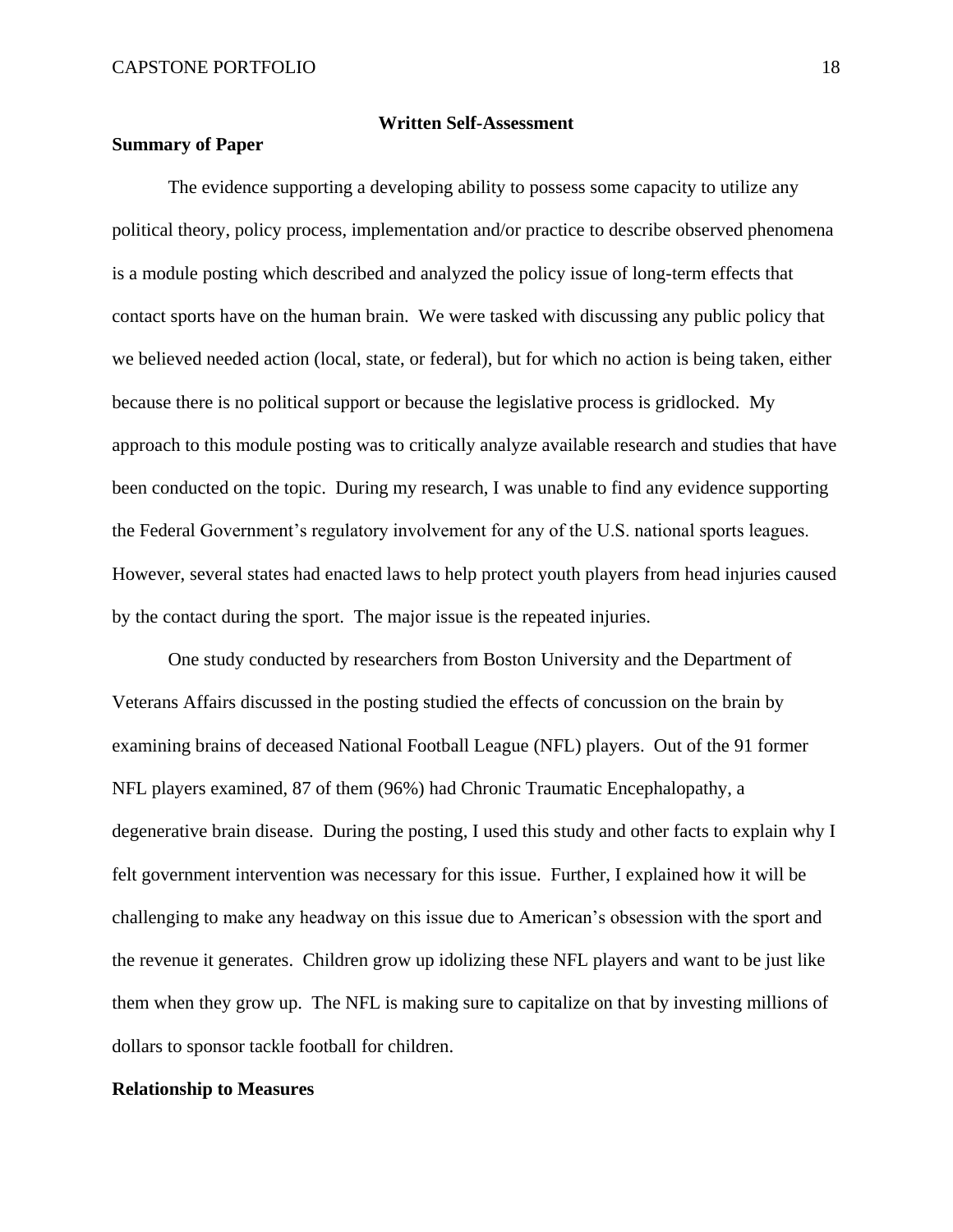This module posting demonstrates my ability to utilize a political theory, policy process, implementation, and current practice to describe the observed phenomena of the public safety concerns revolving around the issue of contact sports. I was able to take a real issue and critically analyze available data and research on the topic and explain why it is important that the federal government get involved. During this module posting, I also discussed whether or not representative democracy could successfully address this issue. Further, I determined whether or not deliberative democracy could work as a process to address this issue and whether or not this issue could be addressed through rational analysis.

#### **Suggestions for Improvement**

At the time, I felt this module assignment/evidence was a good post. I was able to successfully complete the requirements of the assignment by finding a real issue, providing statistical data and an available study on the reasons why this is an issue, and identifying potential ways the democratic process could work to implement change. However, considering the constraints of the posting itself, this could be a great topic to explore further in a full research paper. Further, after rereading the post, some issues discovered involved the conflicting value of government action (or intervention) being a concept of personal liberty. People freely choose to play sports and therefore the consequences are theirs. A representative democracy would be a challenging way to implement this change because many people in the U.S. do not exercise their right to vote; therefore, we could end up with about 25% of the pubic making a decision to cover 100% of the population. Which would not be helpful in this case. I feel this competency could only be matched with evidences from PAD 6035 (Public Administration in the Policy Process) because I did not really explore policy issues in any other class to the extent I did in this course.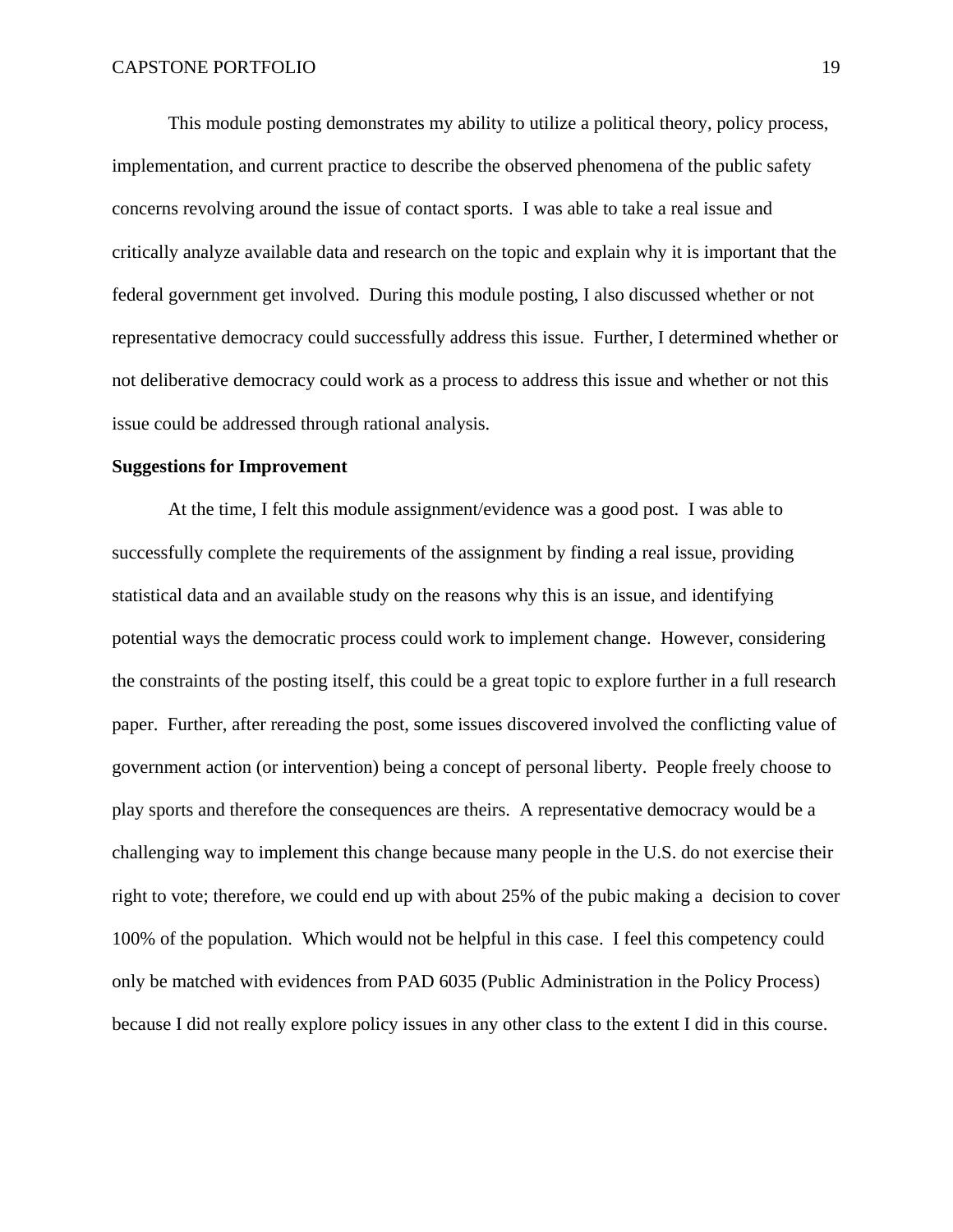Name:

Jamie L. Tusing

Title/Label of Evidence:

Sustainably Reducing the Poverty Rate in the State of Florida (Research/Policy Paper)

Type of Evidence:

Course assignment:

PAD 6035 Public Administration in the Policy Process

# Competency/Capacity addressed:

*2b. Analyze policy issues/problems using different methodologies*

Self-Assessment:

Score: 3 – Proficient

Criteria you have met:

Can undertake an independent piece of policy analysis, successfully rendering new insights and applicable findings for policy makers.

Instructor Assessment:

Score: \_\_\_\_\_\_\_\_\_\_\_

Check list:

- o Written assessment follows completed rubric
- o Evidence is located in Appendix 3, Competency 2, Evidence 2.2, Page 91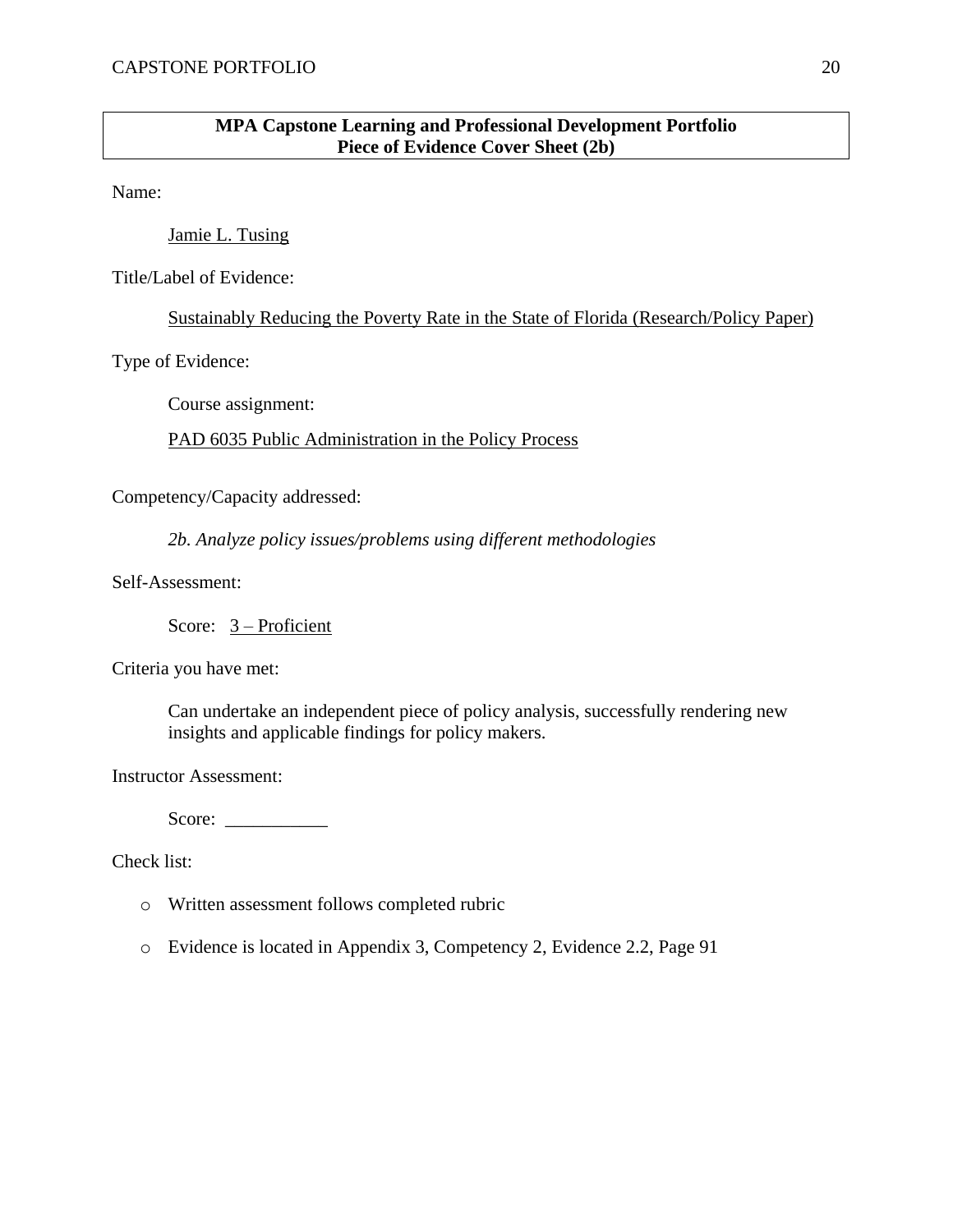#### **Written Self-Assessment**

## **Summary of Paper**

The evidence supporting a proficient ability to analyze policy issues/problems using different methodologies is a research paper which examined and analyzed the policy issue of sustainably reducing the poverty rate in Florida. Throughout this paper, I analyzed alternatives to an initiative that was a purposed policy for the November 2016 ballot. This initiative would give legislators an opportunity to examine existing policies in place to combat poverty and determine if the current structure is the most beneficial to low-income residents in Florida. This purposed initiative would have increased minimum wage in Florida to \$12.50/hour. Minimum wage was originally established to reduce poverty. At the time, 16.5% of Floridians lived below the poverty threshold in Florida, which is more than 3.2 million people.

During my research, I discovered that Florida legislators do not publish an ideal "goal" poverty rate but ideally, the rate should never exceed 10%. The purpose of my research paper was to explore all possible alternatives to reducing the poverty rate in Florida. Alternatives to purposed initiative included: expanding the U.S. Earned Income Tax Credit, implementing training programs for minimum wage earners, implementing guaranteed based income policy; and changing the programs available to assist low-income families/individuals. The recommendation for the poverty reduction issue in Florida was to increase the minimum wage. In this particular analysis, this alternative was found to be the most beneficial to the residents of the state and to help them overcome poverty in the most economical way.

#### **Relationship to Measures**

This research paper demonstrates my ability to analyze policy issues/problems using different methodologies by fully examining five major alternatives to sustainably reduce the poverty rate in Florida. I was able to take a real issue and critically analyze available research on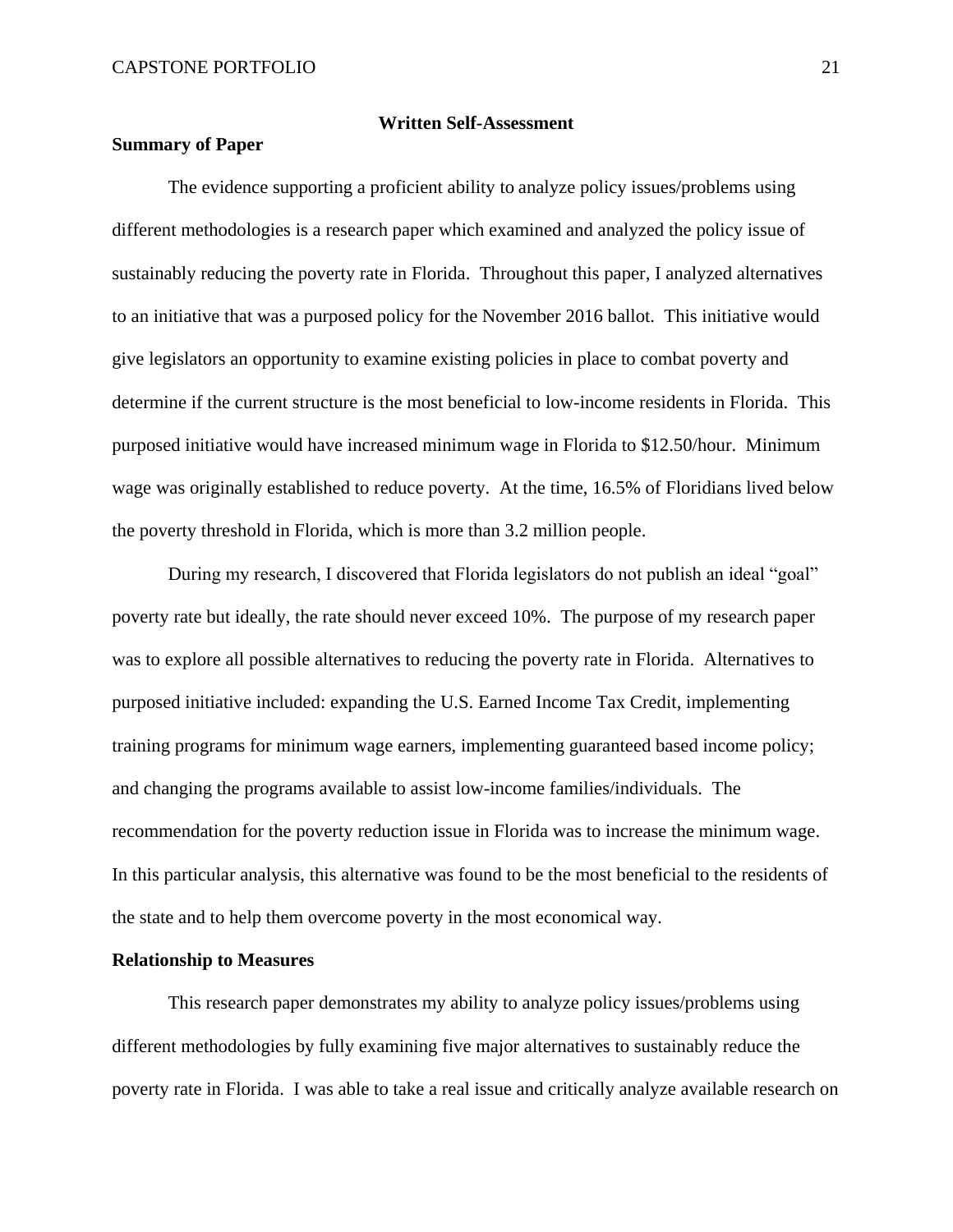the topic and conduct a cost-benefit analysis for the alternatives. During this research paper, I also developed a table to express the likely opinions of stakeholders involved. After completing this policy analysis, I wrote a professional letter to the agency official who would be most interested in this topic. This letter to Jesse Panuccio, Executive Director of the Florida Department of Economic Opportunity, described the particulars of the analysis as well as the findings on how to sustainably reduce poverty in Florida.

## **Suggestions for Improvement**

When I initially wrote this research paper/evidence, I only felt the end product was mediocre because I felt there were a lot of unknown facts I had to deal with throughout the writing process. I was not familiar enough with this topic but chose it because it related to my work in HR. My focus unintentionally shifted to the increase in the minimum wage initiative, which caused me to deprioritize other possible alternatives. My professor tasked me with tackling a cost-benefit analysis, which he knew would be challenging. I decided to take that task on. The problem with using a strict cost-benefit analysis is that the guaranteed income is a political and social nonstarter. Plus, there were many of these costs that I had to just guess on because I just did not have the appropriate data. There was also an issue with the discussion addressing the public interest. I indirectly addressed the issue but did not consider the political leadership and citizenry that may have a value that people should have the opportunity to make a living wage as a superior value to business independence and profit. Further, with raising the minimum wage, only those who work are rewarded and those who do not or cannot work are not. This only addresses one value about personal responsibility for welfare. I did not take this into consideration during my analysis. If I could rewrite this paper, I would reconsider the topic all together.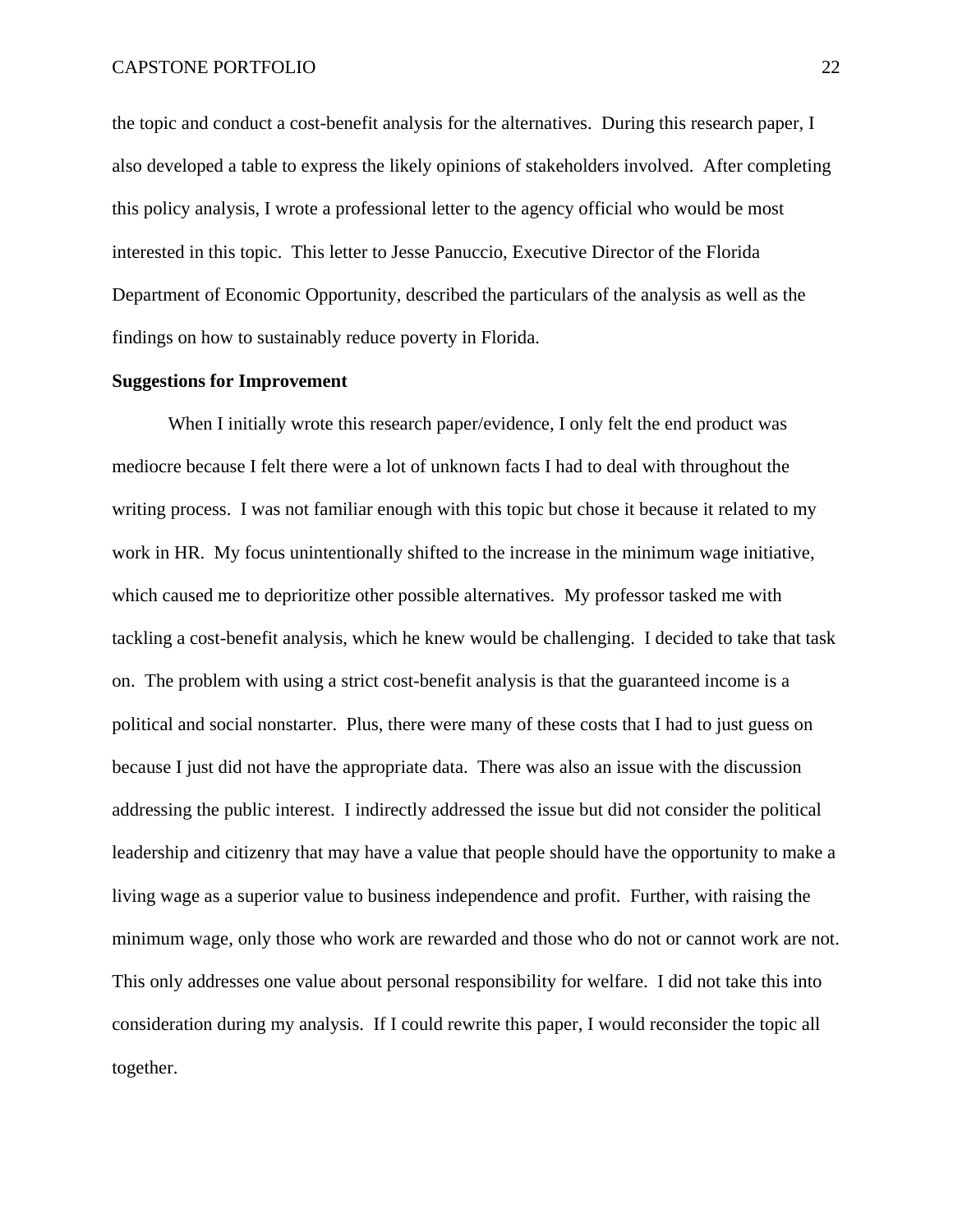# CAPSTONE PORTFOLIO 23

# <span id="page-22-0"></span>NASPAA's Universal Required MPA Competencies

|                                                                         | 1. Ability to lead and manage in<br>governance<br>public | 2. Ability to participate in and<br>contribute to policy process | think critically, solve problems and<br>3. Ability to analyze, synthesize,<br>make decisions | ß<br>4. Ability to articulate and apply<br>public service perspective | interact productively with a diverse<br>5. Ability to communicate and<br>and changing workforce and<br>citizenry |
|-------------------------------------------------------------------------|----------------------------------------------------------|------------------------------------------------------------------|----------------------------------------------------------------------------------------------|-----------------------------------------------------------------------|------------------------------------------------------------------------------------------------------------------|
| PAD 6053 Public Administrators in the<br><b>Governance Process</b>      | $\mathbf I$                                              | $\bf I$                                                          | $\mathbf R$                                                                                  | $\mathbf I$                                                           | $\mathbf R$                                                                                                      |
| PAD 6035 Public Administration in the Policy<br>Process                 | M                                                        | M                                                                | M                                                                                            | $\mathbf{R}$                                                          | $\mathbf R$                                                                                                      |
| PAD 6700 Research Methods in Public<br>Administration                   |                                                          | $\mathbf R$                                                      | M                                                                                            |                                                                       | $\mathbf{R}$                                                                                                     |
| PAD 6037 Public Organization Management                                 | $\mathbf{M}$                                             | $\mathbf R$                                                      | $\mathbf R$                                                                                  | $\mathbf I$                                                           | $\mathbf R$                                                                                                      |
| PAD 6701 Analytic Techniques for Public<br>Administration               |                                                          | $\mathbf R$                                                      | M                                                                                            |                                                                       | $\mathbf{R}$                                                                                                     |
| PAD 6227 Public Budgeting                                               | M                                                        |                                                                  | $\mathbf{M}$                                                                                 |                                                                       |                                                                                                                  |
| PAD 6207 Public Financial Management                                    |                                                          | $\mathbf R$                                                      | M                                                                                            |                                                                       | $\mathbf R$                                                                                                      |
| PAD 6417 Human Resource Management                                      |                                                          |                                                                  | M                                                                                            | $\mathbf R$                                                           | M                                                                                                                |
| PAD 6335 Strategic Planning and Management                              | M                                                        | $\mathbf R$                                                      | $\mathbf M$                                                                                  | $\mathbf R$                                                           | M                                                                                                                |
| PAD 6062 Advanced Concepts and<br>Applications in Public Administration | M                                                        | M                                                                | M                                                                                            | M                                                                     | M                                                                                                                |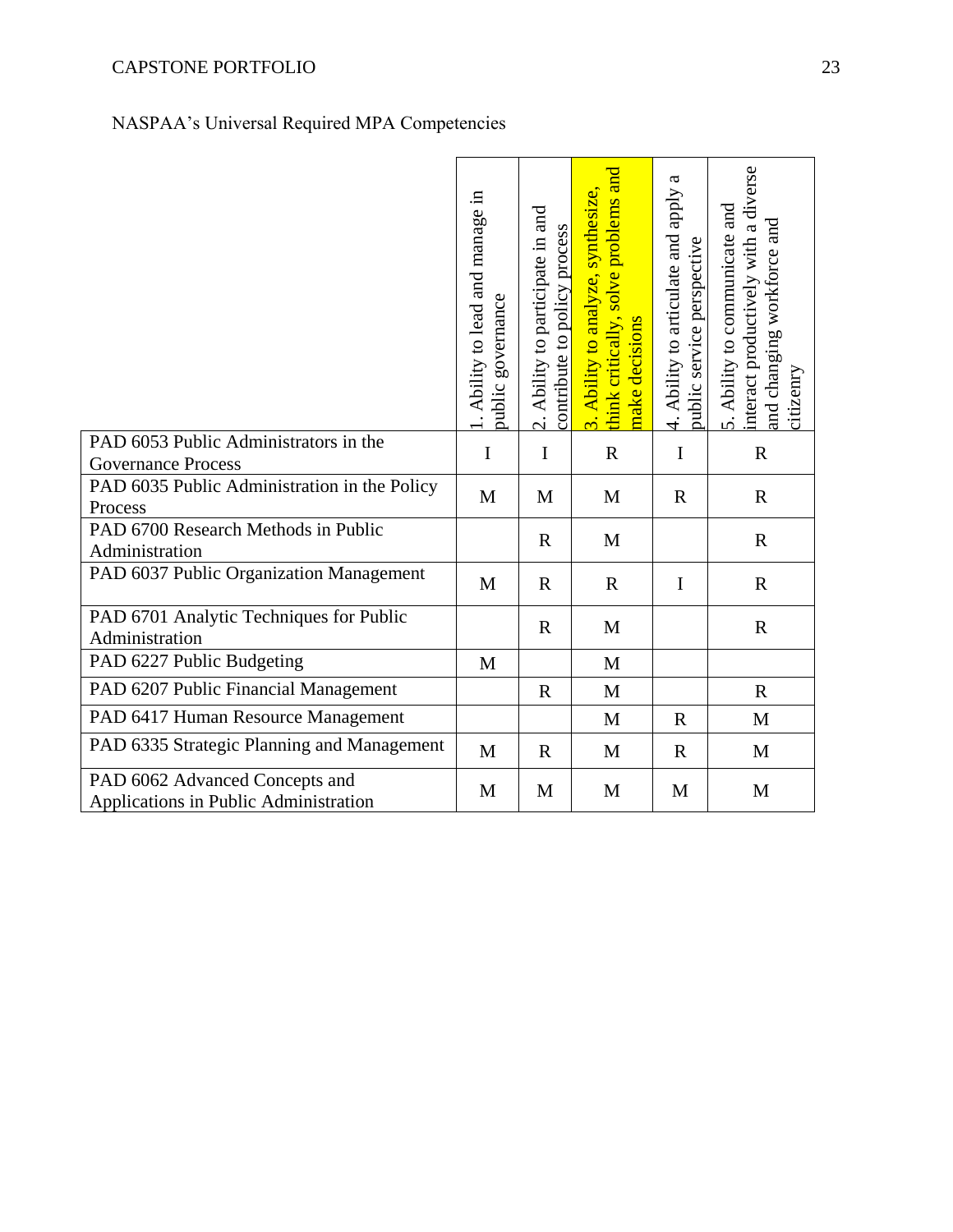<span id="page-23-0"></span>NASPAA Competency 3 "*Ability to analyze synthesize, think critically, solve problems and make decisions*" with UCF MPA Program Learning Objectives

|                                                                         | 3. ability to analyze, synthesize, think critically, solve<br>problems and make decisions | 3a. Develop expertise in techniques used in managing<br>government operations. | 3b. Appraise the concepts of social science research methods,<br>statistical analysis and techniques; apply the skills to analyze<br>public policies and government operations; and formulate a<br>policy or managerial decision. | 3c. Create networked/collaboration solution to complex<br>modern problem | 3d. Identify, evaluate and model best practices. | 3e. Develop professional capacity in basic skills (including<br>writing, speaking, analytical techniques, critical thinking) |
|-------------------------------------------------------------------------|-------------------------------------------------------------------------------------------|--------------------------------------------------------------------------------|-----------------------------------------------------------------------------------------------------------------------------------------------------------------------------------------------------------------------------------|--------------------------------------------------------------------------|--------------------------------------------------|------------------------------------------------------------------------------------------------------------------------------|
| PAD 6053 Public Administrators in the<br><b>Governance Process</b>      | $\mathbf R$                                                                               | $\bf I$                                                                        |                                                                                                                                                                                                                                   | $\mathbf I$                                                              |                                                  | $\mathbf R$                                                                                                                  |
| PAD 6035 Public Administration in the                                   |                                                                                           |                                                                                |                                                                                                                                                                                                                                   |                                                                          |                                                  |                                                                                                                              |
| <b>Policy Process</b>                                                   | M                                                                                         | M                                                                              |                                                                                                                                                                                                                                   | $\mathbf R$                                                              |                                                  | ${\bf R}$                                                                                                                    |
| PAD 6700 Research Methods for Public<br>Administration                  | M                                                                                         | $\mathbf I$                                                                    | $\mathbf M$                                                                                                                                                                                                                       |                                                                          | $\mathbf R$                                      | $\mathbf M$                                                                                                                  |
| PAD 6037 Public Organization Management                                 | $\mathbf R$                                                                               | $\mathbf R$                                                                    | $\rm I$                                                                                                                                                                                                                           | $\mathbf I$                                                              | $\mathbf R$                                      | $\mathbf R$                                                                                                                  |
| PAD 6701 Analytic Techniques for Public<br>Administration               | M                                                                                         |                                                                                | M                                                                                                                                                                                                                                 |                                                                          | $\mathbf R$                                      | $\mathbf R$                                                                                                                  |
| PAD 6227 Public Budgeting                                               | M                                                                                         | M                                                                              |                                                                                                                                                                                                                                   |                                                                          | $\overline{\text{R}}$                            | $\overline{\text{R}}$                                                                                                        |
| PAD 6207 Public Financial Management                                    | M                                                                                         | M                                                                              | $\mathbf R$                                                                                                                                                                                                                       |                                                                          |                                                  | $\mathbf R$                                                                                                                  |
| PAD 6417 Human Resource Management                                      | M                                                                                         | M                                                                              |                                                                                                                                                                                                                                   |                                                                          | $\mathbf I$                                      | $\mathbf R$                                                                                                                  |
| PAD 6335 Strategic Planning and                                         |                                                                                           |                                                                                |                                                                                                                                                                                                                                   |                                                                          |                                                  |                                                                                                                              |
| Management                                                              | M                                                                                         | $\mathbf R$                                                                    | $\mathbf R$                                                                                                                                                                                                                       | $\mathbf R$                                                              | M                                                | $\mathbf R$                                                                                                                  |
| PAD 6062 Advanced Concepts and<br>Applications in Public Administration | M                                                                                         | $\mathbf R$                                                                    | $\mathbf R$                                                                                                                                                                                                                       | M                                                                        | $\mathbf R$                                      | M                                                                                                                            |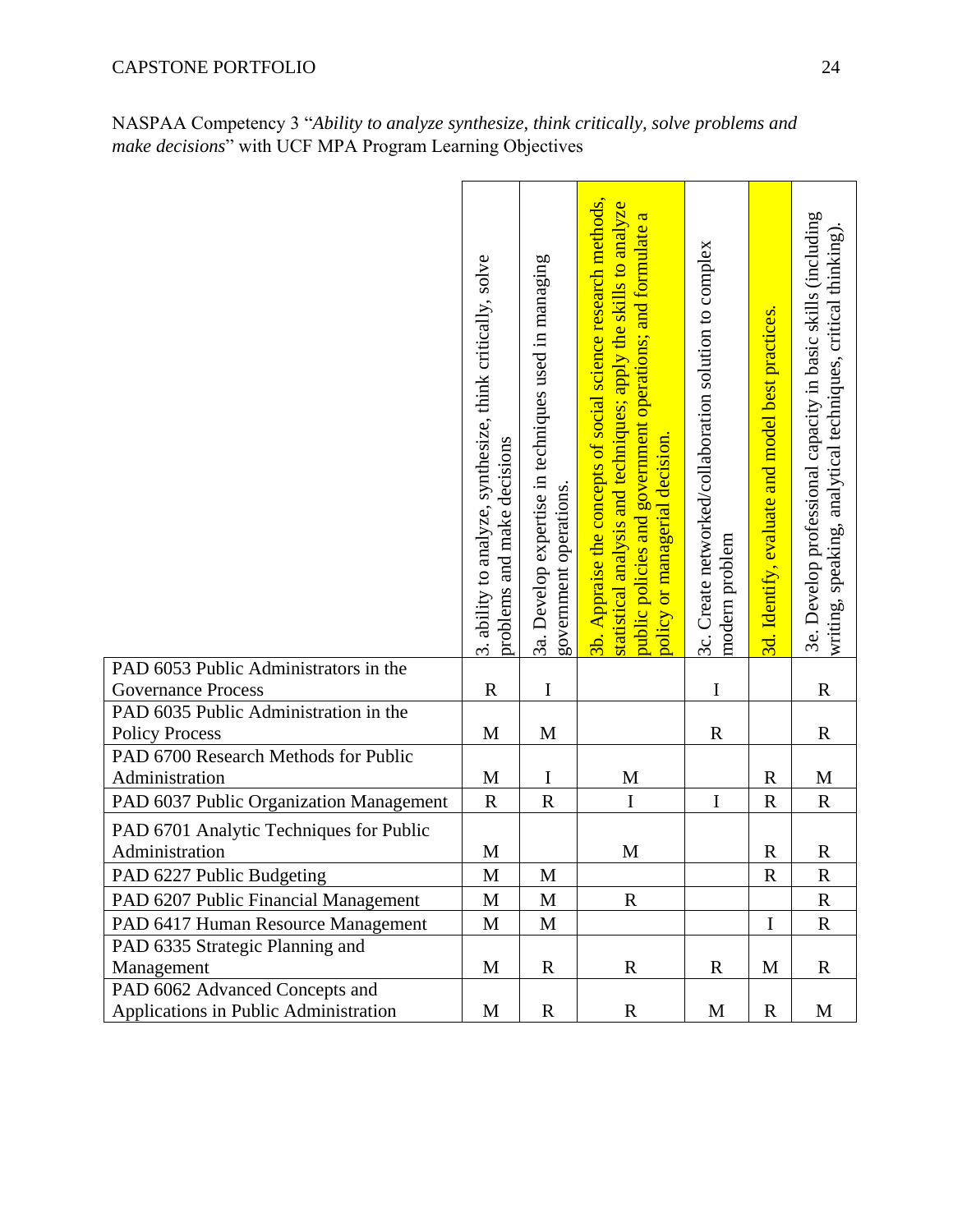# CAPSTONE PORTFOLIO 25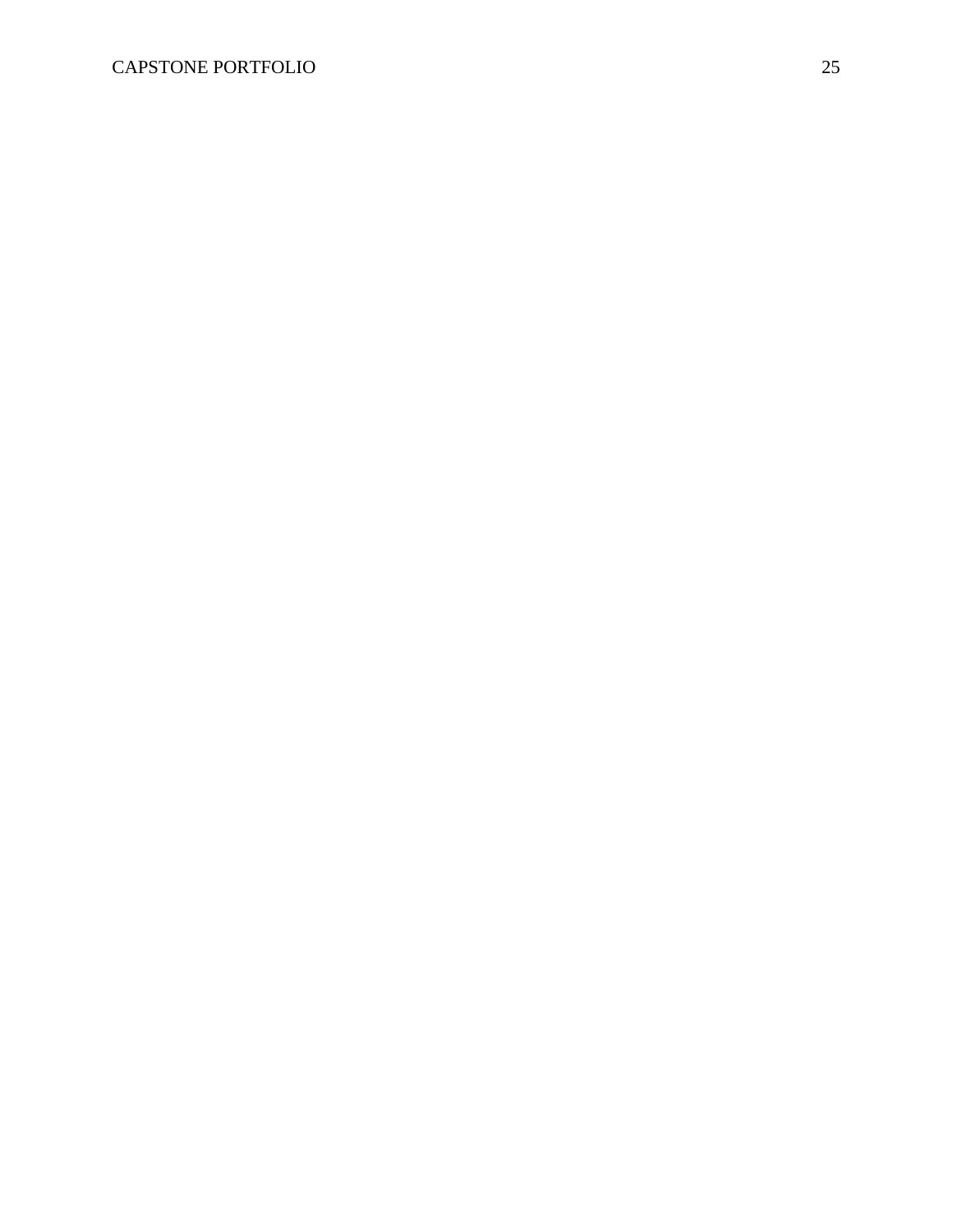# **Grading Rubric for Competency 3**

<span id="page-25-0"></span>

|                | To analyze, synthesize, think<br>critically, solve problems and<br>make decisions                                                                                                                                                        | (1) Novice                                                                                                                                                                                                                           | (2) Developing                                                                                                                                                                                                                                                                                                                                 | (3) Proficient                                                                                                                                                                     | (4) Accomplished                                                                                                                                                                                        |
|----------------|------------------------------------------------------------------------------------------------------------------------------------------------------------------------------------------------------------------------------------------|--------------------------------------------------------------------------------------------------------------------------------------------------------------------------------------------------------------------------------------|------------------------------------------------------------------------------------------------------------------------------------------------------------------------------------------------------------------------------------------------------------------------------------------------------------------------------------------------|------------------------------------------------------------------------------------------------------------------------------------------------------------------------------------|---------------------------------------------------------------------------------------------------------------------------------------------------------------------------------------------------------|
| 3a             | Develop expertise in techniques<br>used in managing government<br>operations                                                                                                                                                             | Can identify why strategic planning,<br>budgeting, and sound fiscal<br>management practices are important,<br>but cannot analyze how and/or if such<br>practices are being used within specific<br>contexts.                         | Can identify strategic planning,<br>fiscal planning, and<br>budgeting practices for a<br>particular situation or context, but<br>has limited capacity to evaluate the<br>effectiveness of a management<br>system.                                                                                                                              | Can identify and analyze strategic<br>planning, financial management<br>systems, needs and emerging<br>opportunities within a specific<br>organization or network.                 | Can provide new insights into the<br>financial management and strategic<br>planning challenges facing an<br>organization or network, and suggest<br>alternative design and<br>implementation scenarios. |
| 3 <sub>b</sub> | Appraise the concepts of social<br>science research methods,<br>statistical analysis and<br>techniques; apply the skills to<br>analyze public policies and<br>government operations; and<br>formulate a policy or managerial<br>decision | Can explain why it is important to<br>undertake program/policy evaluation<br>but possesses limited capacity to<br>actually carrying it out.                                                                                          | Can provide a rationale for<br>undertaking program and policy<br>evaluation and explain what the<br>possible goals and outcomes of<br>such an evaluation might be.                                                                                                                                                                             | Can provide a detailed account for<br>how a program or policy evaluation<br>should be structured within the<br>specific context.                                                   | Can demonstrate the successful<br>execution of a program or policy<br>evaluation or the successful<br>utilization of evidence to improve<br>administrative practice.                                    |
| 3c             | Create networked / collaboration<br>solution to complex modern<br>problems                                                                                                                                                               | Can explain why it is important for<br>public administrators to value coalition<br>and team building in a vague or<br>abstract way, but cannot provide<br>specific explanations or justifications<br>applied to particular contexts. | Can identify instances in specific<br>cases or context where a public<br>administrator successfully or<br>unsuccessfully demonstrated a<br>capacity to build teams or<br>coalitions. Possesses a basic level<br>of understanding of network<br>dynamics.                                                                                       | Demonstrates a capacity for<br>successful participation in a team or<br>coalition environment. Can apply<br>teaming and coalition building<br>concepts to describe the experience. | Can point to example in which they<br>have created and/or lead teams or<br>coalitions. Can apply teaming and<br>coalition building concepts to<br>describe the experience.                              |
| 3d             | Identify, evaluate and model best<br>practices                                                                                                                                                                                           | Can provide an explanation of why<br>performance goals and measures are<br>important in public administration, but<br>cannot apply this reasoning to specific<br>contexts.                                                           | Can identify the performance<br>management considerations for a<br>particular situation or context, but<br>has limited capacity to recognize<br>the effectiveness of performance<br>management systems.                                                                                                                                        | Can identify and analyze<br>performance management<br>systems, needs and emerging<br>opportunities within a specific<br>organization or network.                                   | Can provide new insights into the<br>performance management challenges<br>facing an organization or network,<br>and suggest alternative design and<br>measurement scenarios.                            |
| 3e             | Develop professional capacity in<br>basic skills (including writing,<br>speaking, analytical techniques,<br>and critical thinking)                                                                                                       | Demonstrates some ability to<br>express ideas verbally and in<br>writing. Lacks capacity to present and<br>write consistently.                                                                                                       | Possesses the capacity to write<br>documents that are free of<br>grammatical error and are<br>organized in a clear and efficient<br>manner. Possesses the capacity to<br>present ideas in a professional<br>manner. Suffers from a lack of<br>consistency in the presentation of<br>material and expression or original<br>ideas and concepts. | Is capable of consistently<br>synthesizing and expressing ideas<br>verbally and in writing in a<br>professional manner that<br>communicates messages to<br>intended audiences.     | Can demonstrate some instances in<br>which verbal and written<br>communication has persuaded others<br>to take action in solving problems.                                                              |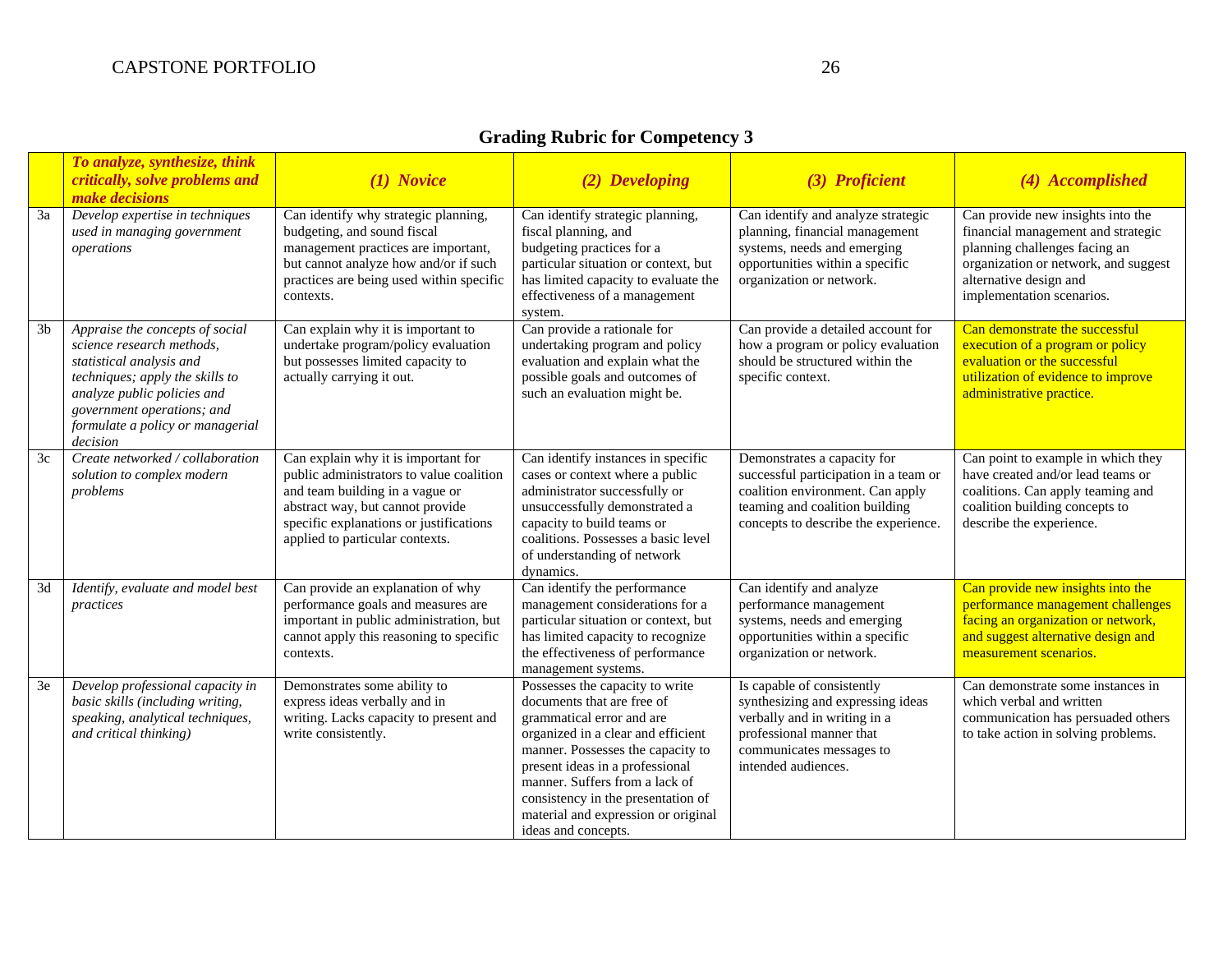Name:

Jamie L. Tusing

Title/Label of Evidence:

# Stop Beating a Dead Horse: Education Reform in the U.S. Public School System (Research Paper)

Type of Evidence:

Course assignment:

# PAD 6701 Analytic Techniques for Public Administration

Competency/Capacity addressed:

*3b. Appraise the concepts of social science research methods, statistical analysis and techniques; apply the skills to analyze public policies and government operations; and formulate a policy or managerial decision*

Self-Assessment:

| Score: | $4 -$ Accomplished |  |
|--------|--------------------|--|
|        |                    |  |

Criteria you have met:

Can demonstrate the successful execution of a program or policy evaluation or the successful utilization of evidence to improve administrative practice.

Instructor Assessment:

Score:

Check list:

- o Written assessment follows completed rubric
- o Evidence is located in Appendix 4, Competency 3, Evidence 3.1, Page 111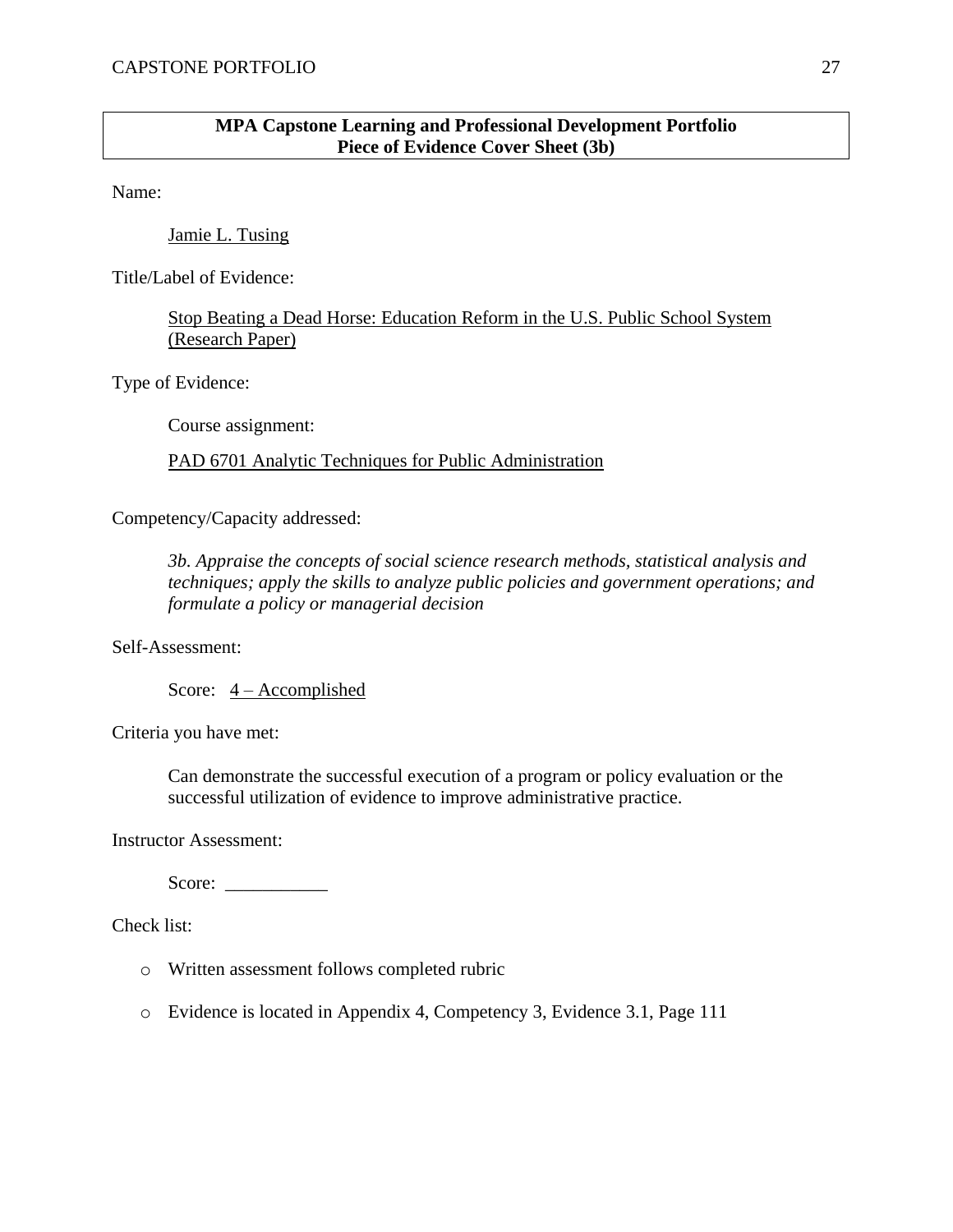#### **Written Self-Assessment**

## **Summary of Paper**

The evidence supporting an accomplished ability to appraise the concepts of social science research methods, statistical analysis and techniques; apply the skills to analyze public policies and government operations; and formulate a policy or managerial decision is a research paper which examined and analyzed the education reform in the U.S. Public School System. Throughout this paper, we examined the effect that teacher salaries, Equity Equalizer Index (EEI) (a term coined by our group), and school choice programs have on student success at the state level. We utilized correlation and regression analysis to determine if any relationships exist between the three variables mentioned previously. This paper was statistical in nature and several different datasets were analyzed during this study. These were derived from several sources, such as the Bureau of Economic Analysis and the National Education Association.

The findings indicated the average spending per pupil was \$11,702, the average teacher salary was \$35,953, and the average state report card was 78.21 for 2013. During the analysis, we discovered a need to adjust for several factors. The adjusted values for the average spending per pupil of \$11,434, the average teacher salary was \$35,050, and the average state report card score remained the same. This study implies that school budgeting priorities affect student achievement, especially given that salaries showed a negative relationship to student success, while the adjusted spending per pupil is positive. The findings implied that there is limited evidence to link teacher salary or presence of school choice programs to student success.

Several limitations to this study were identified. First, resources available were limited that were required to conduct a full assessment of the variable introduced in this study. Second, the study was limited by time because this was a one semester project. Third, "restricted" data inaccessible to students via websites was also a limitation. Fourth, we had to rely on others for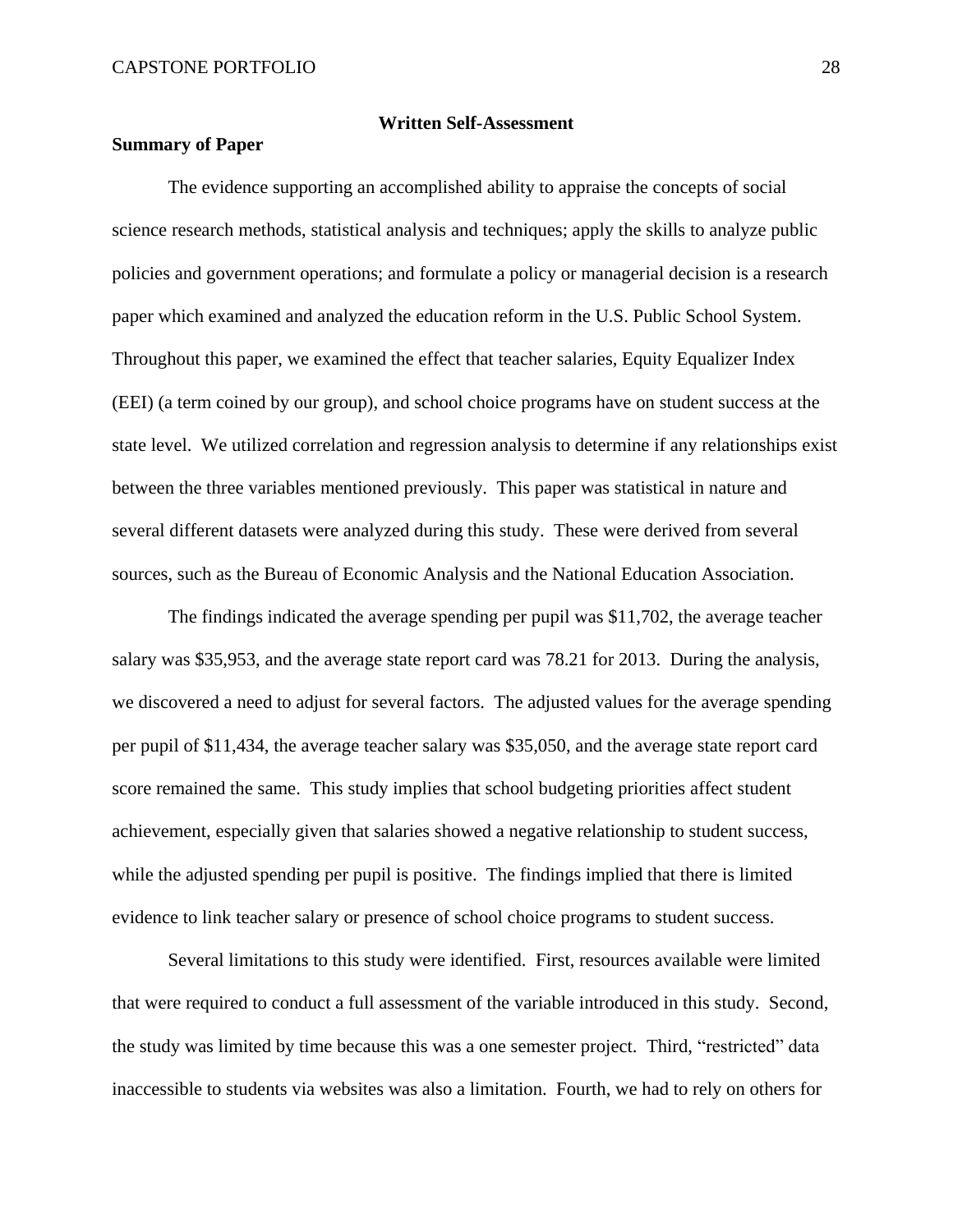the datasets so there is a possibility that errors were made by others. Finally, datasets found were discovered to be either too conservative or too liberal, which is why we chose to use adjusted variables such as salaries and spending per pupil utilizing the Bureau of Economic Analysis' value of a dollar as a variable multiplier. We also offered several recommendations for future research on this topic.

### **Relationship to Measures**

This research paper demonstrates my ability to appraise the concepts of social science research methods, statistical analysis and techniques, apply the skills to analyze public policies and government operations, and formulate a policy or managerial decision by conducting a full analysis utilizing existing datasets. We were able to take a real issue (how public schools get their funding) and critically analyze available data on the defined variables. During this research paper, we developed a research hypothesis which stated: If the EEI increases, then student success will increase in the public school system (K-12). This hypothesis was ultimately accepted and the relationship between the EEI and student success proved to strongly exist.

### **Suggestions for Improvement**

When we wrote this research paper/evidence, I felt the analysis was good. This was a complex analysis with many different elements. If I could rewrite this analysis, I would make improvements in several areas to strengthen the analysis including: literature review and conceptual discussion, research design and methodology, data analysis, and writing quality. Unfortunately, due to the workload in this course in addition to this research paper, there was not enough resources to devote to it. Weekly assignments and exams forbade us from making this research paper the primary focus of the semester. If I could do it again, I would begin the writing process earlier to allow for a strong analysis.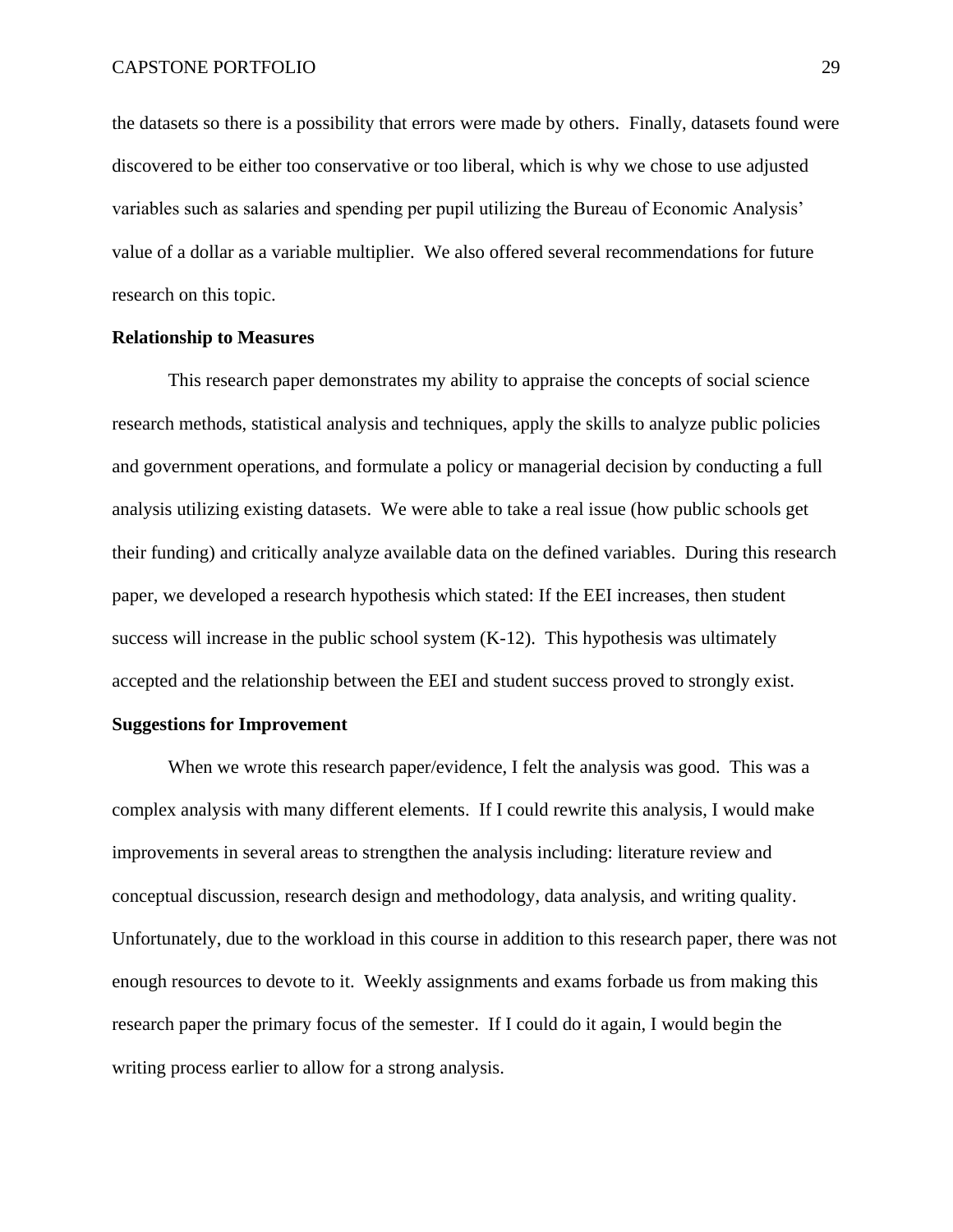Name:

Jamie L. Tusing

Title/Label of Evidence:

# Lack of Motivation Amongst the Employees of the City of Eustis (Case Study Paper)

Type of Evidence:

Course assignment:

PAD 6037 Public Organization Management

Competency/Capacity addressed:

*3d. Identify, evaluate, and model best practices*

Self-Assessment:

Score:  $\frac{4 - \text{Accomplished}}{}$ 

Criteria you have met:

Can provide new insights into the performance management challenges facing an organization or network, and suggest alternative design and measurement scenarios.

Instructor Assessment:

Score: \_\_\_\_\_\_\_\_\_\_\_

Check list:

- o Written assessment follows completed rubric
- o Evidence is located in Appendix 4, Competency 3, Evidence 3.2, Page 134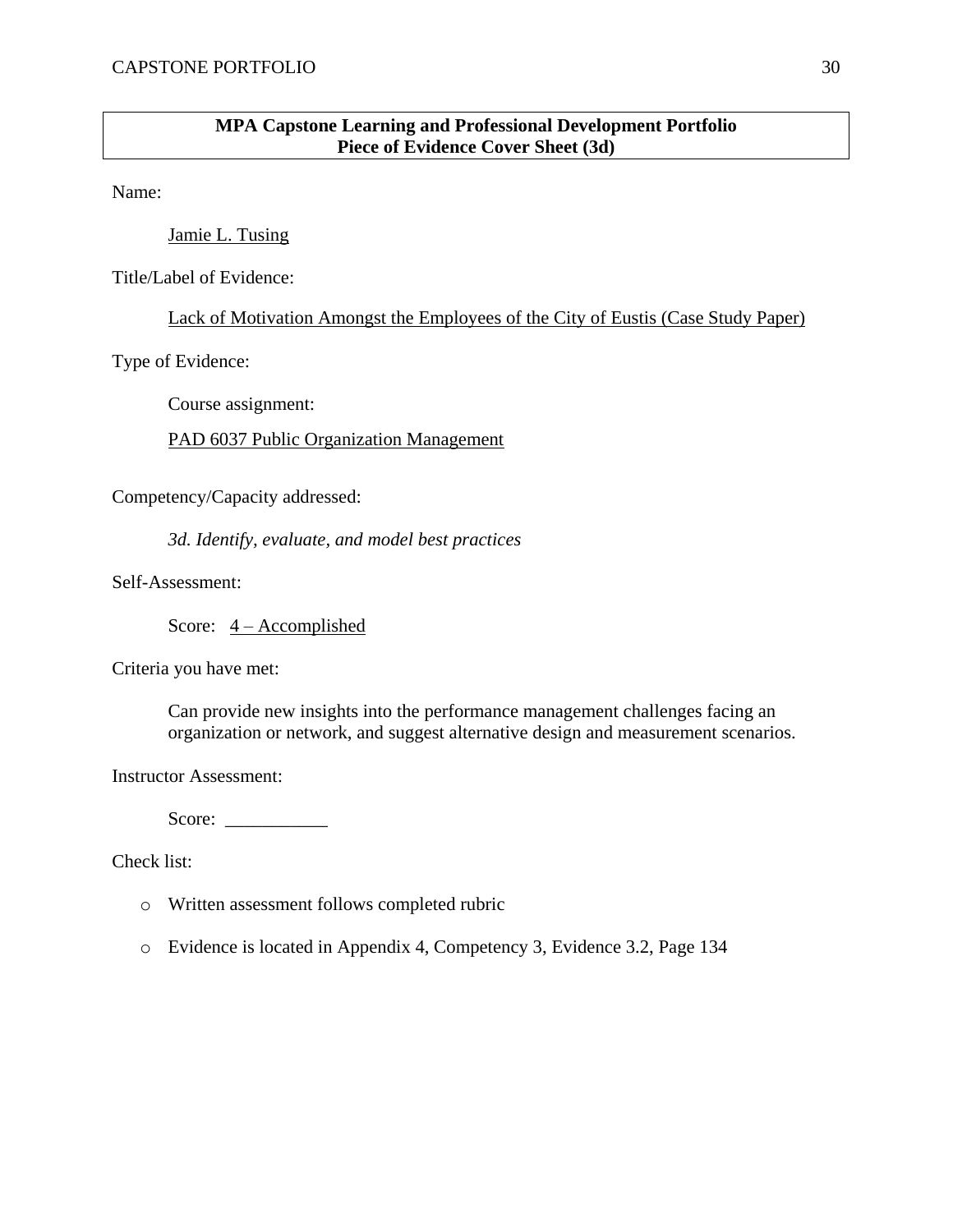#### **Written Self-Assessment**

## **Summary of Paper**

The evidence supporting an accomplished ability to identify, evaluate, and model best practices is a case study paper which examined motivation amongst the employees at the City of Eustis. Motivation is a complex and multifaceted term. During this case study paper, I analyzed the major managerial issue of a lack of employee motivation to perform at an optimal level for the municipality. This issue is important to resolve because a workforce that is not performing at its optimal level is not providing the citizens with the quality of service in which they deserve.

This extensive analysis covered many areas including: a detailed organizational background (which included population and demographic information and an analysis of the environment, goals, and stakeholders); a critical analysis; a review of the literature available on the topic; three proposed solutions including a specific final recommendation; and a detailed implementation plan to assist the City's administration to address the issue. Through this critical analysis, it was discovered that the supervisors are not properly trained on motivating their employees. If supervisors do not receive the training to know how to motivate their employees, then there is a high probability that the supervisors are not fully motivating their employees. The review of the literature helped to define major concepts related to employee motivation, such as the performance appraisal system. This was directly linked to the solution selected to help resolve the issue of a lack of motivation. The solution outlined in the recommendation and implementation plan was to revamp the performance appraisal system to incorporate more meaningful performance information and structure, including penalties for supervisors who do not submit reviews on time, a two-way feedback aspect, and an extrinsic reward attached to the reviews in order to improve communication and motivation amongst employees at the City of Eustis. This solution offered both strengths and weaknesses. Further, this solution was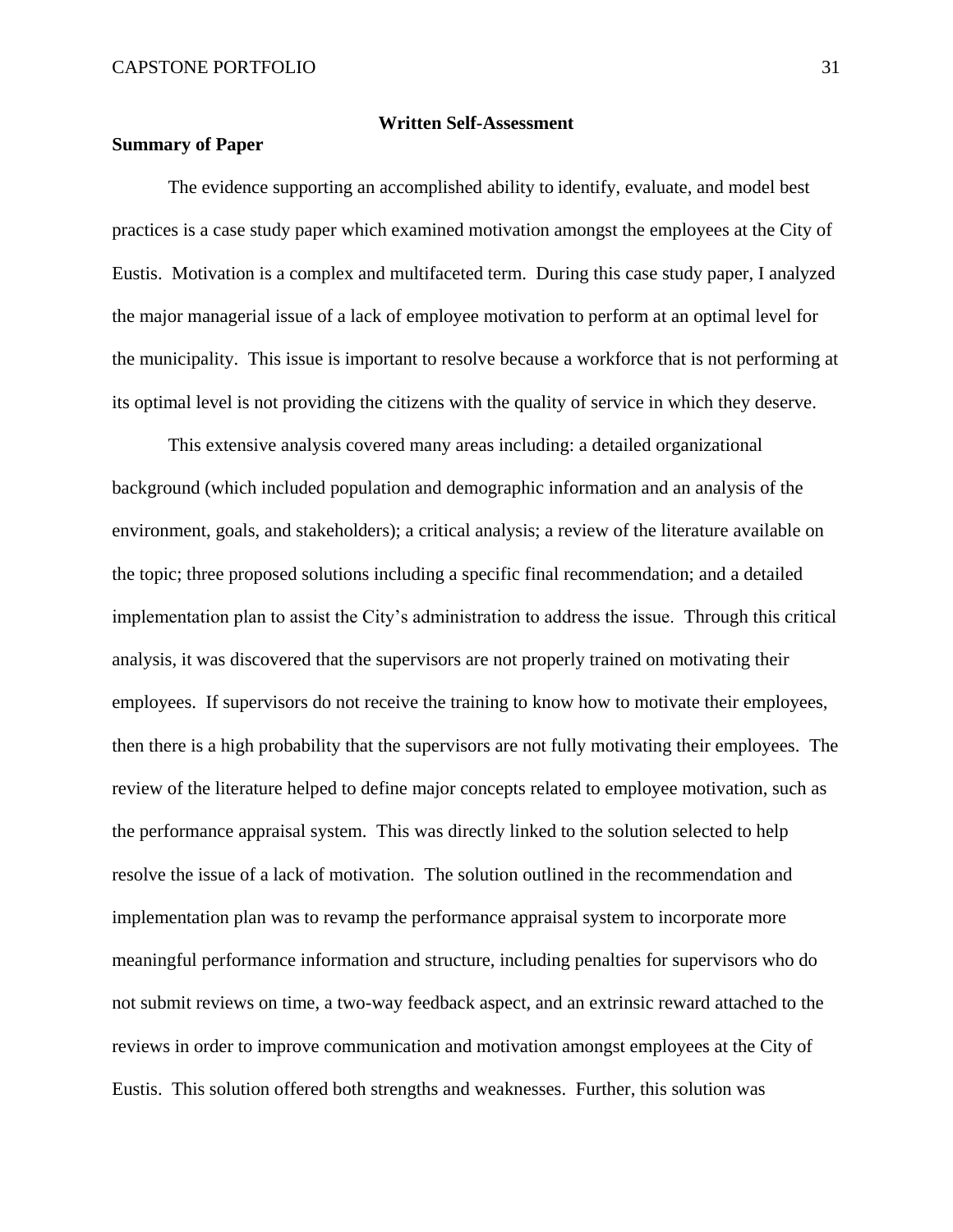solidified by the public service motivation theory which ultimately can assist the municipality because the theory suggests employees who have a desire to serve the public seek employment with public organizations. Future studies of similar capacities should implement the public service motivation theory. Although a relatively new theory, it is beginning to gain a lot of attention from scholars. Additionally, it was recommended that more specific information regarding individual employee motivators would be useful. For instance, an employee who is motivated by recognition versus merit increases or time off from work.

#### **Relationship to Measures**

This research paper demonstrates my ability to identify, evaluate, and model best practices by critically analyzing a managerial issue in a local municipality. I was able to make connections amongst the managerial issue, available literature, and theoretical support to develop an all-encompassing, usable plan for the City of Eustis.

#### **Suggestions for Improvement**

When I wrote this case study paper/evidence, I felt it was a great analysis. However, if I could rewrite it, one area I would improve is the implementation plan. The plan was very detailed regarding the steps of implementation; however, the total costs incurred and timeline may not be totally accurate. I could have improved this by conducting more research on the actual costs/fees for the corporate trainer from the local college instead of just giving an estimated figure for illustrative purposes. Due to easy access to information needed, I chose to write a paper for my employer. To build my professional network, I could have selected to work with a different municipality. Further, I could have learned new things that a different organization was doing that worked and brought them back to my employer.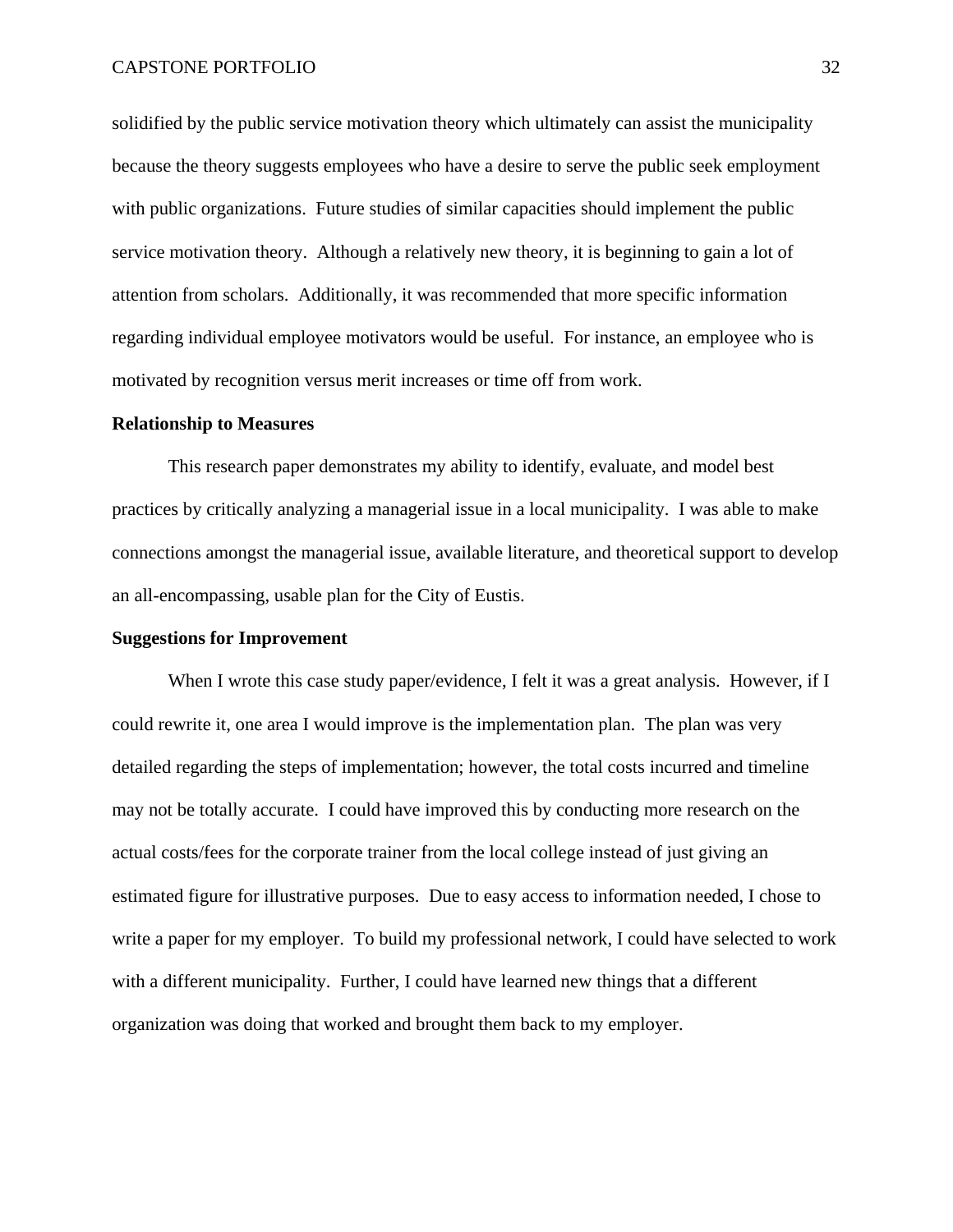# <span id="page-32-0"></span>NASPAA's Universal Required MPA Competencies

|                                                                         | I. Ability to lead and manage in<br>public governance | 2. Ability to participate in and<br>contribute to policy process | think critically, solve problems and<br>3. Ability to analyze, synthesize,<br>make decisions | 4. Ability to articulate and apply a<br>public service perspective | interact productively with a diverse<br>5. Ability to communicate and<br>and changing workforce and<br>citizenry |
|-------------------------------------------------------------------------|-------------------------------------------------------|------------------------------------------------------------------|----------------------------------------------------------------------------------------------|--------------------------------------------------------------------|------------------------------------------------------------------------------------------------------------------|
| PAD 6053 Public Administrators in the<br><b>Governance Process</b>      | $\mathbf I$                                           | I                                                                | $\mathbf R$                                                                                  | $\mathbf I$                                                        | $\mathbf R$                                                                                                      |
| PAD 6035 Public Administration in the Policy<br>Process                 | M                                                     | M                                                                | M                                                                                            | $\mathbf R$                                                        | $\mathbf R$                                                                                                      |
| PAD 6700 Research Methods in Public<br>Administration                   |                                                       | $\mathbf R$                                                      | M                                                                                            |                                                                    | $\mathbf R$                                                                                                      |
| PAD 6037 Public Organization Management                                 | M                                                     | $\mathbf R$                                                      | $\mathbf R$                                                                                  | $\mathbf I$                                                        | $\mathbf R$                                                                                                      |
| PAD 6701 Analytic Techniques for Public<br>Administration               |                                                       | $\mathbf{R}$                                                     | M                                                                                            |                                                                    | $\mathbf R$                                                                                                      |
| PAD 6227 Public Budgeting                                               | M                                                     |                                                                  | M                                                                                            |                                                                    |                                                                                                                  |
| PAD 6207 Public Financial Management                                    |                                                       | $\mathbf R$                                                      | M                                                                                            |                                                                    | $\mathbf R$                                                                                                      |
| PAD 6417 Human Resource Management                                      |                                                       |                                                                  | $\mathbf M$                                                                                  | $\mathbf R$                                                        | M                                                                                                                |
| PAD 6335 Strategic Planning and Management                              | M                                                     | $\mathbf R$                                                      | M                                                                                            | $\mathbf R$                                                        | M                                                                                                                |
| PAD 6062 Advanced Concepts and<br>Applications in Public Administration | M                                                     | M                                                                | M                                                                                            | M                                                                  | M                                                                                                                |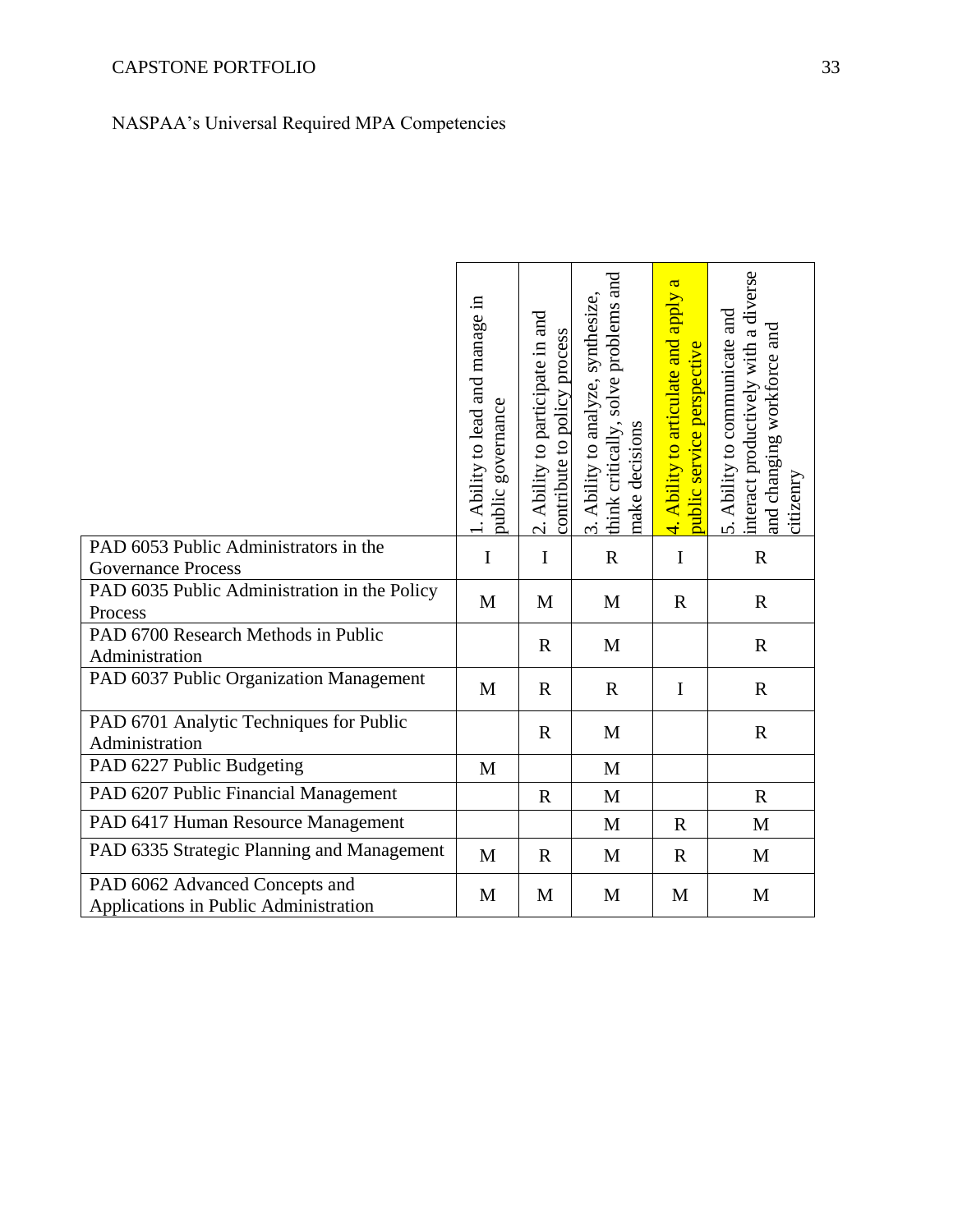<span id="page-33-0"></span>NASPAA Competency 4 *"Ability to articulate and apply a public service perspective"* with UCF MPA Program Learning Objectives

|                                                                         | 4. Ability to articulate and apply a public service<br>perspective | authentic interaction with citizens, other governmental<br>4a. Develop a respect and demonstrate methods for<br>entities, nonprofit and business communities. | professionalism and integrity in serving the public.<br>$4b$ . Value and demonstrate commitment and | 4c. Communicate public interest based on ethical<br>reasoning and democratic participation | 4d. Critique instrumental reasoning in order to promote<br>social and economic equity and justice | workplace when making decisions that directly impact<br>4e. Incorporate and value principles of democracy<br>public transparency, and consensus building in the<br>the community |
|-------------------------------------------------------------------------|--------------------------------------------------------------------|---------------------------------------------------------------------------------------------------------------------------------------------------------------|-----------------------------------------------------------------------------------------------------|--------------------------------------------------------------------------------------------|---------------------------------------------------------------------------------------------------|----------------------------------------------------------------------------------------------------------------------------------------------------------------------------------|
| PAD 6053 Public Administrators in the                                   |                                                                    | I                                                                                                                                                             |                                                                                                     | $\mathbf I$                                                                                | $\mathbf I$                                                                                       | $\mathbf I$                                                                                                                                                                      |
| <b>Governance Process</b><br>PAD 6035 Public Administration in the      | I                                                                  |                                                                                                                                                               |                                                                                                     |                                                                                            |                                                                                                   |                                                                                                                                                                                  |
| <b>Policy Process</b>                                                   | $\mathbf R$                                                        | $\mathbf R$                                                                                                                                                   |                                                                                                     | $\mathbf R$                                                                                | $\mathbf R$                                                                                       | $\mathbf R$                                                                                                                                                                      |
| PAD 6700 Research Methods for Public                                    |                                                                    |                                                                                                                                                               |                                                                                                     |                                                                                            |                                                                                                   |                                                                                                                                                                                  |
| Administration                                                          |                                                                    |                                                                                                                                                               |                                                                                                     |                                                                                            |                                                                                                   |                                                                                                                                                                                  |
| PAD 6037 Public Organization<br>Management                              | I                                                                  | $\mathbf I$                                                                                                                                                   | I                                                                                                   |                                                                                            |                                                                                                   | $\bf I$                                                                                                                                                                          |
| PAD 6701 Analytic Techniques for Public<br>Administration               |                                                                    |                                                                                                                                                               |                                                                                                     |                                                                                            |                                                                                                   |                                                                                                                                                                                  |
| PAD 6227 Public Budgeting                                               |                                                                    |                                                                                                                                                               |                                                                                                     |                                                                                            |                                                                                                   |                                                                                                                                                                                  |
| PAD 6207 Public Financial Management                                    |                                                                    |                                                                                                                                                               |                                                                                                     |                                                                                            |                                                                                                   |                                                                                                                                                                                  |
| PAD 6417 Human Resource Management                                      | $\mathbf R$                                                        |                                                                                                                                                               | $\mathbf R$                                                                                         |                                                                                            |                                                                                                   |                                                                                                                                                                                  |
| PAD 6335 Strategic Planning and                                         |                                                                    |                                                                                                                                                               |                                                                                                     |                                                                                            |                                                                                                   |                                                                                                                                                                                  |
| Management                                                              | $\mathbf R$                                                        | $\mathbf R$                                                                                                                                                   |                                                                                                     | $\mathbf R$                                                                                | $\mathbf R$                                                                                       | $\mathbf R$                                                                                                                                                                      |
| PAD 6062 Advanced Concepts and<br>Applications in Public Administration | M                                                                  | M                                                                                                                                                             | M                                                                                                   | $\mathbf R$                                                                                | $\mathbf R$                                                                                       | $\mathbf R$                                                                                                                                                                      |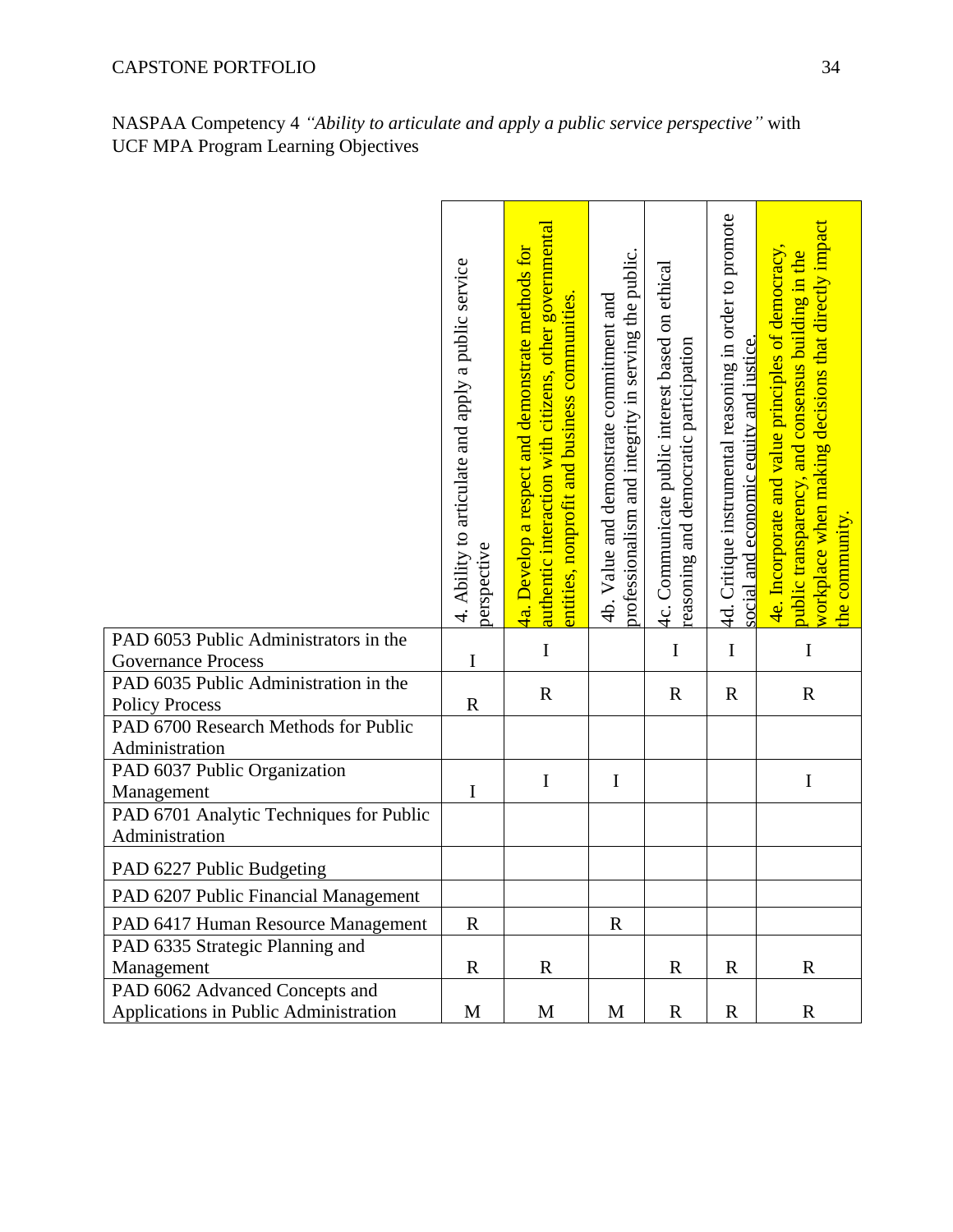# **Grading Rubric for Competency 4**

<span id="page-34-0"></span>

| To articulate and apply a public<br>service perspective                                                                                                                                   | (1) Novice                                                                                                                                                                                                                                          | (2) Developing                                                                                                                                                                                                                                                                       | (3) Proficient                                                                                                                                                                                   | (4) Accomplished                                                                                                                                                                                                                                                                      |
|-------------------------------------------------------------------------------------------------------------------------------------------------------------------------------------------|-----------------------------------------------------------------------------------------------------------------------------------------------------------------------------------------------------------------------------------------------------|--------------------------------------------------------------------------------------------------------------------------------------------------------------------------------------------------------------------------------------------------------------------------------------|--------------------------------------------------------------------------------------------------------------------------------------------------------------------------------------------------|---------------------------------------------------------------------------------------------------------------------------------------------------------------------------------------------------------------------------------------------------------------------------------------|
| Develop a respect and<br>4a<br>demonstrate methods for authentic<br>interaction with citizens, other<br>governmental entities, nonprofit,<br>and business communities                     | Can explain why it is important for<br>citizens to be involved in the<br>governance of their society in a vague<br>or abstract way, but cannot provide<br>specific explanations or justifications<br>applied to particular contexts.                | Can distinguish between<br>authentic and inauthentic citizen<br>participation in field contexts, but<br>cannot articulate how participation<br>can either become more authentic<br>or be sustained in an authentic<br>way.                                                           | Possesses the capacity to describe<br>how citizen participation can be<br>undertaken within an authentic way<br>that improves the democratic<br>accountability of an organization or<br>network. | Can demonstrate how they have<br>played a role in either a.) facilitating<br>the authentic participation of citizens<br>in a public administration context, or<br>b.) played an active role as an<br>engaged citizen.                                                                 |
| Value and demonstrate<br>4b<br>commitment and professionalism<br>and integrity in serving the public                                                                                      | Possesses little to no capacity to think<br>critical about and reflect deeply upon<br>her or his own identify as a present or<br>future public administrator.                                                                                       | Can express both orally and in<br>writing why they is pursuing an<br>MPA and describe how the<br>degree will help them achieve<br>public service goals.                                                                                                                              | Can express both orally and in<br>writing how course concepts and<br>learning competencies synthesize<br>with their own life experiences in<br>advancing public service.                         | Can demonstrate own capacity to<br>undertake responsive practice toward<br>the resolution of a real dilemma or<br>toward the achievement of a public<br>service goal in real life settings.                                                                                           |
| Communicate public interest<br>4c<br>based on ethical reasoning and<br>democratic participation                                                                                           | Can explain why it is important for<br>public administrators to act<br>ethically in a vague or abstract way,<br>but cannot provide specific<br>explanations or justifications applied to<br>particular contexts.                                    | Possesses a basic comprehension<br>of ethical behavior and decision-<br>making within PA contexts, but<br>cannot apply concepts to specific<br>cases with any level of depth and<br>insight. Can begin to articulate how<br>they think of themselves as an<br>ethical administrator. | Can apply ethical concepts and<br>frameworks to specific situations<br>and contexts. Is able to articulate<br>how they views ethics as a<br>professional competency.                             | Is able to diagnose an ethical<br>dilemma, apply specific ethical<br>frameworks to study it, and articulate<br>ways of resolving the dilemma. Can<br>clearly articulate their own ethical<br>framework and cite examples of how<br>it applies to past, present or future<br>practice. |
| Critique instrumental reasoning in<br>4d<br>order to promote social and<br>economic equity and justice                                                                                    | Can explain why it is important for<br>social and economic equity to flourish<br>in a vague or abstract way, but cannot<br>provide specific explanations or<br>justifications applied to particular<br>contexts.                                    | Can explain why social and<br>economic equity is important to PA<br>and can identify how social and<br>economic equity or<br>inequities persist within a given<br>context, but cannot diagnose why<br>the problem persists or how to<br>address it.                                  | Possesses the capacity to describe<br>and analyze social and economic<br>equity/inequity within specific<br>contexts. Can offer suggestion for<br>ways of improving inequitable<br>situations.   | Can demonstrate how they has played<br>a role in facilitating the improvement<br>of inequitable situations through<br>indirect or direct action.                                                                                                                                      |
| Incorporate and value principles<br>4e<br>of democracy, public<br>transparency, and consensus<br>building in the workplace when<br>making decisions that directly<br>impact the community | Can explain why principles of<br>democracy is important for public<br>administrators to act as<br>effective leaders in a vague or<br>abstract way, but cannot provide<br>specific explanations or justifications<br>applied to particular contexts. | Possesses a basic comprehension<br>of principles of democracy within<br>PA contexts, but cannot apply<br>concepts to specific cases with any<br>level of depth and insight. Can<br>begin to articulate how they think<br>of themselves as a leader.                                  | Can apply principles of democracy<br>to specific situations and contexts. Is<br>able to articulate how they view<br>collaborative leadership as a<br>professional competency.                    | Is able to apply specific principles of<br>democracy to the study of a particular<br>situation or context. Can clearly<br>articulate their own approach to<br>collaborative leadership capacities<br>and cite examples of how it applies to<br>past, present or future practice.      |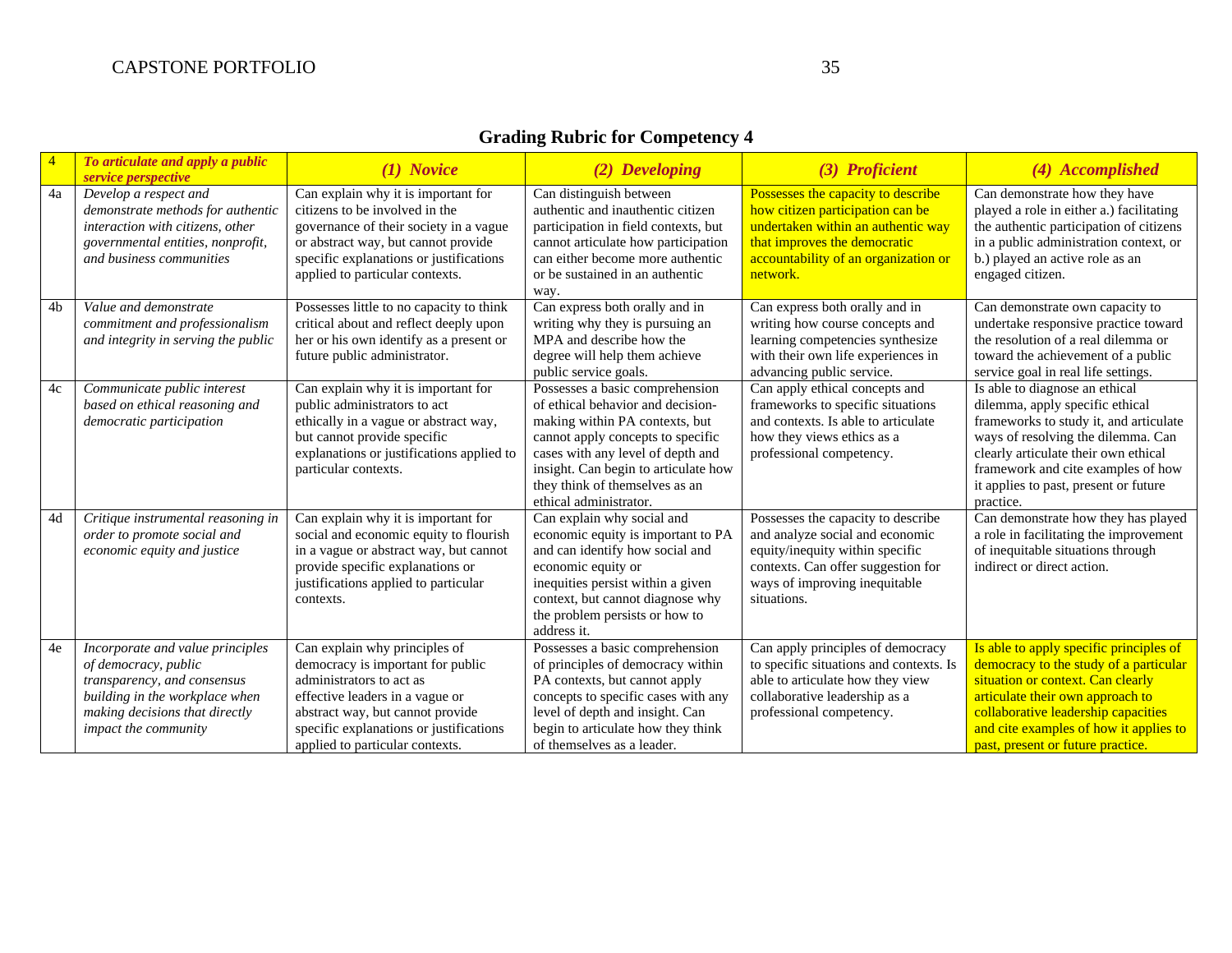Name:

Jamie L. Tusing

Title/Label of Evidence:

# Reading Brief 2 (Summary of 5 chapters)

Type of Evidence:

Course assignment:

PAD 6825 Cross-Sectoral Governance

Competency/Capacity addressed:

*4a. Develop a respect and demonstrate methods for authentic interaction with citizens, other governmental entities, nonprofit, and business communities*

Self-Assessment:

Score: 3 – Proficient

Criteria you have met:

Possesses the capacity to describe how citizen participation can be undertaken within an authentic way that improves the democratic accountability of an organization or network.

Instructor Assessment:

Score:

Check list:

- o Written assessment follows completed rubric
- o Evidence is located in Appendix 5, Competency 4, Evidence 4.1, Page 169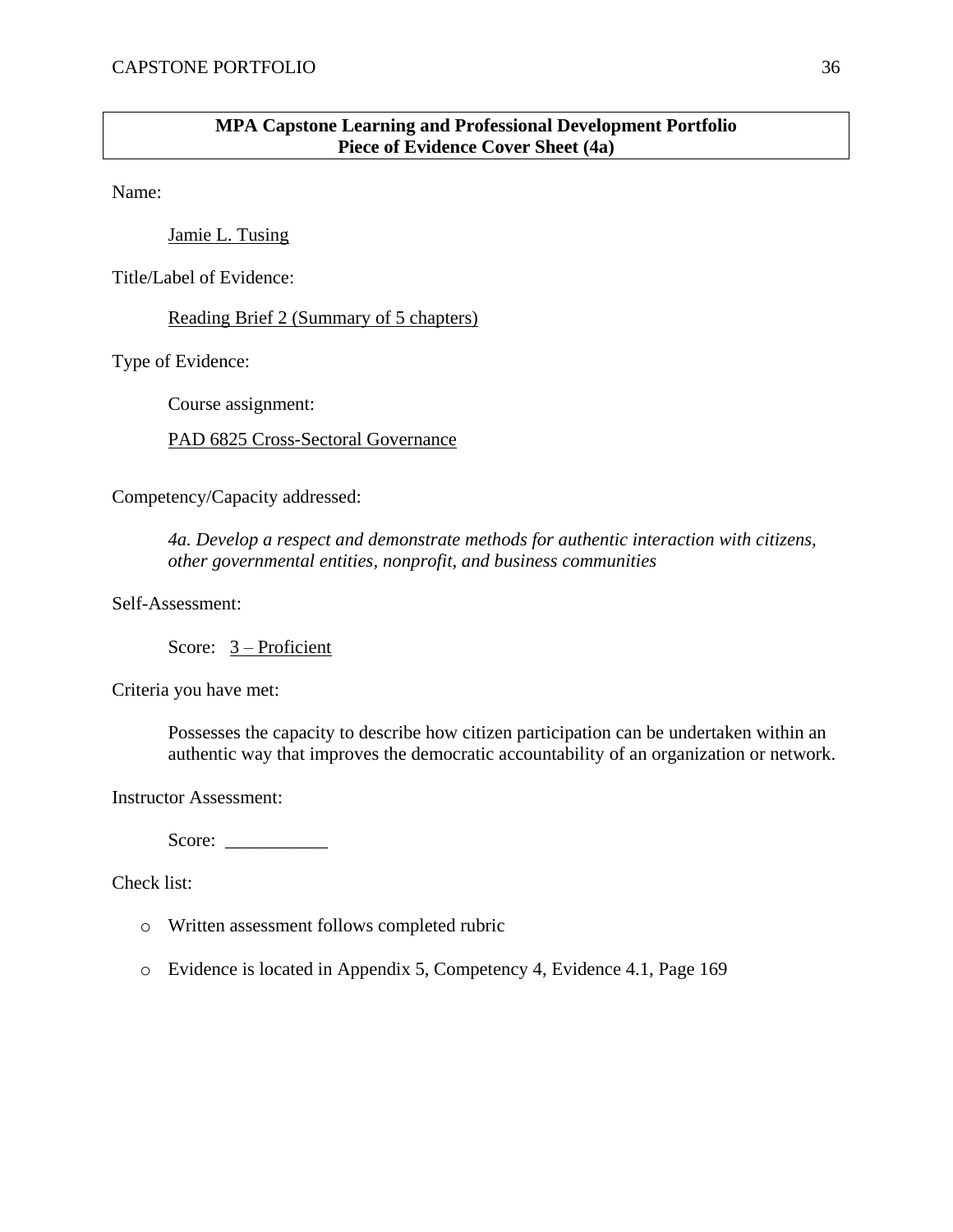#### **Written Self-Assessment**

## **Summary of Paper**

The evidence supporting a proficient ability to develop a respect and demonstrate methods for authentic interaction with citizens, other governmental entities, nonprofit, and business communities is a reading brief which summarized five chapters introducing the concept of citizen participation through volunteerism. Although the actual assignment itself was brief, the amount of knowledge I gained while reading the chapters for the brief was vast. During this assignment, we were tasked with finding any possible crosscutting themes recognized, make a determination on whether or not I agreed with the conclusions drawn by the authors, and list any remaining questions I still have about the topics discussed. The articles reviewed seemed to all relate and build upon each other.

One overarching theme throughout the chapters is that volunteerism is a valuable tool organizations can utilize to assist in addressing complex problems with creative and effective solutions that expand beyond traditional government services. Several of the chapters provided us with framework on the topic. For instance, one chapter introduced the concept of the Impact Volunteering Model. This model is characterized as mayor-led volunteer strategies that target specific community needs, use best practices in volunteering, and set clear outcomes and measures to gauge progress. These chapters also provided us with information about the many citizen participation groups that exist in the United States. Several organized groups were explained and although these groups were different for many reasons, one thing is clear; all groups have a passion for helping others and getting involved. In the reading brief, I discussed how my background is in Human Resources and expressed an appreciation for one of the chapter's topics – managing risks while managing volunteers. It was a great thought to implement potential issues so the reader could fully understand what it means to be involved in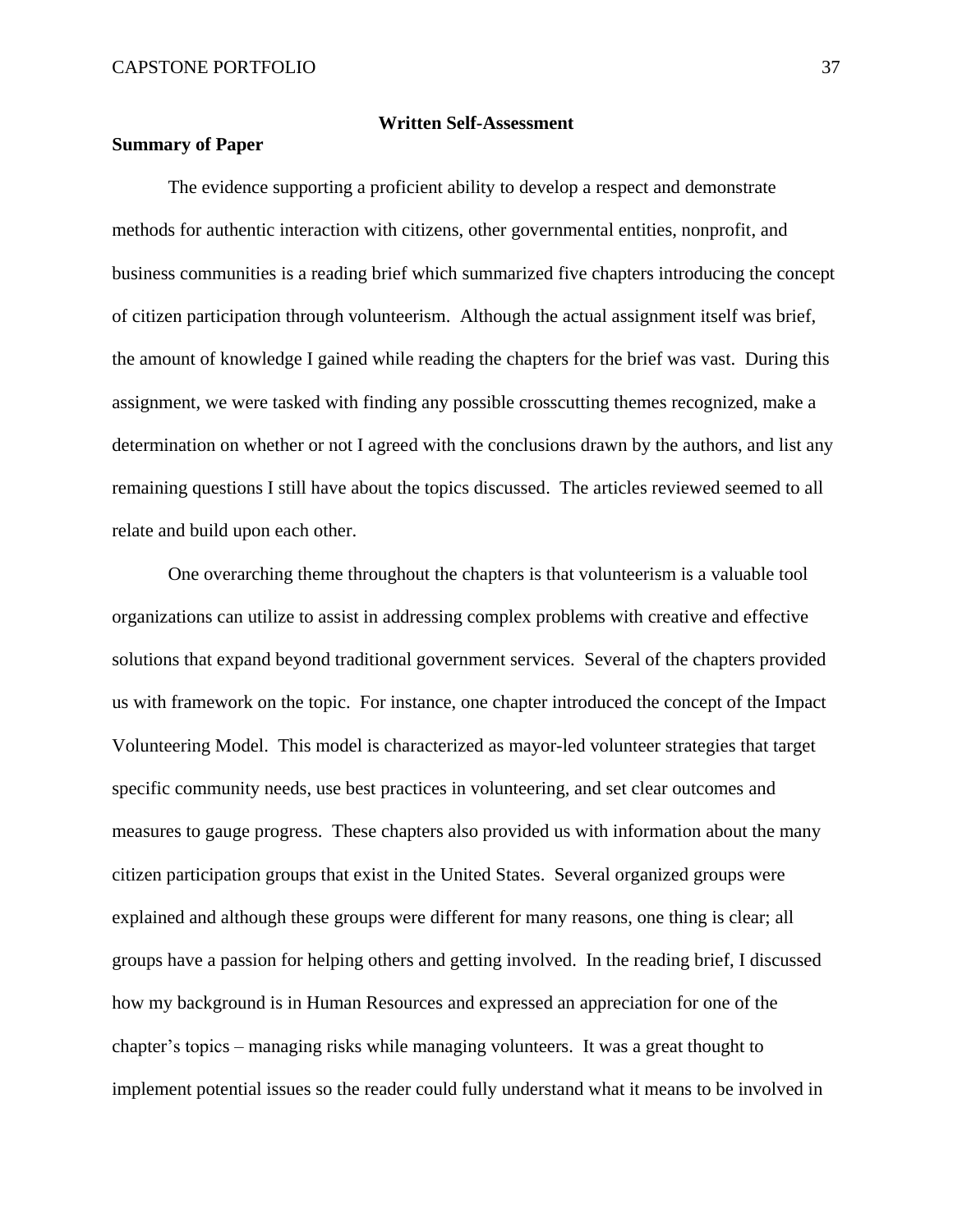managing volunteerism. I explained my thoughts on the idea to treat volunteers exactly like regular paid employees to prepare for every possibility (i.e. waivers, background checks, applications, evaluations).

### **Relationship to Measures**

This reading brief demonstrates my ability to develop a respect and demonstrate methods for authentic interaction with citizens, other governmental entities, nonprofit, and business communities. More specifically, it expressed my understanding and ability to possess the capacity to describe how citizen participation can be undertaken within an authentic way that improves the democratic accountability of an organization or network. Further, this assignment is directly related to the measure selected because it allowed me to explore one way that citizens can actively engage and participate in society. I also understand that there are many other ways citizens can participate. For instance, in local government citizens can participate in the democratic process by attending commission meetings and expressing their individual opinions about things that are happening to them or in their communities that they want an action taken on. This is a form of citizen participation that many residents unfortunately do not take advantage of.

#### **Suggestions for Improvement**

Due to the brevity of the assignment, it was not possible to fully explore all interactions with citizens, other governmental entities, nonprofit, and business communities through citizen participation. These assigned chapters were introductory in the sense that they only previewed the concept of volunteerism as a form of citizen participation. More information would definitely be useful for completing the discussion on this topic. I could have also selected an evidence from PAD 6335 (Strategic Planning and Management) for this competency.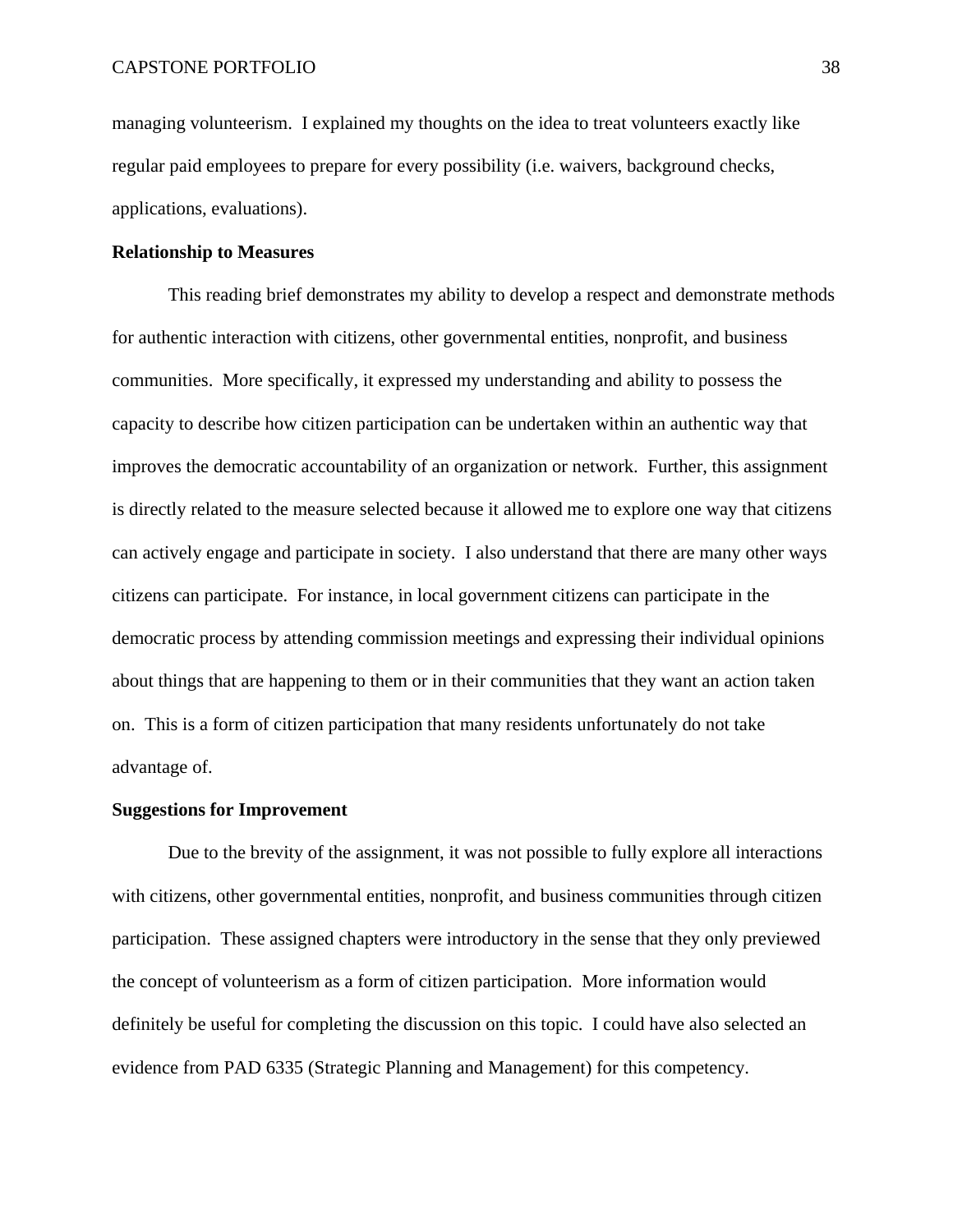Name:

Jamie L. Tusing

Title/Label of Evidence:

Financial Analysis – City of Eustis (Case Study Research Paper)

Type of Evidence:

Course assignment:

PAD 6207 Public Financial Management

Competency/Capacity addressed:

*4e. Incorporate and value principles of democracy, public transparency, and consensus building in the workplace when making decisions that directly impact the community*

Self-Assessment:

Score: 4 – Accomplished

Criteria you have met:

Is able to apply specific principles of democracy to the study of a particular situation or context. Can clearly articulate their own approach to collaborative leadership capacities and cite examples of how it applies to past, present or future practice.

Instructor Assessment:

Score: \_\_\_\_\_\_\_\_\_\_\_

Check list:

- o Written assessment follows completed rubric
- o Evidence is located in Appendix 5, Competency 4, Evidence 4.2, Page 171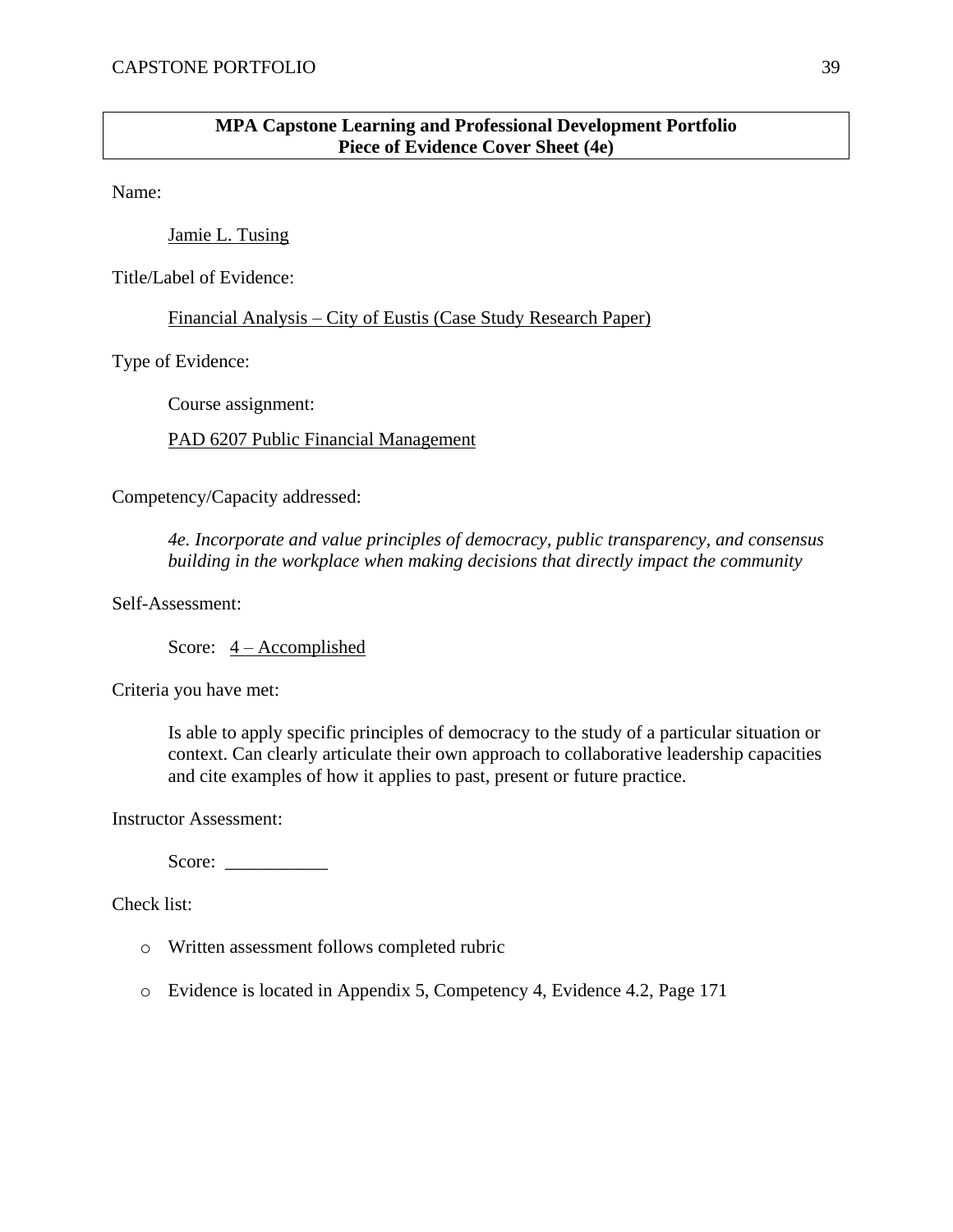#### **Written Self-Assessment**

# **Summary of Paper**

The evidence supporting an accomplished ability to incorporate and value principles of democracy, public transparency, and consensus building in the workplace when making decisions that directly impact the community is a case study research paper which analyzed the financial documents of the City of Eustis. This study was a detailed analysis of the financial trends for the municipality utilizing data from the Comprehensive Annual Financial Reports (CAFR) from the previous three fiscal years.

During this analysis, several important aspects of the City of Eustis' financial activities were studied and a comparative evaluation was conducted through the use of local government existing records. The Financial Statement Analysis discovered trend information about the balance sheet, statement of activities, statement of cash flows, statement of functional expenses, use of ratio analysis, and auditor's comments. The Financial Condition Analysis provided a look at the socioeconomic factors, service, budgetary, and debt burden measures. Graphs and detailed statistical comparisons gave a greater understanding of where Eustis' current financial processes stand. Further, through this extensive analysis, we determined many things about the City of Eustis' financial health. First, Eustis seemed to have a high net asset per capita value, which shows strength in the City's liquidity and financial position. Second, the City of Eustis appeared to have a low level of debt per capita, which would give a favorable representation of this their financial condition. Third, Eustis appeared to be within a reasonable per capita range, especially given that Eustis is not the highest value, and less than the average of the comparable cities, at \$694.27. Fourth, Eustis had a slightly unfavorable ratio, though the difference of \$9.98 between the revenues and expenditures per capita, which equates to a deficit of \$191,755.72 when multiplied against the total population of 19,214. Fifth, over the three years examined, 2012 –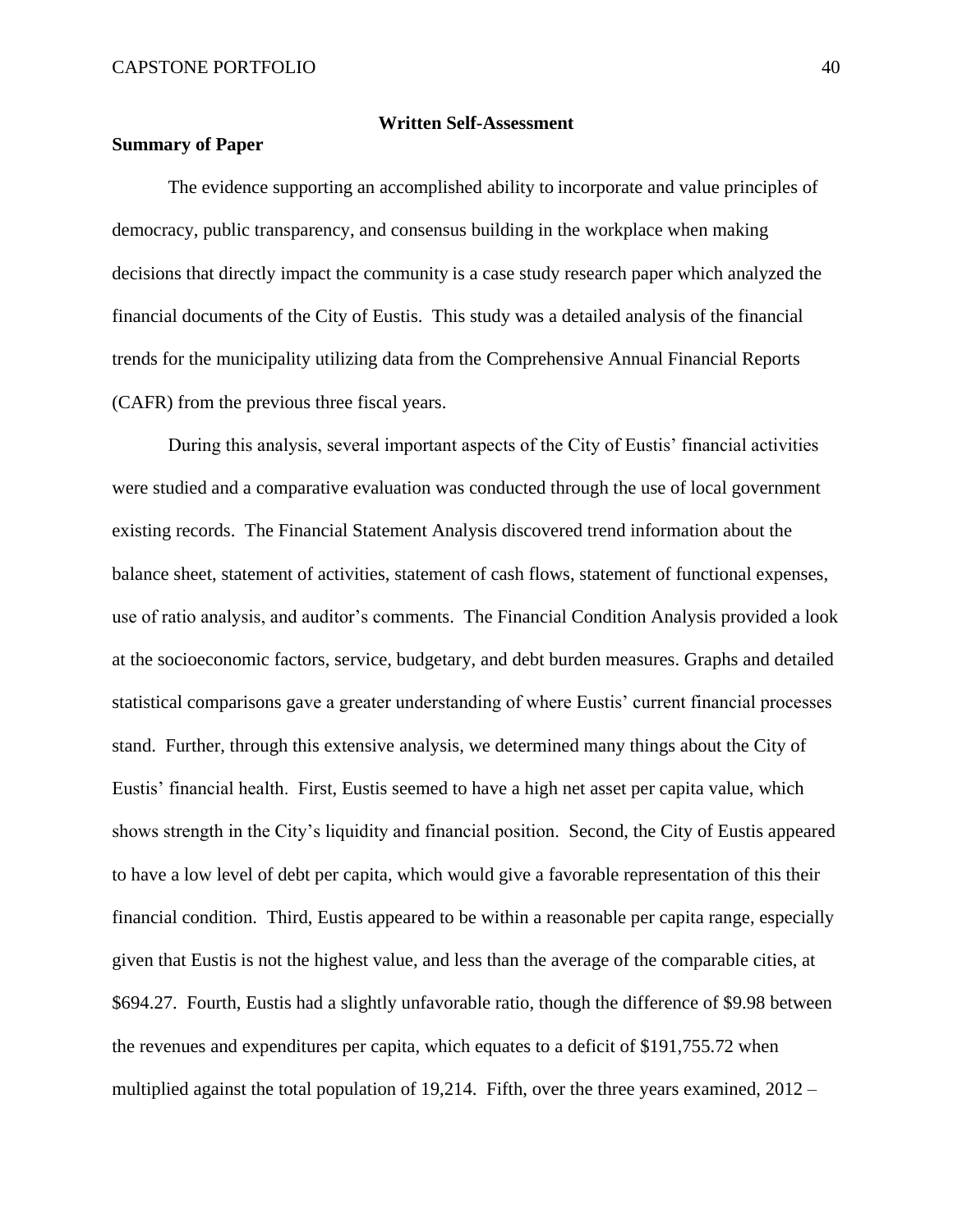2014, the debt burden per capita increased from \$520.00 in 2012 to \$546.03 in 2013, and decreased to \$476.61 in 2014. The debt burden improved over this time period, which could be attributed to the decrease in unemployment, decrease in overall liabilities, increase in property values, or a similar combination. Lastly, the City of Eustis showed financial vulnerability as the fund balance shrinks, but did not represent a critical financial environment since the decrease was not drastic and the liabilities were decreasing.

#### **Relationship to Measures**

This case study research paper demonstrates my ability to incorporate and value principles of democracy, public transparency, and consensus building in the workplace when making decisions that directly impact the community by critically analyzing a financial report for a local municipality. We were able to develop a complete analysis of the CAFR from an academic perspective for the City of Eustis. The relationship between this evidence and the measure selected is clear. Further, budget documents and financial statements such as the CAFR by their very nature provide the public with transparency. Additionally, they are full of financial decisions made by the City's administrators, which all directly impacts the community

### **Suggestions for Improvement**

When I helped write this case study research paper/evidence, I felt it was great. It was extremely detailed because it covered many elements. If I could rewrite this paper, I improve it by including a conclusion. The analysis could be strengthened with an overall summary of financial health or condition of the City of Eustis at the end of the document. Again, I chose to work with my employer for this analysis versus stepping outside my comfort zone and working with a different municipality. If I had to do it again, I would chose to work with a different organization in order to learn new things and build my professional network.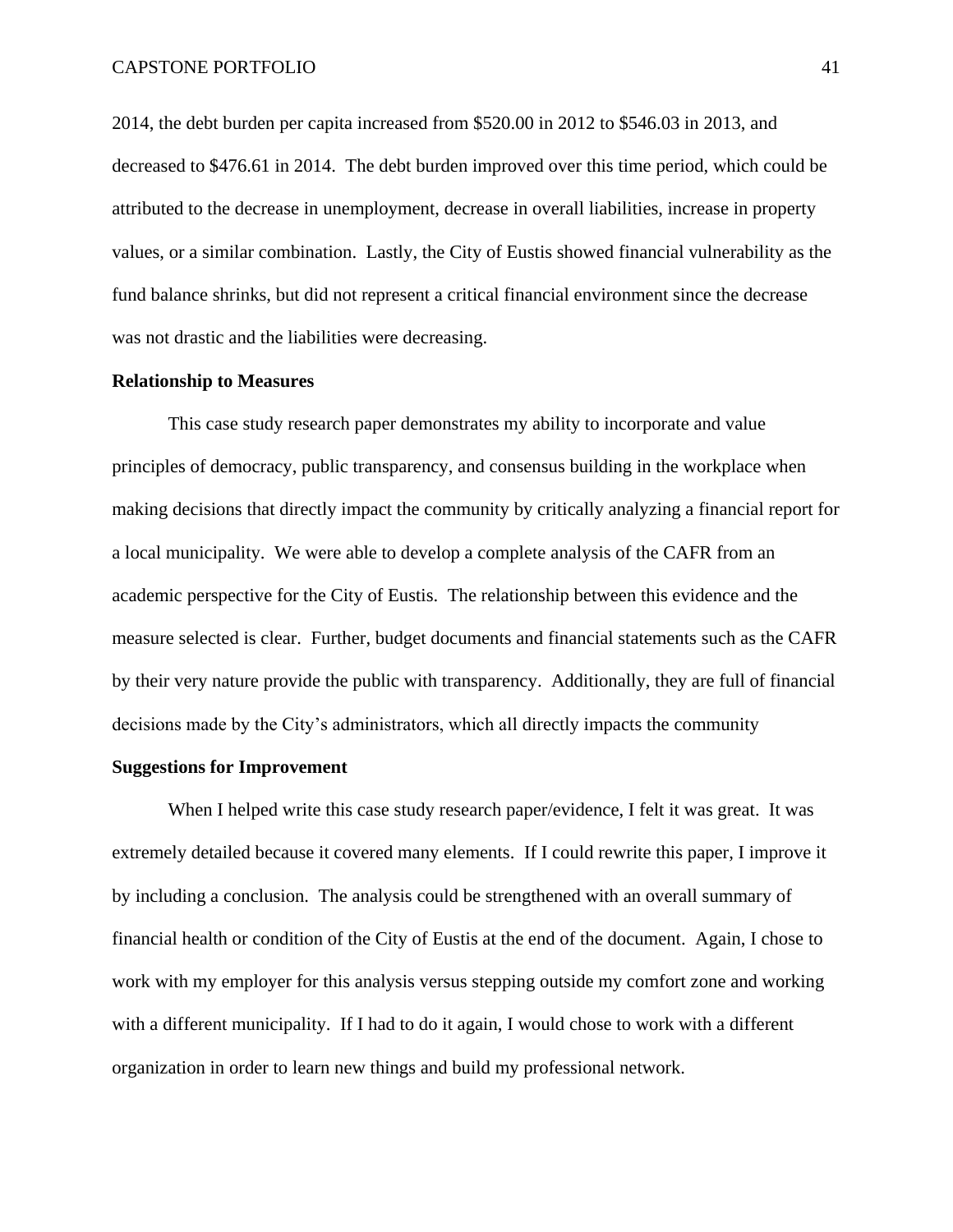# CAPSTONE PORTFOLIO 42

# <span id="page-41-0"></span>NASPAA's Universal Required MPA Competencies

|                                                                         | . Ability to lead and manage in<br>public governance | 2. Ability to participate in and<br>contribute to policy process | think critically, solve problems and<br>3. Ability to analyze, synthesize,<br>make decisions | a<br>4. Ability to articulate and apply<br>public service perspective | interact productively with a diverse<br>5. Ability to communicate and<br>and changing workforce and<br>citizenry |
|-------------------------------------------------------------------------|------------------------------------------------------|------------------------------------------------------------------|----------------------------------------------------------------------------------------------|-----------------------------------------------------------------------|------------------------------------------------------------------------------------------------------------------|
| PAD 6053 Public Administrators in the<br><b>Governance Process</b>      | I                                                    | I                                                                | ${\bf R}$                                                                                    | I                                                                     | $\mathbf R$                                                                                                      |
| PAD 6035 Public Administration in the Policy<br>Process                 | M                                                    | M                                                                | M                                                                                            | $\mathbb{R}$                                                          | $\mathbf R$                                                                                                      |
| PAD 6700 Research Methods in Public<br>Administration                   |                                                      | $\mathbf R$                                                      | M                                                                                            |                                                                       | $\mathbf R$                                                                                                      |
| PAD 6037 Public Organization Management                                 | M                                                    | $\mathbf R$                                                      | $\mathbf R$                                                                                  | $\mathbf I$                                                           | $\mathbf R$                                                                                                      |
| PAD 6701 Analytic Techniques for Public<br>Administration               |                                                      | $\mathbf R$                                                      | M                                                                                            |                                                                       | $\mathbf R$                                                                                                      |
| PAD 6227 Public Budgeting                                               | M                                                    |                                                                  | M                                                                                            |                                                                       |                                                                                                                  |
| PAD 6207 Public Financial Management                                    |                                                      | $\mathbf R$                                                      | M                                                                                            |                                                                       | $\mathbf R$                                                                                                      |
| PAD 6417 Human Resource Management                                      |                                                      |                                                                  | M                                                                                            | $\mathbf R$                                                           | M                                                                                                                |
| PAD 6335 Strategic Planning and Management                              | M                                                    | $\mathbf R$                                                      | M                                                                                            | $\mathbf R$                                                           | M                                                                                                                |
| PAD 6062 Advanced Concepts and<br>Applications in Public Administration | M                                                    | M                                                                | M                                                                                            | M                                                                     | M                                                                                                                |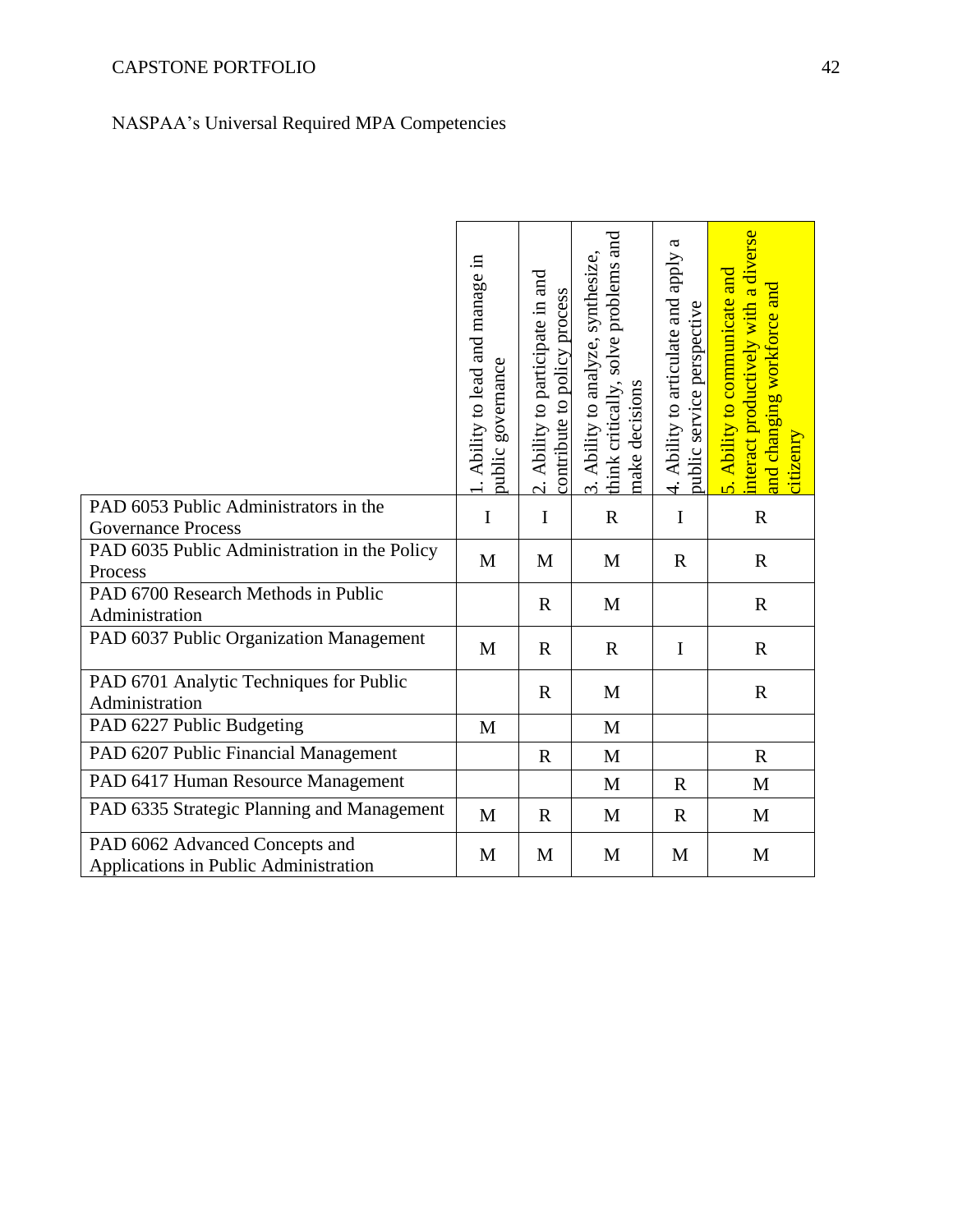<span id="page-42-0"></span>NASPAA Competency 5 "*Ability to communicate and interact productively with a diverse and changing workforce and citizenry*" with UCF MPA Program Learning Objectives

| with a diverse and changing workforce and citizenry<br>5. Ability to communicate and interact productively                                                                                                                                                                                                   |
|--------------------------------------------------------------------------------------------------------------------------------------------------------------------------------------------------------------------------------------------------------------------------------------------------------------|
| strategies (including written reports, brochures, emails,<br>PowerPoint, and marketing plans) in the management<br>5a. Incorporate various communication tools and<br>of public service organizations.                                                                                                       |
| employment opportunity, and affirmative action) in<br>5b. Incorporate major concepts, skills, process, and<br>compensation, recruitment, selection, training,<br>public service human resource management.<br>performance appraisal, labor relations, equal<br>policies (including planning, classification, |
| diversity for collaborating with diverse stakeholders to<br><b>5c. Develop cultural competency and appreciation of</b><br>produce consensus or consent.                                                                                                                                                      |
| 5d. Negotiate interest-based resolutions with<br>stakeholders experiencing conflict.                                                                                                                                                                                                                         |
| engagement and interaction with citizens, nonprofit<br>organizations, and collaborative efforts with other<br>Se. Critique existing partnerships and promote<br>entities.                                                                                                                                    |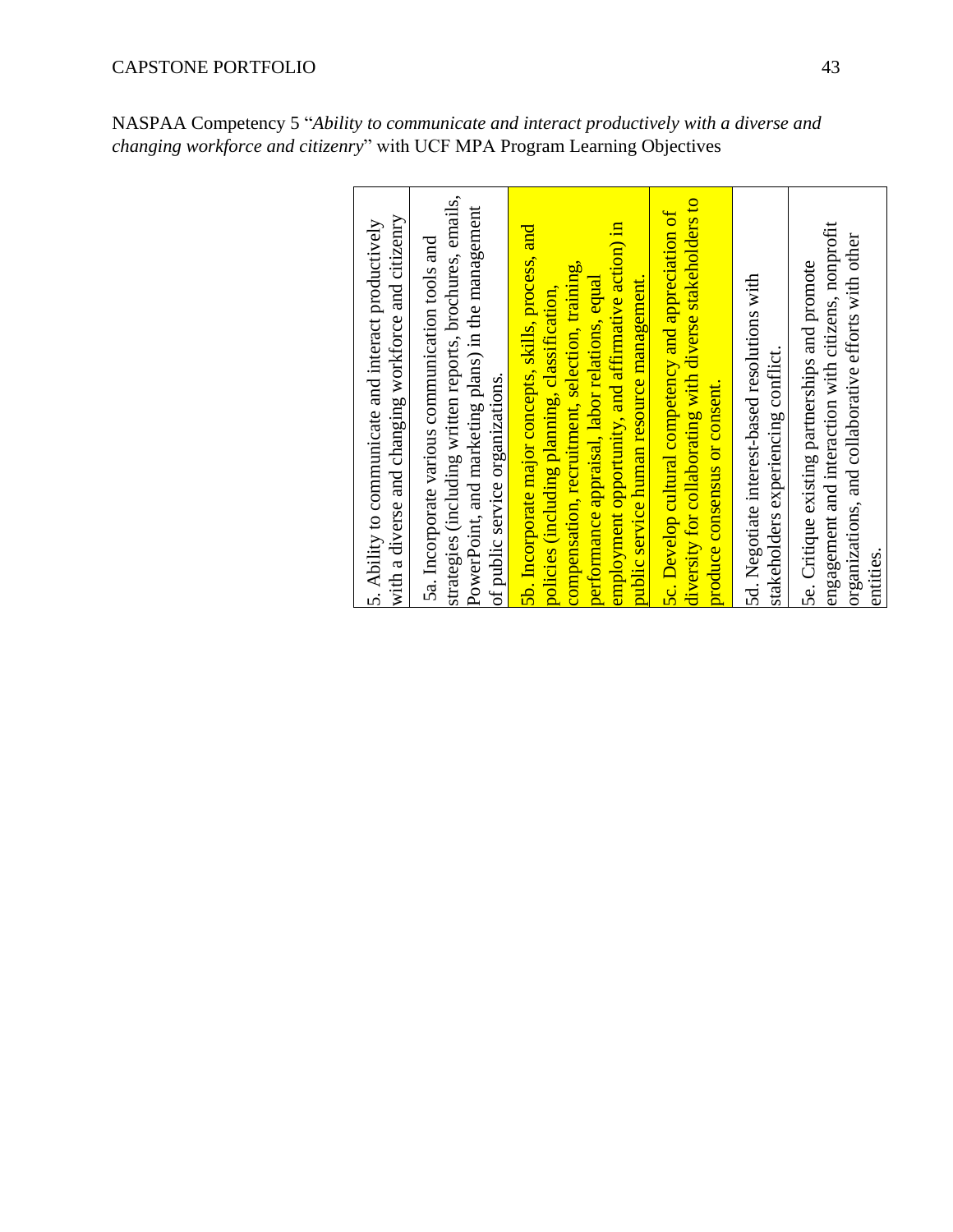| PAD 6053 Public Administrators<br>in the Governance Process                | $\mathbf R$  |              |   | $\mathbf R$ | I | I           |
|----------------------------------------------------------------------------|--------------|--------------|---|-------------|---|-------------|
| PAD 6035 Public Administration<br>in the Policy Process                    | $\mathbf{R}$ | $\mathbf{R}$ |   | $\mathbf R$ | R | $\mathbf R$ |
| PAD 6700 Research Methods for<br><b>Public Administration</b>              | $\mathbf R$  | $\mathbf R$  |   |             |   |             |
| PAD 6037 Public Organization<br>Management                                 | $\mathbf R$  | I            | I | R           | R |             |
| PAD 6701 Analytic Techniques<br>for Public Administration                  | $\mathbf{R}$ | $\mathbf{R}$ |   |             |   |             |
| PAD 6227 Public Budgeting                                                  |              |              |   |             |   |             |
| PAD 6207 Public Financial<br>Management                                    | R            | $\mathbf R$  |   |             |   |             |
| PAD 6417 Human Resource<br>Management                                      | M            |              | M | R           |   |             |
| PAD 6335 Strategic Planning and<br>Management                              | M            | M            |   | M           | M | M           |
| PAD 6062 Advanced Concepts<br>and Applications in Public<br>Administration | M            | M            | R | M           | R | M           |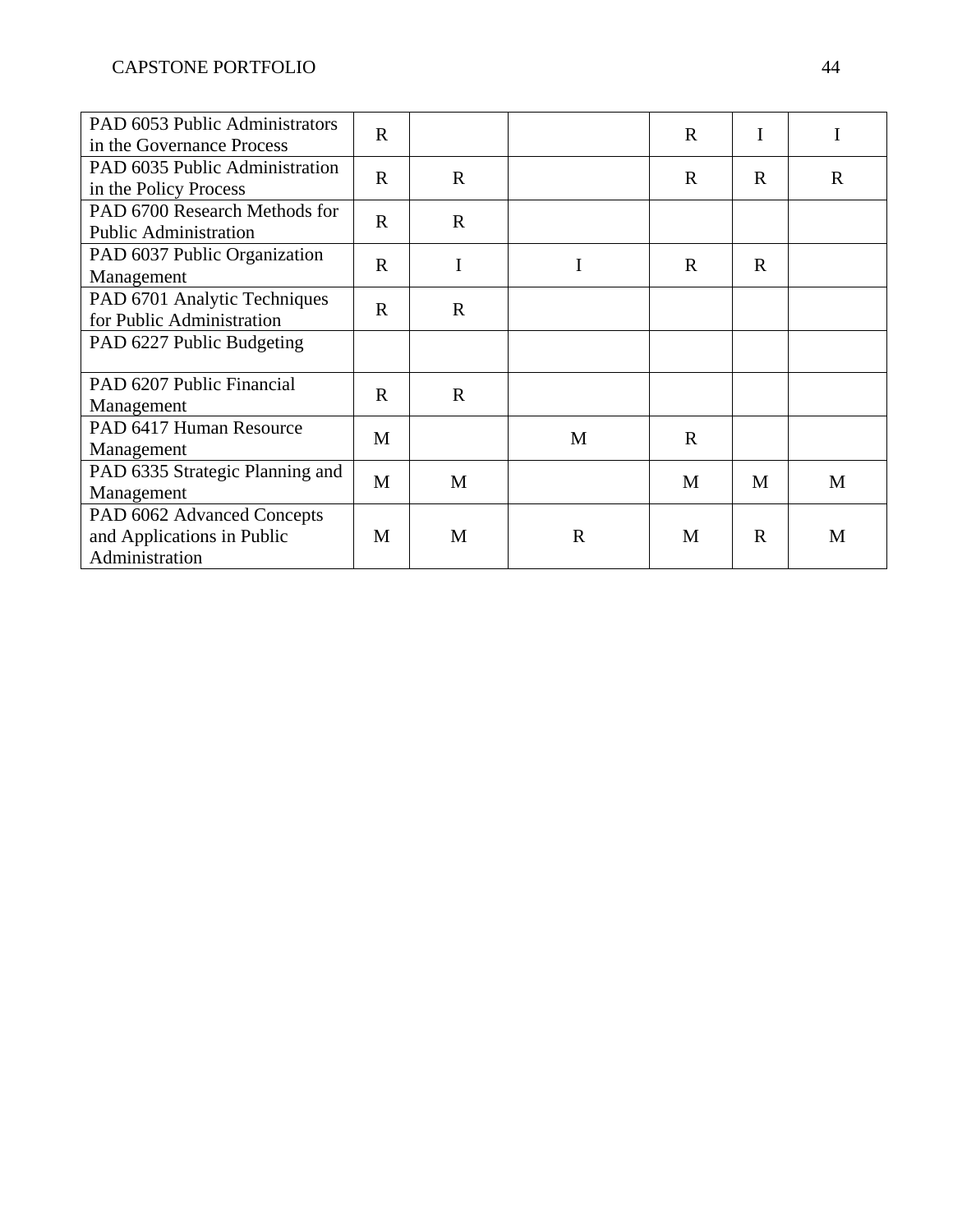# **Grading Rubric for Competency 5**

<span id="page-44-0"></span>

| 5              | <b>To communicate and interact</b><br>productively with a diverse and<br>changing workforce and citizenry                                                                                                                                                                                                      | (1) Novice                                                                                                                                                                                                                                                              | (2) Developing                                                                                                                                                                                                                                                                                                 | (3) Proficient                                                                                                                                                                     | (4) Accomplished                                                                                                                                                                                                     |
|----------------|----------------------------------------------------------------------------------------------------------------------------------------------------------------------------------------------------------------------------------------------------------------------------------------------------------------|-------------------------------------------------------------------------------------------------------------------------------------------------------------------------------------------------------------------------------------------------------------------------|----------------------------------------------------------------------------------------------------------------------------------------------------------------------------------------------------------------------------------------------------------------------------------------------------------------|------------------------------------------------------------------------------------------------------------------------------------------------------------------------------------|----------------------------------------------------------------------------------------------------------------------------------------------------------------------------------------------------------------------|
| 5a             | Incorporate various<br>communication tools and<br>strategies (including written<br>reports, brochures, emails,<br>PowerPoint, and marketing plans)<br>in the management of public<br>service organizations                                                                                                     | Can explain why information<br>technology is important to<br>contemporary workplaces and public<br>administration environments.<br>Possesses direct experience with<br>information technology, but little<br>understanding for how IT informs<br>professional practice. | Can identify instances in specific<br>cases or context where a public<br>administrator successfully or<br>unsuccessfully demonstrated a<br>capacity to use IT to foster<br>innovation, improve services or<br>deepen accountability. Analysis<br>this level is relegated to<br>descriptions and thin analysis. | Can identify how IT impacts<br>workplaces and public policy. Can<br>diagnose problems associated with<br>IT tools, procedures and uses.                                            | Demonstrates a capacity to view IT in<br>terms of systems design. Is capable of<br>working with IT professionals in<br>identifying areas of need for IT<br>upgrades, IT procedures and IT uses<br>in real setting.   |
| 5 <sub>b</sub> | Incorporate major concepts,<br>skills, process, policies (including<br>planning, classification,<br>compensation, recruitment,<br>selection, training, performance<br>appraisal, labor relations, equal<br>employment opportunity and<br>affirmative action) in public<br>service human resource<br>management | Can explain why human resources are<br>valuable to any undertaking. Possesses<br>limited in capacity in describing the<br>critical feature of successful human<br>resource management.                                                                                  | Can identify some of the major<br>features of effective human<br>resource management systems:<br>staffing, performance evaluation,<br>motivations and benefits. Possesses<br>limited capacity analyze the HR<br>issues relative to specific situations<br>and contexts                                         | Demonstrates a capacity to<br>identify and manage the necessary<br>human capital to carry out a task or<br>function within very specific<br>contexts or situations.                | Can point to instances in which they<br>have lead or initiated projects or<br>systems designed to improve human<br>resource management practices<br>within a specific setting.                                       |
| 5c             | Develop cultural competency and<br>appreciation of diversity for<br>collaborating with diverse<br>stakeholders to produce consensus<br>or consent                                                                                                                                                              | Can explain why it is important for<br>public administrators to be culturally<br>competent in a vague or abstract way,<br>but cannot provide specific<br>explanations or justifications applied to<br>particular contexts.                                              | Is able to demonstrate knowledge<br>of diverse cultures and groups. Can<br>express the value of differences<br>and difference perceptions in the<br>workplace. Demonstrates an ability<br>to openly discuss cultural<br>differences and issues.                                                                | Can explain how cultural<br>awareness, cultural knowledge<br>and cultural skills are employed, or<br>not employed, within specific cases<br>for workplace productivity.            | Demonstrates a capacity to be aware<br>of own behavior and its impacts on<br>others, a capacity to understand how<br>discrimination impacts for workplace<br>experience and productivity.                            |
| 5d             | Negotiate interest-based<br>resolutions with stakeholders<br>experiencing conflict                                                                                                                                                                                                                             | Can explain why it is important for<br>public administrators to value coalition<br>and team building in a vague or<br>abstract way, but cannot provide<br>specific explanations or justifications<br>applied to particular contexts.                                    | Can identify instances in specific<br>cases or context where a public<br>administrator successfully or<br>unsuccessfully demonstrated a<br>capacity to build teams or<br>coalitions. Possesses a basic level<br>of understanding of teamwork<br>dynamics.                                                      | Demonstrates a capacity for<br>successful participation in a team or<br>coalition environment. Can apply<br>teaming and coalition building<br>concepts to describe the experience. | Can point to example in which they<br>have created and/or lead teams or<br>coalitions. Can apply teaming and<br>coalition building concepts to<br>describe the experience.                                           |
| 5e             | Critique existing partnerships and<br>promote engagement and<br>interaction with citizens, nonprofit<br>organizations, and collaborative<br>efforts with other entities                                                                                                                                        | Can explain the performance of<br>networks in a vague or abstract way,<br>but cannot provide specific<br>explanations applied to particular<br>contexts.                                                                                                                | Can identify instances in specific<br>cases or context where a network is<br>effective or ineffective.                                                                                                                                                                                                         | Can formulate possible strategies<br>for network effectiveness.<br>Creates engagement and is able<br>to motivate people from other<br>institutions and backgrounds.                | Demonstrates own capacity to analyze<br>and network or take an active role in a<br>partnership. Has an emerging<br>professional network, identifies<br>important stakeholders and builds<br>strategic relationships. |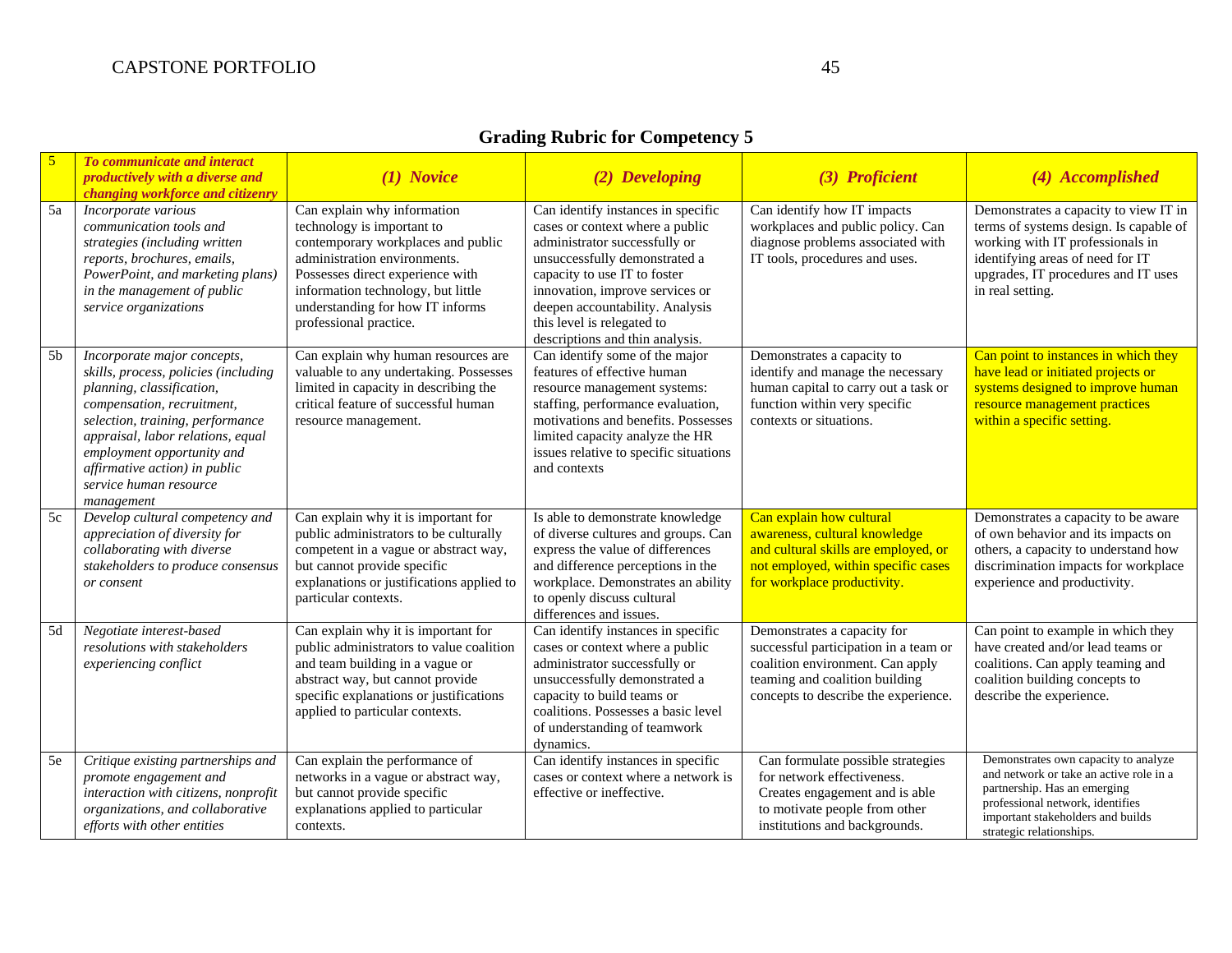Name:

Jamie L. Tusing

Title/Label of Evidence:

Who Cares if Employees are Well?: A Look into the Growing Trend of Wellness in the Workplace (Literature Review/Case Study Paper)

Type of Evidence:

Course assignment:

PAD 6417 Human Resource Management

Competency/Capacity addressed:

*5b. Incorporate major concepts, skills, process, policies (including planning, classification, compensation, recruitment, selection, training, performance appraisal, labor relations, equal employment opportunity and affirmative action) in public service human resource management*

Self-Assessment:

Score: 4 – Accomplished

Criteria you have met:

Can point to instances in which they have lead or initiated projects or systems designed to improve human resource management practices within a specific setting.

Instructor Assessment:

Score: \_\_\_\_\_\_\_\_\_\_\_

Check list:

- o Written assessment follows completed rubric
- o Evidence is located in Appendix 6, Competency 5, Evidence 5.1, Page 207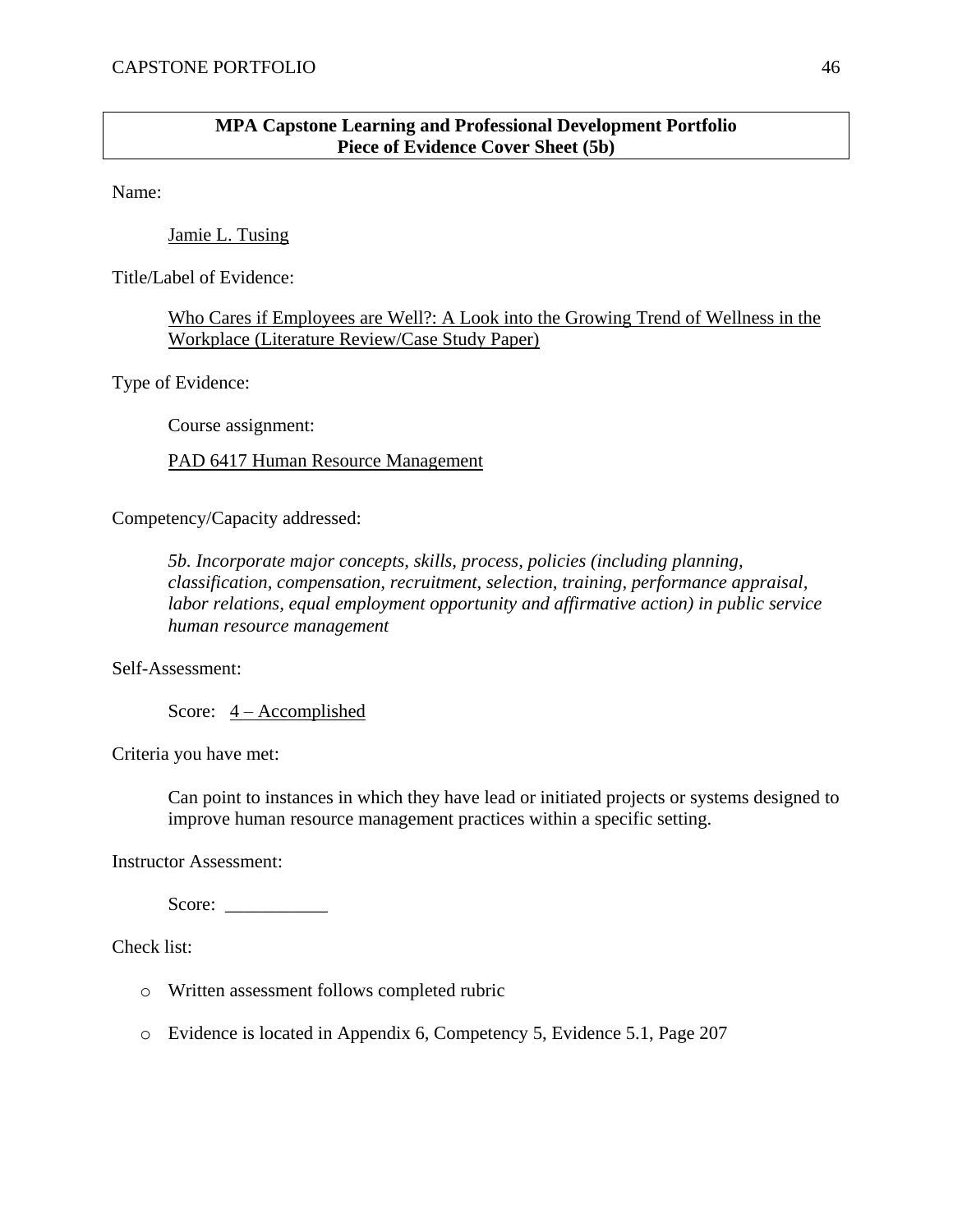#### **Written Self-Assessment**

# **Summary of Paper**

The evidence supporting an accomplished ability to incorporate major concepts, skills, process, and policies in public service human resource management is a literature review/case study which examined the growing trend of workplace wellness programs. This review looked into what wellness programs are and the type of employee who would participate in employer sponsored wellness initiatives or programs, the reasons why employees participate or do not participate, different types of implementations of these programs (on-site employee fitness centers, incentives to participate, health fairs, etc.), the legality surrounding the topic, who benefits from the implementation (company, employees and their families, overall better quality of life, and self-esteem), and how these programs can affect things on a larger scale (health insurance rates and employee health).

The review of the literature provided a definition of the term wellness and wellness programs. Wellness often refers to the multidimensional interrelationship between the physical, emotional, spiritual, intellectual, interpersonal or social, and environmental aspects of life but can also be defined as a conscious effort to make healthy choices every day that affect the overall quality and well-being of an individual. Many HR Departments are responsible for administering wellness programs to employees. For this review, the City of Eustis' wellness program processes and policies were utilized as a case in point.

# **Relationship to Measures**

This literature review/case study paper demonstrates my ability to incorporate major concepts, skills, process, and policies in public service human resource management by examining a real municipality's wellness program it is currently utilizing for its human capital. During this literature review, it was determined that an employee's physical well-being affects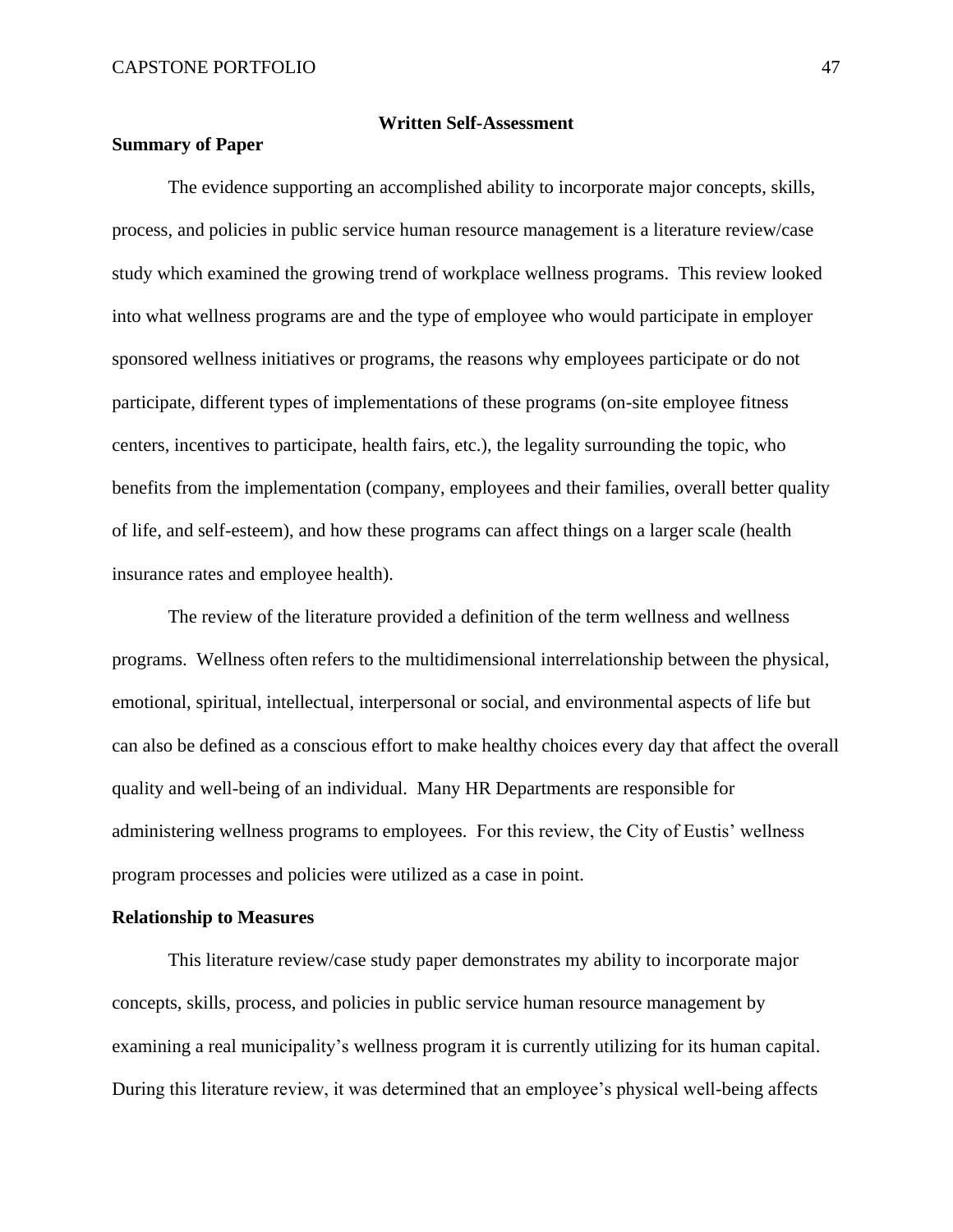how they perform on the job. With this review I was able to take a HR practice and study it to determine why organizations are implementing these policies and processes into their daily operations as well as the benefits and potential liabilities that go along with the program.

### **Suggestions for Improvement**

Overall, this literature review/evidence was good. This literature review/case study paper is a great evidence to support this competency. To improve this paper, I would consider exploring more options of how wellness is implemented in other organizations. I chose this topic because I specifically implement this program at the City of Eustis; therefore, it was comfortable for me to write about it. If I had selected a different organization's policy or program to review, I could have learned something new to bring back to our program in order to enhance it.

Further, the legality surrounding the topic of wellness in the workplace continues to litigious. More and more law suits are being filed against employers for imposing these types of programs on employees. This literature review/case study paper could have been more enhanced by exploring these cases further. Additionally, another paper that would make a great evidence under this competency specifically is a paper I wrote in PAD 6037 about lack of employee motivation. This paper has already been discussed in this portfolio under a different competency. It would also work here because I explored performance appraisal systems, which is also a major concept in public service HR management.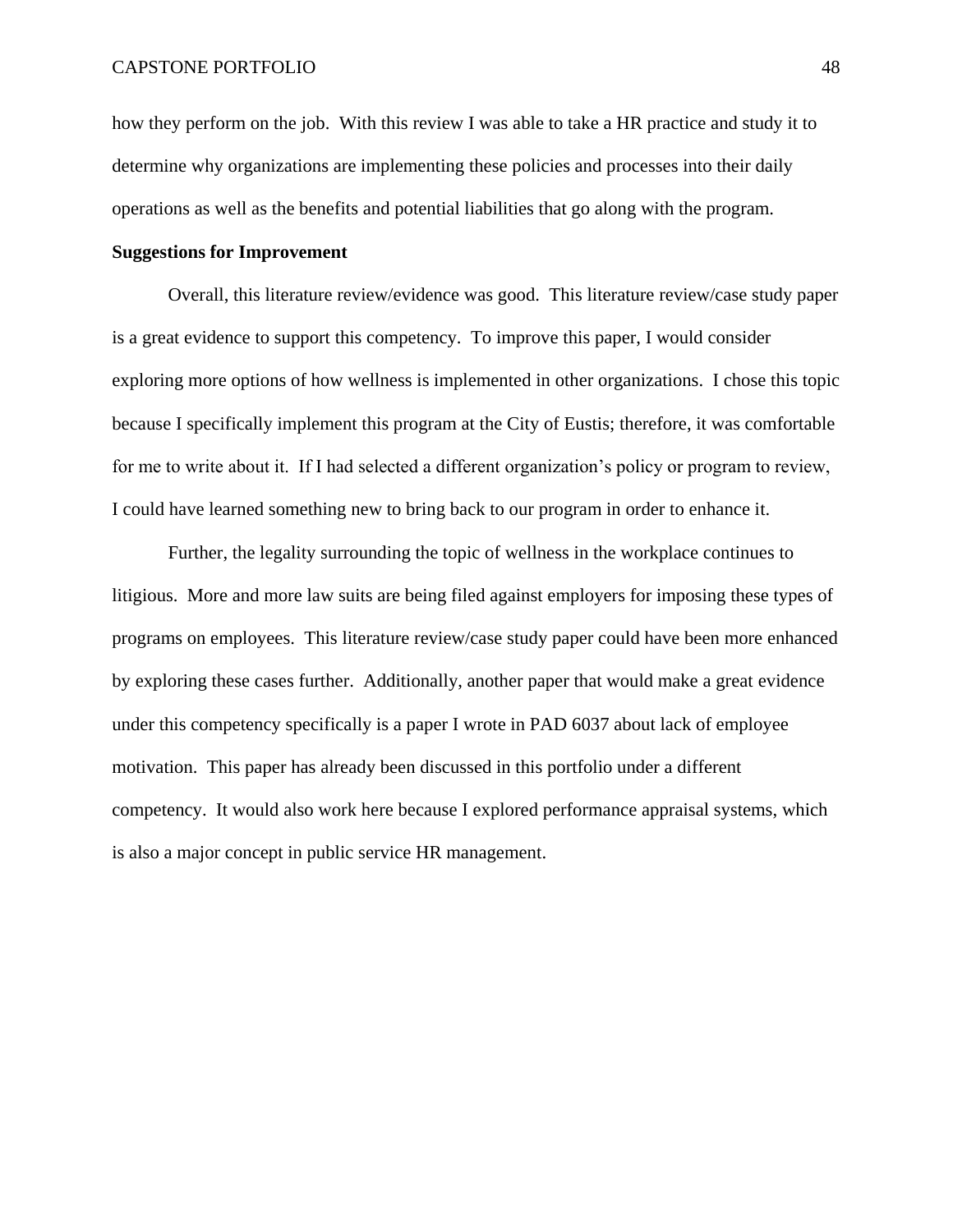Name:

Jamie L. Tusing

Title/Label of Evidence:

City of Eustis – Diversity Management (Case Study Paper)

Type of Evidence:

Course assignment:

PAD 6053 Public Administrators in the Governance Process

Competency/Capacity addressed:

*5c. Develop cultural competency and appreciation of diversity for collaborating with diverse stakeholders to produce consensus or consent*

Self-Assessment:

Score: 3 – Proficient

Criteria you have met:

Can explain how cultural awareness, cultural knowledge and cultural skills are employed, or not employed, within specific cases for workplace productivity.

Instructor Assessment:

Score:

Check list:

- o Written assessment follows completed rubric
- o Evidence is located in Appendix 6, Competency 5, Evidence 5.2, Page 221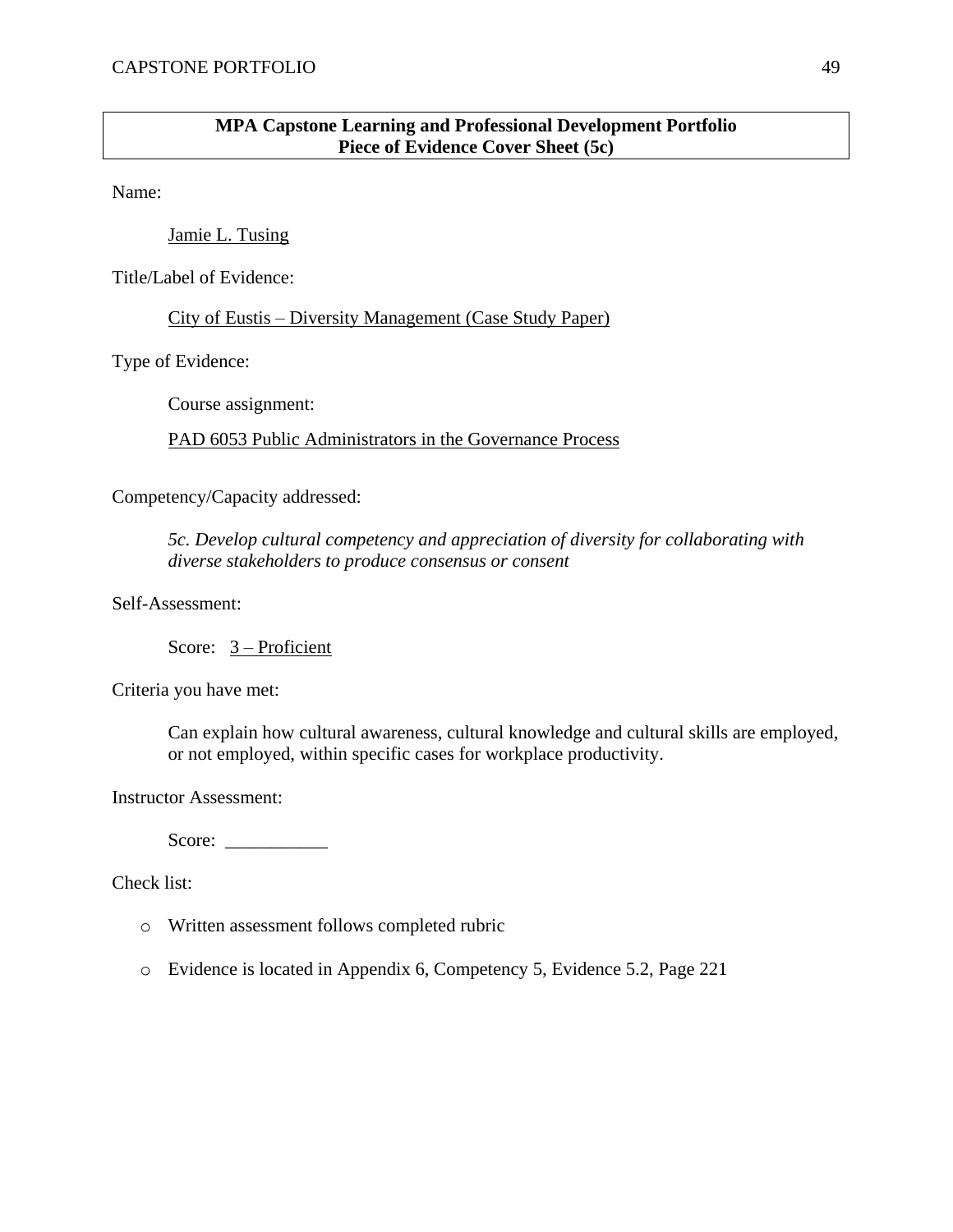#### **Written Self-Assessment**

## **Summary of Paper**

The evidence supporting a proficient ability to develop cultural competency and appreciation of diversity for collaborating with diverse stakeholders to produce consensus or consent is a case study paper which examined diversity management practices for the City of Eustis. This paper explains how important diversity management is in the field of Public Administration. Further, diversity management was defined as a program implemented by the HR Department (usually) meant to develop and sustain a positive work environment for the entire organization.

The primary focus of this paper was to dissect the City of Eustis' diversity management program or lack thereof. It was expressed that diversity management programs are important to any workforce because it fosters communication, cooperation and acceptance among all employees. This allows everyone to work together in harmony regardless of an employees' sex, religion, race, background, etc. Diversity management is only part of the problem though. When looking at any organization, the employees had to get there somehow. So, the hiring process is not pertinent to a diversity management program but still important enough to be discussed. While looking into the City of Eustis' programs, a full analysis of objectives and evaluation criteria, current activities and who is involved, any political factors contributing will also be addressed and recommendations for action.

It was determined that a well-defined diversity management program is a necessity for every business but especially local government. It goes much farther than the hiring stage. The City of Eustis' lack of a program can be solved with some time, effort, and focus. Thus far, the focus for the City has been just on Equal Employment Opportunity and Affirmative Action. Training attempts have not been implemented because other situations, issues, and even the day-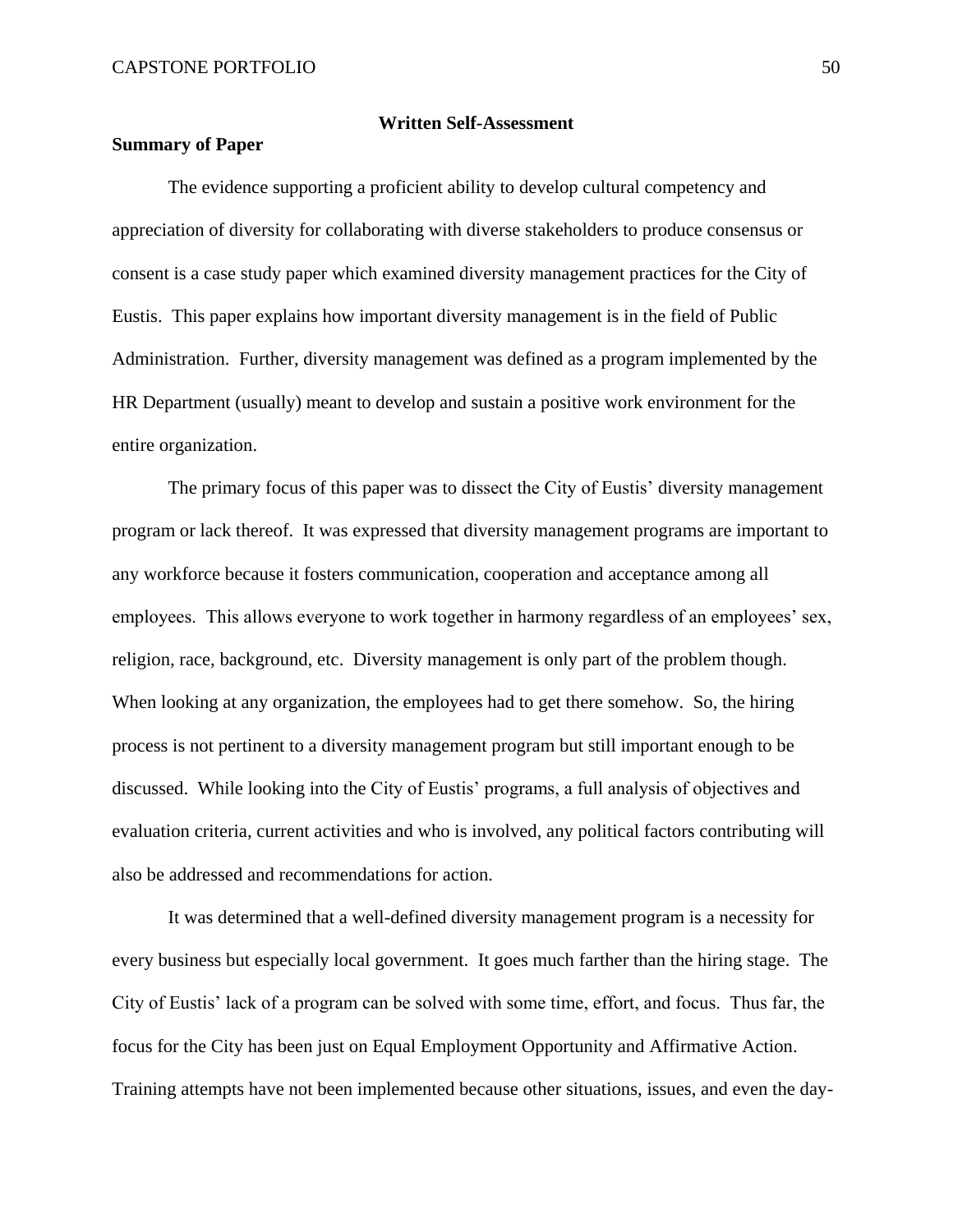to-day operations have taken precedence. The statistics for the representative bureaucracy proved that the City needed to focus its hiring efforts in areas to attract more minorities. The paper is concluded by providing a list of recommendations to the agency in order to improve their diversity management efforts.

#### **Relationship to Measures**

This research paper demonstrates my ability to develop cultural competency and appreciation of diversity for collaborating with diverse stakeholders to produce consensus or consent by critically analyzing a managerial issue in a local municipality. I was able to explore the issue of a lack of diversity among the employees which exists in the City of Eustis (as well as many other organizations) and research current and past practices. The reason this is important is because developing a cultural competency and appreciation of diversity for collaborating with diverse stakeholders to produce consensus is necessary to grow and move forward in any community.

#### **Suggestions for Improvement**

Overall, this case study paper/evidence was decent. However, for areas of improvement, I would certainly change how I wrote this paper significantly. This was my very first course I took in the MPA program so I did not do anything properly. For instance, I did not even use Times New Roman font for this paper. I would certainly never do that now that I know the expectations for graduate-level papers. Reading this paper again, I would have to say it is pretty weak. There is really no substance to it. Again, I selected an organization's practices that was comfortable for me to write about. Maybe I did not fully understand the assignment at the time. Several other papers written in the program could also be utilized here as evidence. For instance, the paper from PAD 6335 emphasizes diverse groups of stakeholders working together.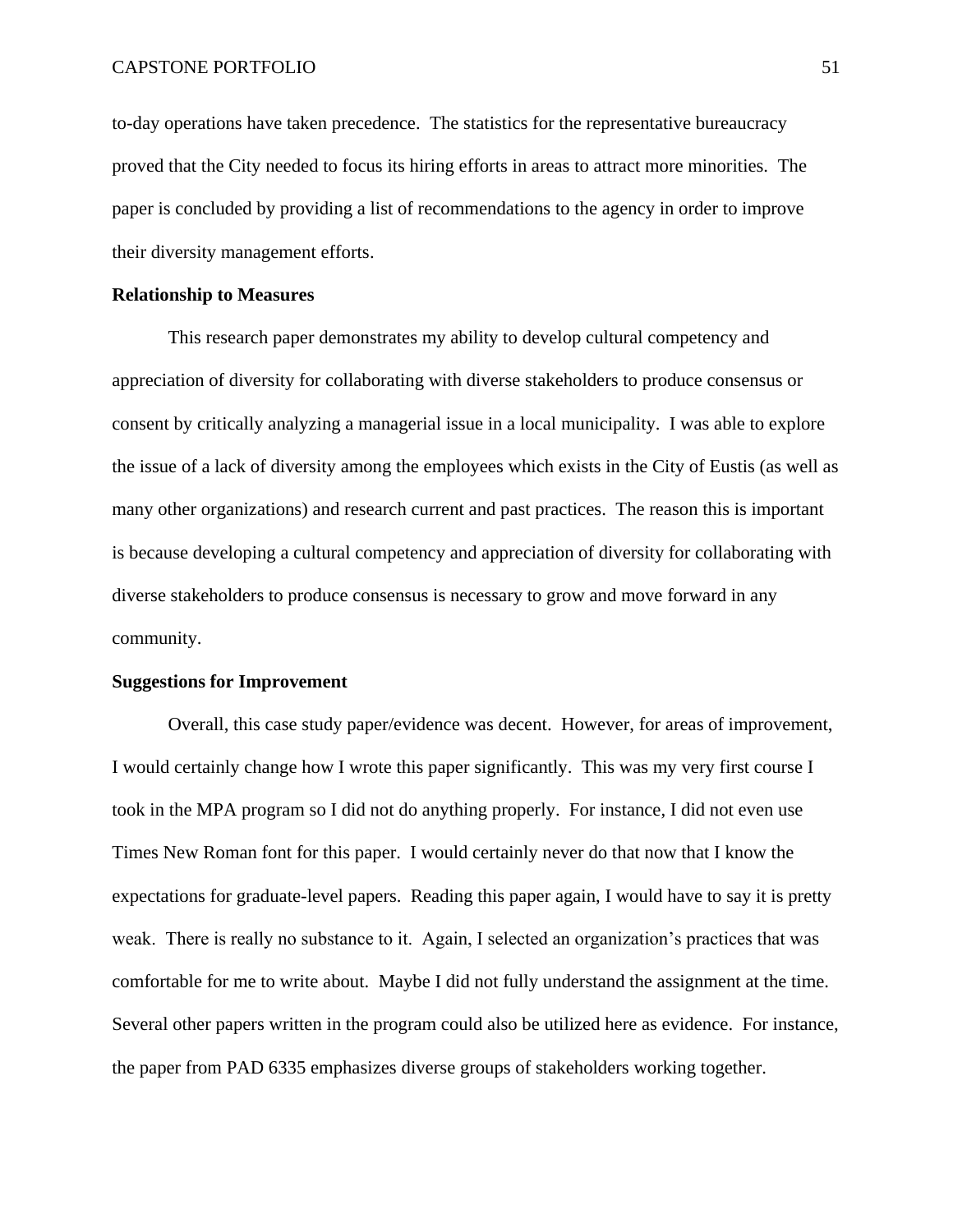#### **Personal Reflection**

<span id="page-51-1"></span><span id="page-51-0"></span>Overall Summary of MPA Learning Assessment

This learning assessment allowed me to evaluate each of the five competencies for UCF's MPA program. First, I was able to demonstrate at least a proficient ability to lead and manage in public governance. Under this competency, the two objectives I selected were: 1b. Develop an ability to lead and manage within multiple networks of stakeholders; and 1d. Produce consensus or consent among diverse stakeholders. Objective 1b was confirmed with a research paper from PAD 6439 (Leadership in Public Service), which examined collaborative (multiple networks of stakeholders) leadership efforts amongst the leadership in Orlando following the Pulse Nightclub Shooting. Objective 1d was confirmed with a reading brief from PAD 6825 (Cross-Sectoral Governance), which allowed me to explore the relationships between government and faithbased organizations when collaborating and overcoming conflicts that arise.

Second, I was able to demonstrate at least a developing ability to participate in and contribute to the policy process. Under this competency, the two objectives I selected were: 2a. Develop a capacity to analyze political theory, policy process, and implementation; and 2b. Analyze policy issues/problems using different methodologies. Objective 2a was confirmed with a module posting from PAD 6035 (PA in the Policy Process), which analyzed the policy issue of long-term effects that contact sports have on the human brain (current phenomena). Objective 2b was confirmed with a research paper also from PAD 6035, which examined sustainably reducing the poverty rate in Florida. During this study, I explored many alternatives which illuminated new findings for policymakers to address this policy issue.

Third, I was able to exemplify an accomplished ability to analyze, synthesize, think critically, solve problems, and make decisions. Under this competency, the two objectives I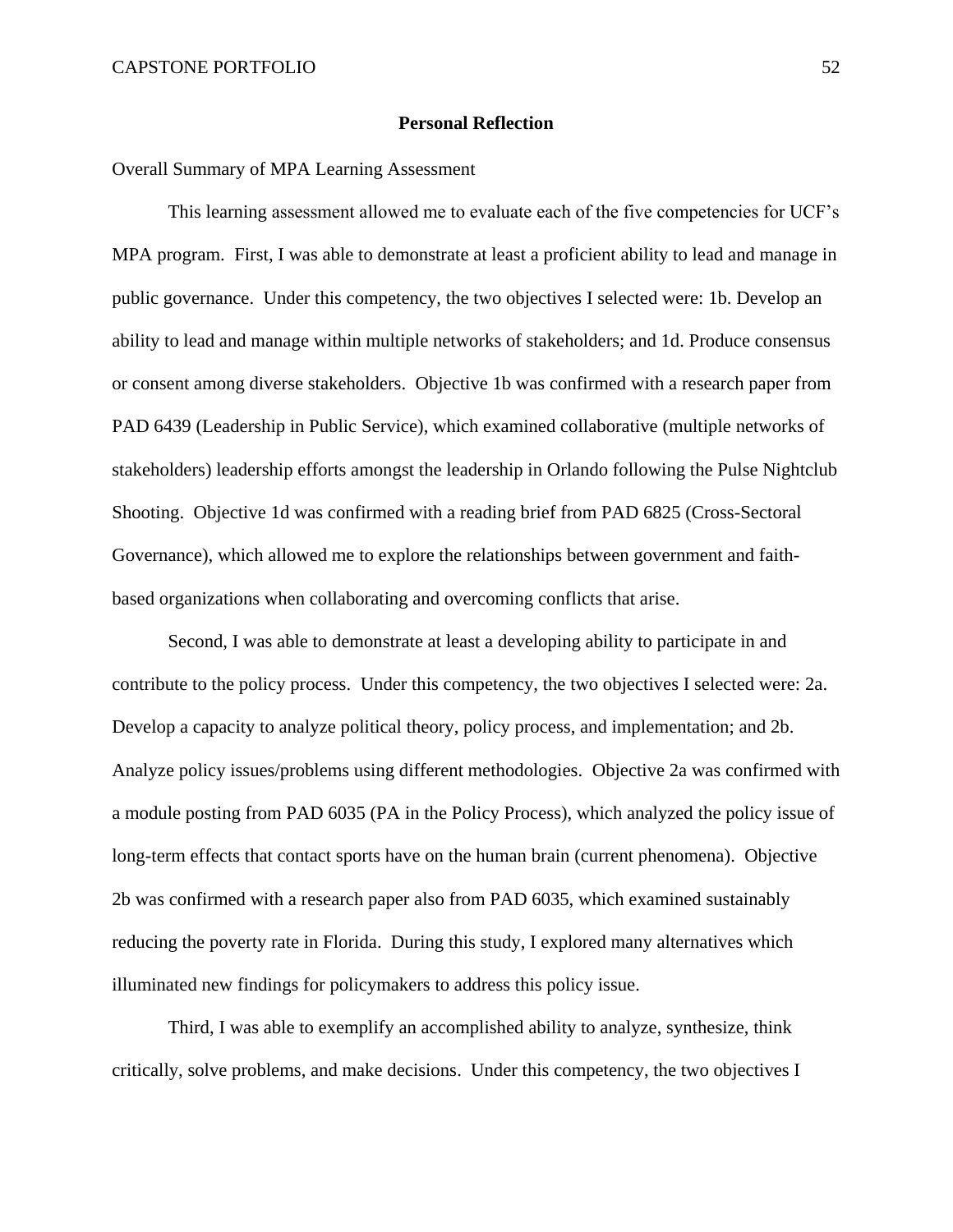selected were: 3b. Appraise the concepts of social science research methods, statistical analysis and techniques; apply the skills to analyze public policies and government operations; and formulate a policy or managerial decision; 3d. Identify, evaluate, and model best practices. Objective 3b was confirmed with a research paper from PAD 6701 (Analytic Techniques for PA), which analyzed the education reform in the U.S. Public School System. We were attempting to improve policy surrounding allocation of funds (administrative practice). Objective 3d was confirmed with a case study paper from PAD 6037 (Public Organization Management), which examined a lack of motivation amongst employees of the City of Eustis.

Fourth, I was able to demonstrate at least a proficient ability to articulate and apply a public service perspective. Under this competency, the two objectives I selected were: 4a. Develop a respect and demonstrate methods for authentic interaction with citizens, other governmental entities, nonprofit, and business communities; and 4e. Incorporate and value principles of democracy, public transparency, and consensus building in the workplace when making decisions when making decisions that directly impact the community. Objective 4a was confirmed with a reading brief from PAD 6825, which examined the concept of citizen participation through volunteerism. Objective 4e was confirmed with a research paper from PAD 6207 (Public Financial Management), which critically analyzed the financial documents (public transparency tool) of the City of Eustis.

Fifth, I was able to demonstrate at least a proficient ability to communicate and interact productively with a diverse and changing workforce and citizenry. Under this competency, the two objectives I selected were: 5b. Incorporate major concepts, skills, process, and policies in public service HR management; and 5c. Develop cultural competency and appreciation of diversity for collaborating with diverse stakeholders to produce consensus. Objective 5b was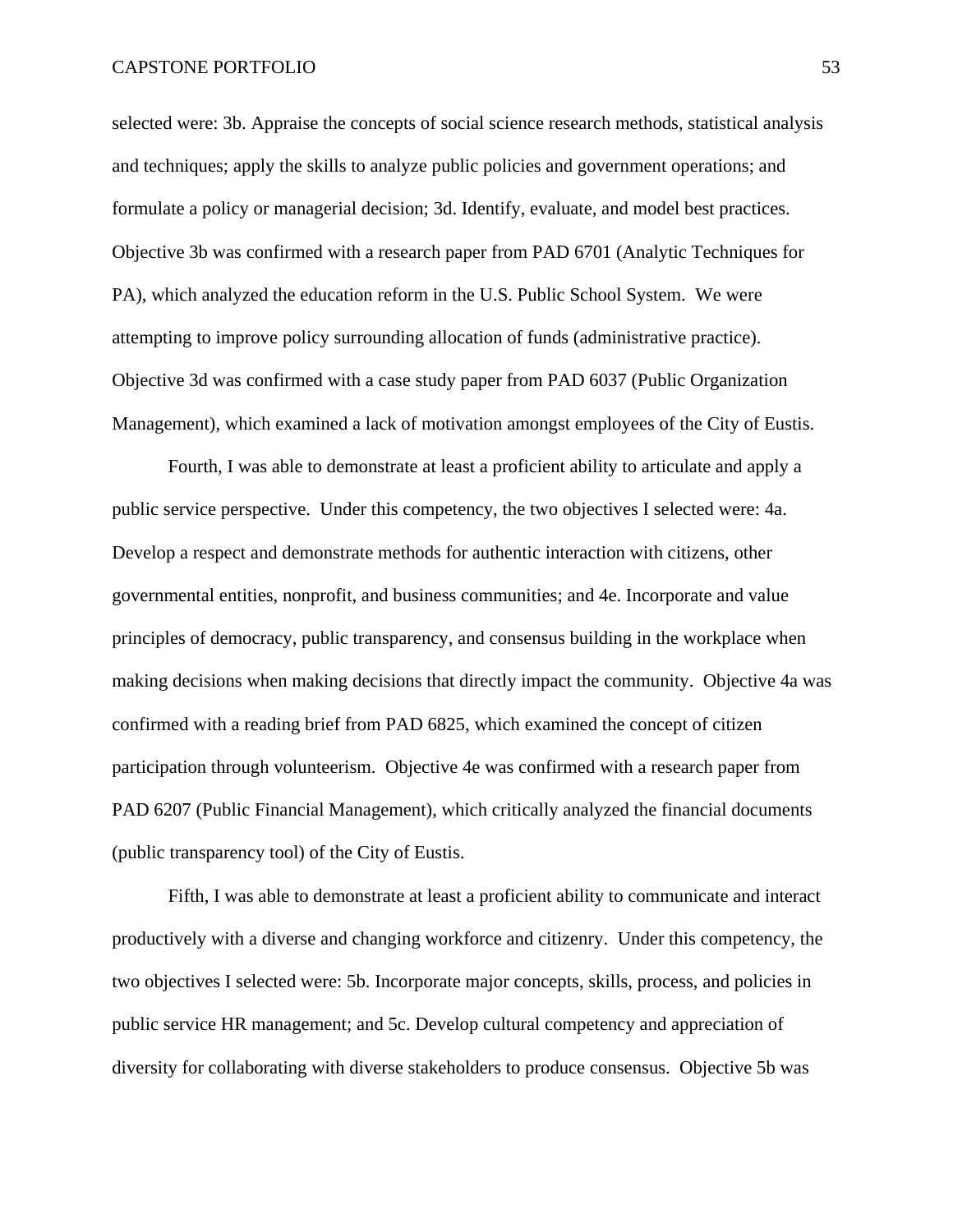confirmed with a literature review from PAD 6417 (HR Management), which examined the trend of wellness (HR process/policy) in the workplace (case study: the City of Eustis). Objective 5c was confirmed with a case study paper from PAD 6053 (PA in the Governance Process), which examined diversity management practices at the City of Eustis and how that impacts the work environment, culture, and productivity. Overall, this assessment and evidences show my ability to work well with others and take an analytical approach to real world issues.

### <span id="page-53-0"></span>Contribution to Career Development

Overall, I was able to develop an understanding of local government operations because of a combination of my experiences in the core courses as well as my observations while working in HR at the City of Eustis. After beginning graduate school, I began to learn skills that I could actually apply instantly during the work day which allowed me to improve the quality of my work. Further, being able to observe professional Public Administrators firsthand and how they make decisions has really helped me to learn. If I have a similar observed situation arise when I am in a position, such as an HR Director, I will have those experiences to glean from.

I feel that all of the courses in the MPA program have helped me in my career. Some more than others. Many of the papers/projects I have worked on throughout the MPA program have been for the City of Eustis. I chose to work with my employer because much of the information I needed to produce the papers/projects I had direct access to or knew the person who could help me. Although this is probably is not possible for every student but I would recommend all graduate students in the MPA Program work in the Public Sector while attending school. However, attending graduate school and working full-time is no easy task. But reflecting, I am glad I had the opportunity to do both at the same time. It was very beneficial for me.